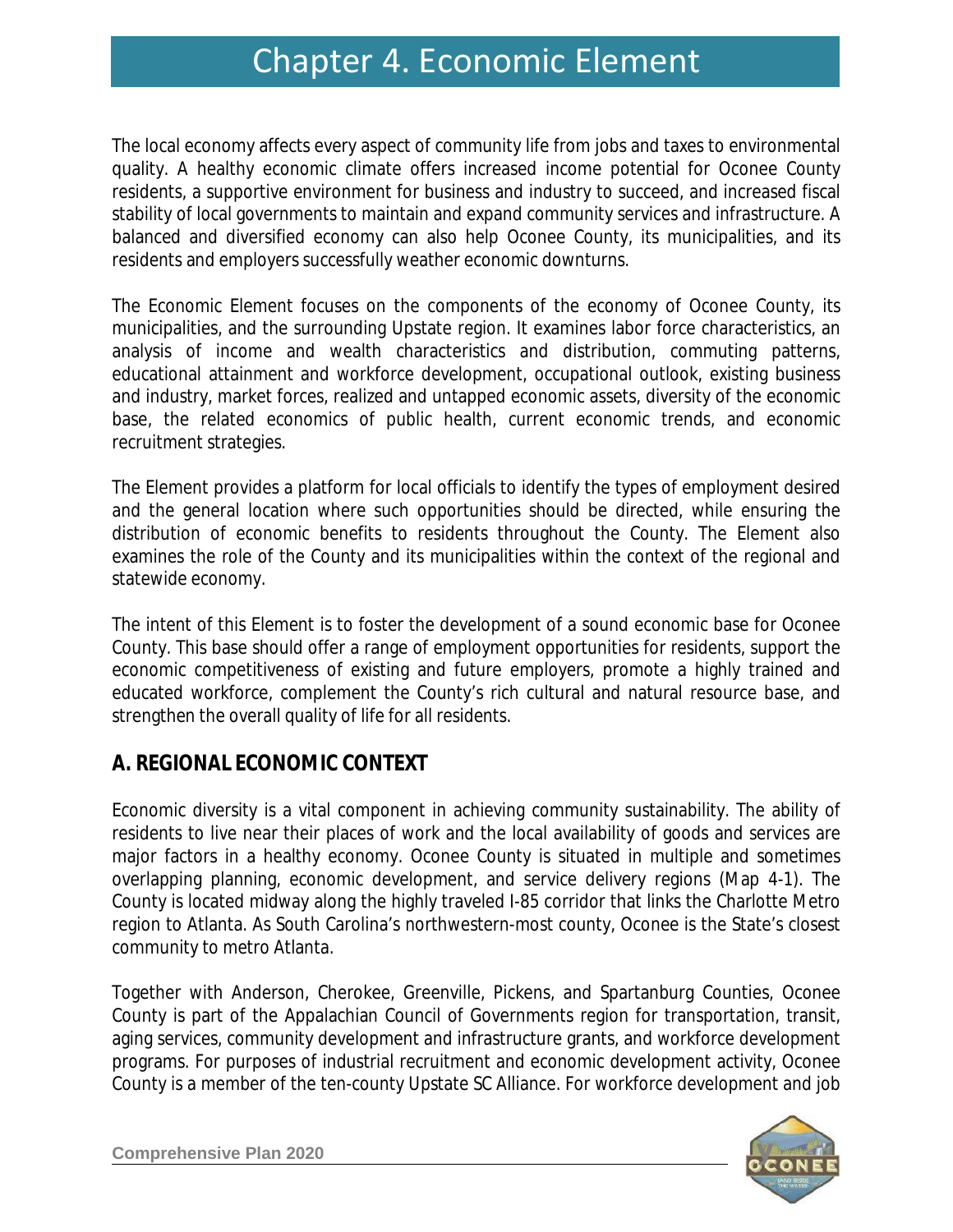training and placement services, the County is within the three-county Tri-County Technical College service area and the WorkLinks Workforce Investment Area that includes Anderson and Pickens Counties. Oconee County is also part of the larger federally-designated Appalachian Regional Commission service area comprised of 420 counties throughout 12 states.

The state's Appalachian region encompasses the northwestern corner of South Carolina. The region is home to a population of more than 1.2 million, nearly one quarter of the State's population. The region has a combined civilian labor force of almost 628,000. Oconee County has a population of 76,972, with an active civilian labor force of more than 35,500.





# **B. INCOME AND WEALTH**

Present-day Oconee County was carved out Pickens District in 1868. Agriculture was the dominant economic activity of the area until the westward expansion of rail service in the late nineteenth century. New communities such as Seneca and Westminster were established as a result of extension of rail access to the region. The arrival of the railroad facilitated the rise of the textile industry as a major employer well into the twentieth century.

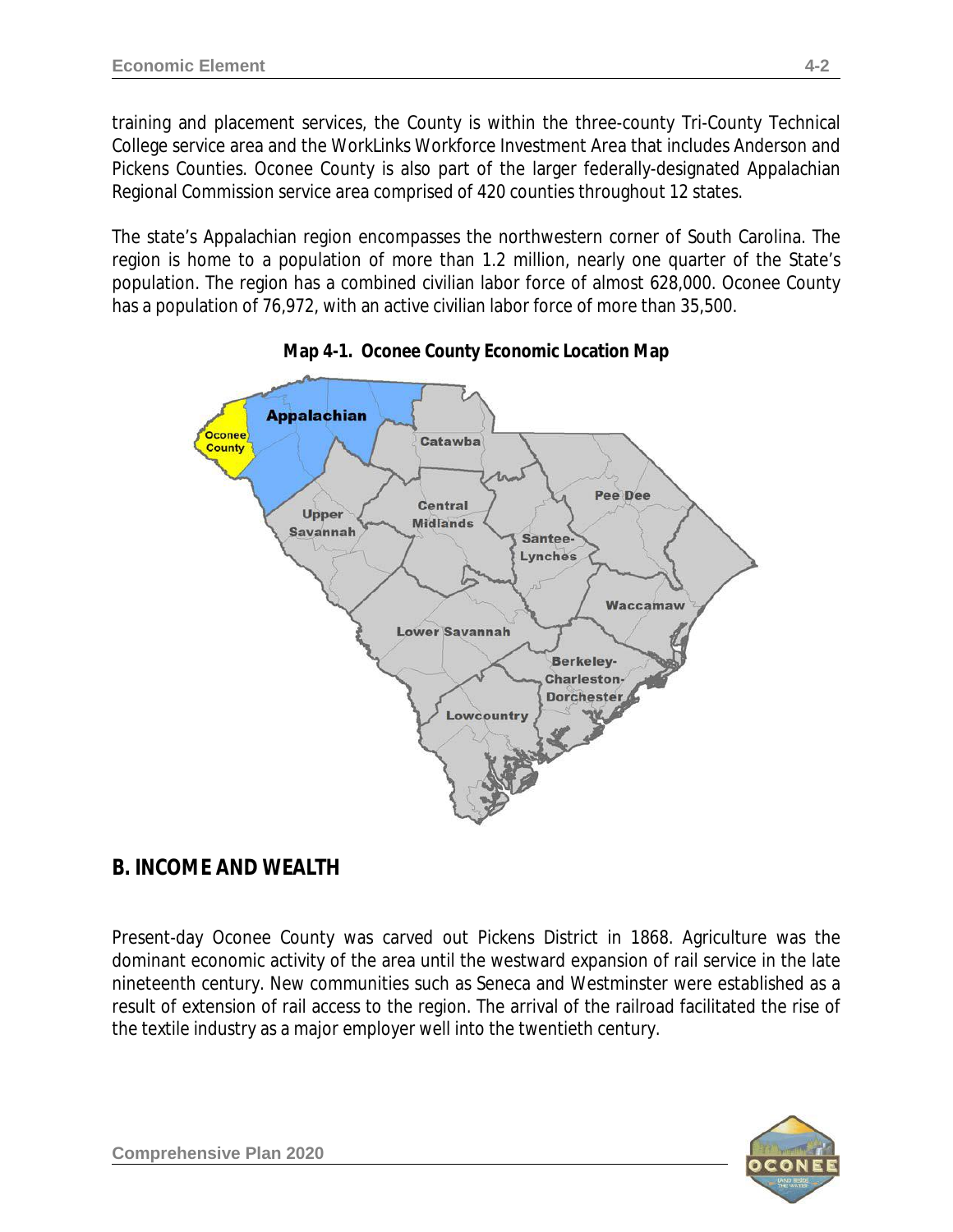Following the Second World War, major infrastructure projects such as construction of the Interstate system including a segment of Interstate 85 in the southeastern corner of the County, and construction of a series of dams for power generation created Lakes Hartwell, Keowee, and Jocassee.

Although agriculture continues to be a strong sector in the state and local economies, rapid post-war population growth ushered manufacturing to the forefront of the State's mid-century economy. Oconee County is now home to more than 60 industry-related companies that draw from a regional labor shed of more than 630,000 residents. The continued recruitment of new domestic and international employers – coupled with the expansion of existing industries, tourism, retail businesses, health care, higher education, and agribusiness – strengthens the tax base and increases the number and quality of job opportunities available to County residents.

Economic development is more than job creation. A well-designed economic development strategy raises the standard of living and increases the assets and income levels of residents. In addition to employment rates, companion measures of economic health include the property tax base, sales revenue, diversity of employment sectors, capital investment, income levels, educational attainment, and cost of living.

### **1. Property Tax Base**

The value of the property tax base impacts the ability of the County and its municipalities to provide vital services and facilities and to make the necessary public investments to encourage private investment. Property taxes are also the leading source of revenue for local governments. Assessment ratios applied to manufacturing, commercial, and other classes of real property are based on classifications and rates established by the State of South Carolina (Table 4-1). For residential uses, the assessment ratio is 4% for owner-occupied, principal residences and 6% for other non-principal residential uses. Residential owner-occupied properties are exempt from school property taxes. The State also offers a homestead exemption for residents based on multiple qualifying factors that include age and disability.

A tax rate of 6% applies to other real estate such as commercial and rental properties and agricultural real property owned by corporations, while private agricultural properties are assessed at 4%. Manufacturers pay a tax rate of 10.5% for real and personal property. This rate will be reduced to 9% by 2023 through a manufacturing property tax exemption passed in 2017. The assessment ratio for all other businesses is 6% for real property and 10.5% for personal property. Although the State sets the assessment rates, only local governments levy property taxes.

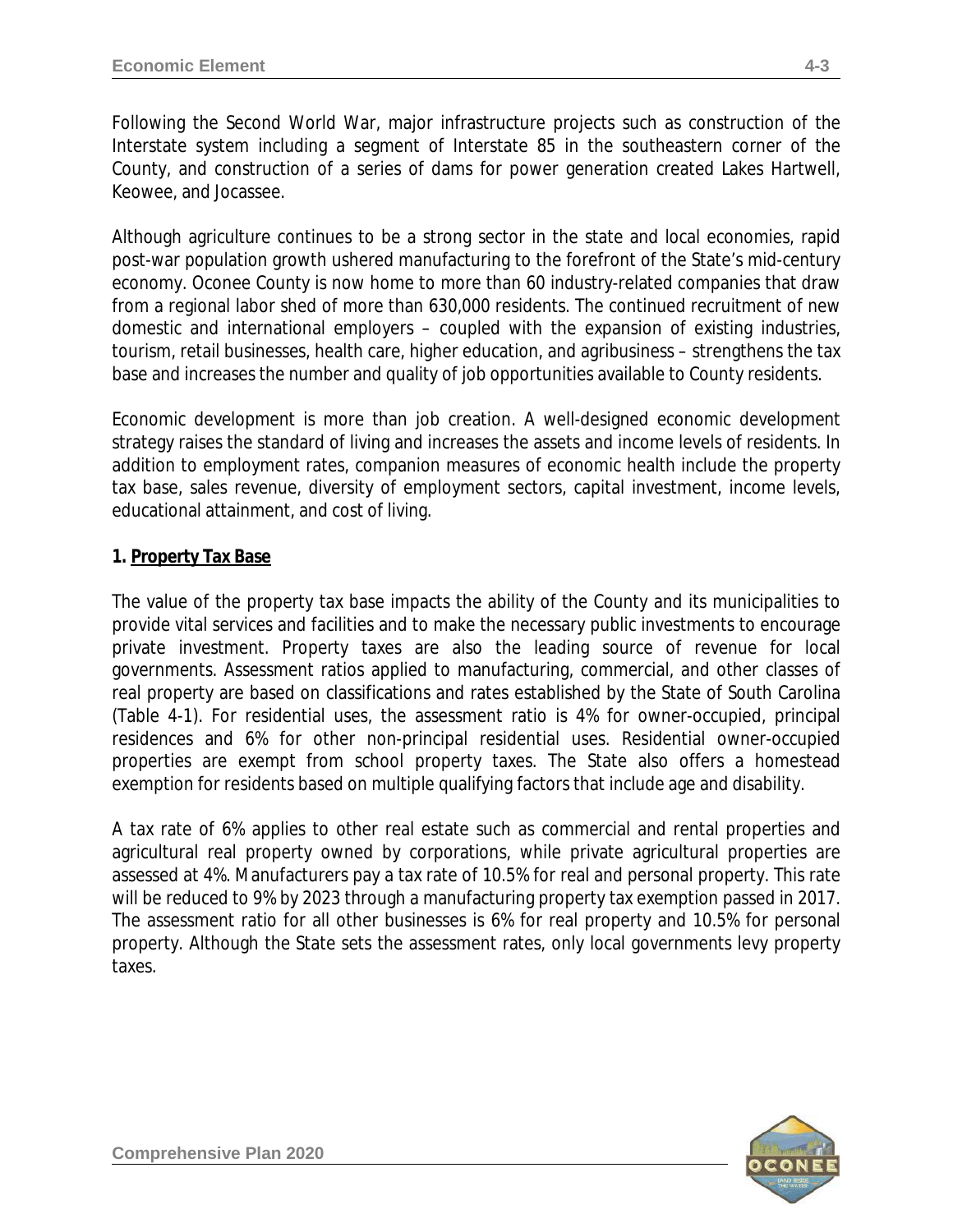| <b>Property Classification</b>                  | <b>Tax Rate</b> |
|-------------------------------------------------|-----------------|
| Manufacturing and Utilities                     | 10.5%           |
| Residential Real Estate (Owner-Occupied)        | 4.0%            |
| Commercial and Residential (Non-Owner-Occupied) | 6.0%            |
| Agricultural Property (Corporate)               | 6.0%            |
| Agricultural Property (Private)                 | 4.0%            |
| <b>Motor Vehicles</b>                           | 6.0%            |
| Railroads, Pipelines, Airlines                  | 9.5%            |
| All Other Personal Property                     | 10.5%           |

*Source: S.C. Association of Counties, 2018 Property Tax Report*

The County's total assessed value exceeded \$578 million in 2017, with a total appraised value of more than \$5.3 billion (*S.C. Index of Taxpaying Ability, 2019*). Annual property tax collections by type and percentage for Oconee County are shown in Table 4-2.

| <b>Base Category</b>              | <b>Assessed Value</b> |
|-----------------------------------|-----------------------|
| Owner-occupied (4%)               | \$162,201,150         |
| Agricultural (Private) (4%)       | 2,070,600             |
| Agricultural (Corporate) (6%)     | 89,470                |
| Commercial/Rental (6%)            | 169,576,155           |
| Personal Property (Vehicles) (6%) | 37,380,135            |
| Other Personal Property (10.5%)   | 5,124,649             |
| Manufacturing (10.5%)             | 8,390,953             |
| Utility (10.5%)                   | 164,428,624           |
| Business Personal (10.5%)         | 7,367,923             |
| Motor Carrier (9.5%)              | 3,469,729             |
| Fee-in-Lieu/Joint Industrial Park | 23,601,024            |
| Total                             | \$578,700,412         |

**Table 4-2. Oconee County Annual Property Tax Base by Category**

*Source: S.C. Department of Revenue, 2018 Local Government Finance Report*

The County's base millage rate for 2018 was 71.00 with a value of one mil at \$559,921. This base rate covers county operations, debt service, economic development, Tri-County Technical College operations, and bridge and road maintenance. Table 4-3 compares the most recent value of a mill among Oconee and surrounding counties. Greenville has the highest value per mill at more than \$2.2 million, while Cherokee County has the lowest value at only \$172,125.

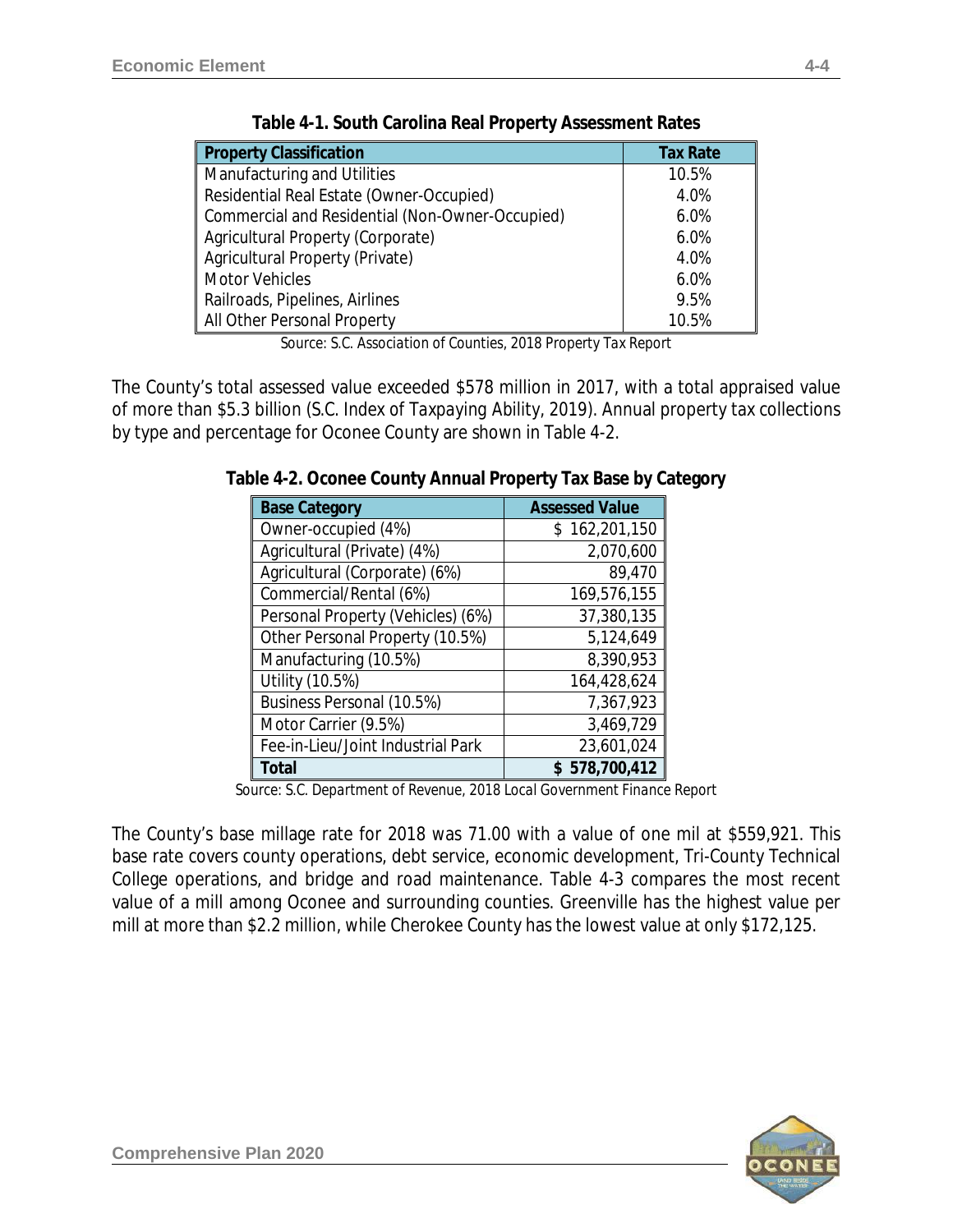| County                 | 2018 Value of One Mil |
|------------------------|-----------------------|
| <b>Anderson County</b> | 744,000               |
| Cherokee County        | 172,125               |
| Greenville County      | 2,230,170             |
| <b>Oconee County</b>   | 559,921               |
| <b>Pickens County</b>  | 500,486               |
| Spartanburg County     | 1,150,900             |

### **Table 4-3. Comparative Value of One Mill in Oconee County and Surrounding ACOG Counties**

*Source: 2018 Property Tax Report, S.C. Association of Counties*

Municipal millage rates range from a high of 99.30 in Westminster to a low of 37.00 in Salem. The Oconee County School District exacts an additional, overlapping millage of 146.30 countywide. Additional mills not included in the County base support fire protection.

| Jurisdiction                  | 2018 Millage Rate |
|-------------------------------|-------------------|
| Oconee County - Base Millage  | .07100            |
| Salem                         | .03700            |
| Seneca                        | .06050            |
| Walhalla                      | .08400            |
| <b>West Union</b>             | .04880            |
| Westminster                   | .09930            |
| Oconee County School District | .14630            |

### **Table 4-4. Tax Millage Rates for Oconee County, Municipalities and Oconee County School District**

*Source: 2018 Property Tax Report, S.C. Association of Counties*

Three utilities and seven manufacturers make up the list of the top ten principal taxpayers in Oconee County. These private sector employers collectively provide a third (33.3%) of the total assessed value countywide. Duke Energy tops the list, paying \$33.2 million in 2018 on a total assessed value of nearly \$159 million. This tax bill comprises almost 28% of the total taxable assessed value in the County. Nearly \$24 million of this total was appropriated to the Oconee County School District and Tri-County Technical College (*Oconee County CAFR, 2018*).

An industrial property tax abatement is available to qualified manufacturing businesses that make a minimum capital investment in Oconee County. This incentive provides a five-year property tax abatement from county ordinary operating taxes, excluding the school portion of the local millage. The abatement of municipal taxes is at the discretion of each municipality. Local governments can also negotiate Fee-in-Lieu of Tax (FILOT) agreements with companies making larger capital investments.

In addition to temporary tax incentives, the overall business tax structure of the State can impact economic competitiveness and performance through corporate, individual income,

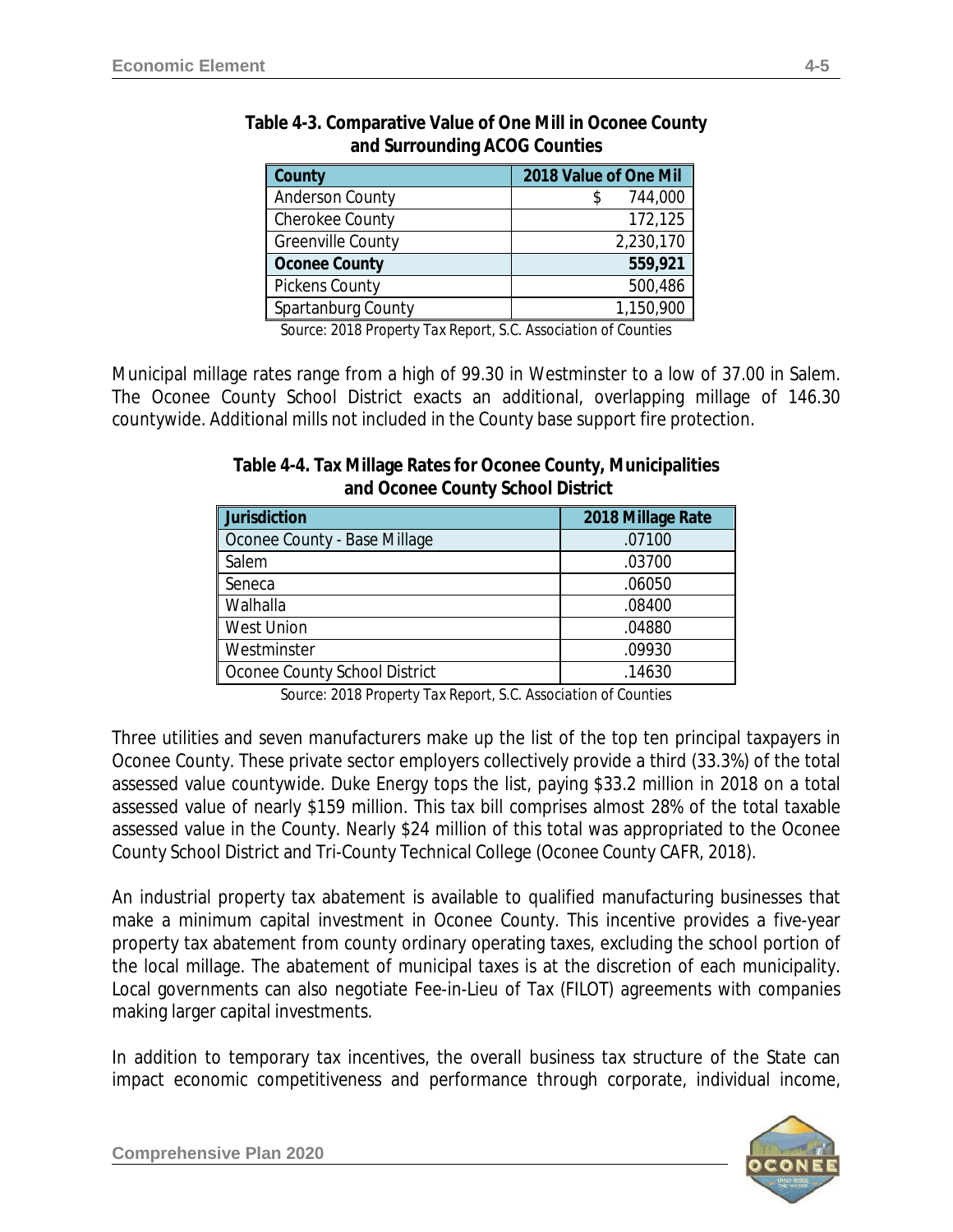sales, unemployment insurance, and property taxes. South Carolina ranks  $37<sup>th</sup>$  nationally in terms of its overall business tax climate, trailing all other southeastern states including neighboring North Carolina (11), Georgia (36) and Florida (4), as well as Tennessee (14), Alabama (35), Mississippi (24), and Virginia (31). However, the State ranks  $15<sup>th</sup>$  for favorable corporate tax structure, 32nd for sales taxes, and 24th for property taxes *(2018 State Business Tax Climate Index)*. There is no state sales tax on manufacturing equipment, industrial power, or materials for finished products. The absence of state property taxes and no local income taxes help minimize operating costs for employers in the County. The County also does not charge a business license tax or business registration fee. This favorable business climate is enhanced locally, as Oconee County has the third lowest property tax in South Carolina.

### **2. Taxable Sales**

Other key indicators of community wealth include revenues from retail sales, the local option sales tax, and accommodations and admissions taxes. The State of South Carolina has established a statewide base sales tax of 6% applied to the retail sale, lease, or rental of tangible personal property. Supplemental taxes based on community needs can be added by local governments, if approved by voters. These include Local Option, School District, Transportation, Capital Projects, Tourism Development, and Education Capital Improvement taxes. Oconee County currently does not have additional sales taxes in effect.

The level of taxable sales generally reflects the overall state of the economy, which influences purchasing decisions. Net taxable sales include automobiles, food, and merchandise. However, consumer money spent on gasoline, accommodations, and admission fees are not included in net taxable income data. Oconee County had nearly \$2 billion in gross retail sales and more than \$558 million in net taxable sales in 2016, ranking among the top twenty South Carolina counties.

Admissions taxes are collected at a rate of 5% of the paid admission for any amusement venue for which an admission fee is charged, including night clubs, sporting events, amusement parks, golf courses, movie theaters, bowling alleys, concerts, and health clubs. Admissions taxes collected countywide totaled \$254,100 in FY 2016, which is the most recent data available. An additional 2% state sales tax is imposed on the gross proceeds from the rental of rooms, lodging, and sleeping accommodations. Accommodations tax collections within Oconee County totaled \$251,846 in FY 2016, ranking 19<sup>th</sup> highest among the counties.

### **3. Commercial and Industrial Land Uses**

The availability of desirable land for industrial and commercial purposes is necessary for economic growth. Land areas classified as industrial are those used to manufacture, assemble, process, or fabricate goods, and to store (warehouse) or transport goods. Examples include manufacturing plants, industrial parks, truck terminals, and warehouses. Countywide, there are nearly 2,000 acres currently in industrial use, representing less than 1% of the total land area.

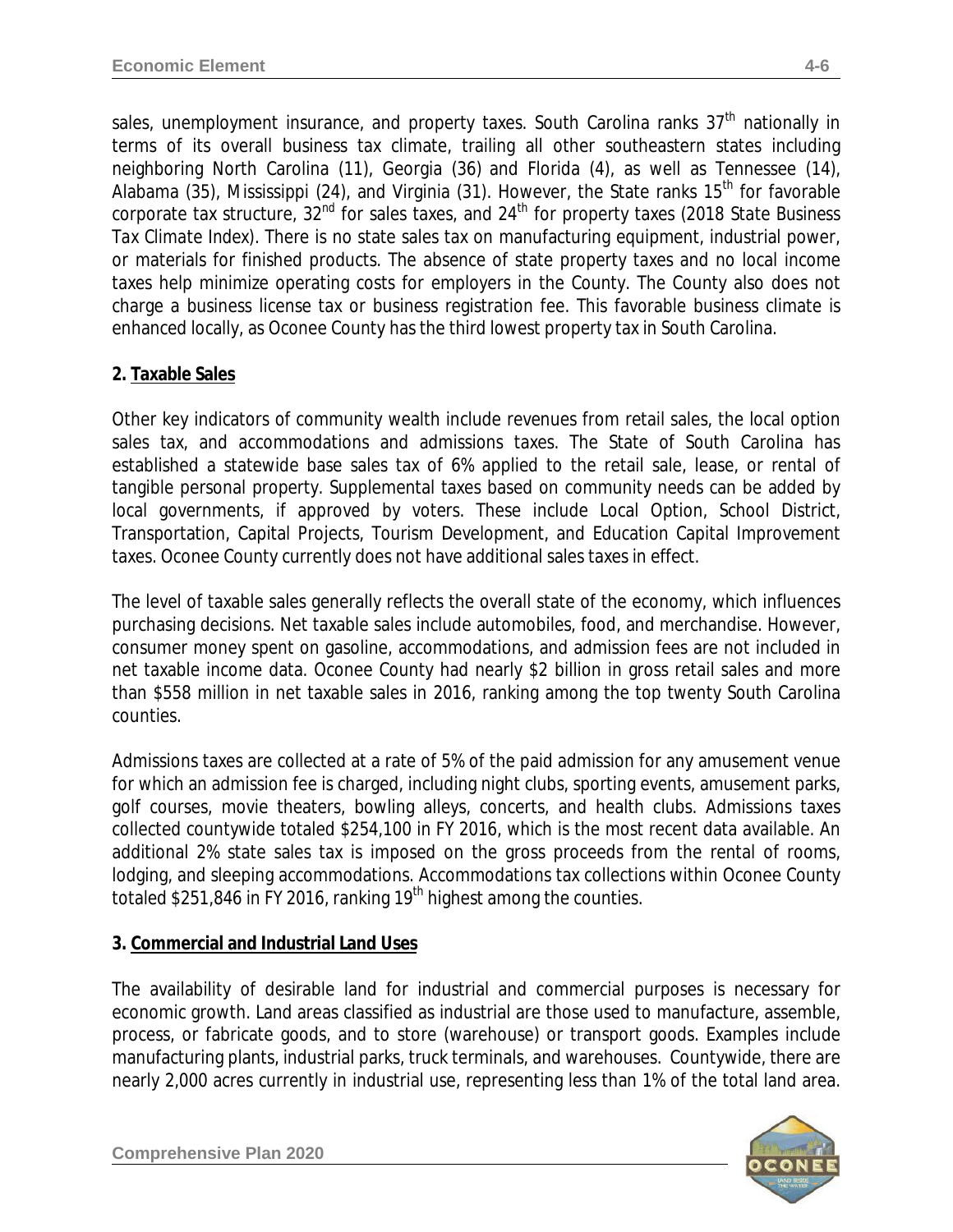Most industries in the County are located in the central and southern portion of the County near Westminster and Seneca (U.S. Highways 123 and 76 and S.C. Highways 28 and 11), and along the I-85 corridor (Map 4-2).



**Map 4-2. Existing Industrial and Commercial Land Uses in Oconee County, 2019**

*Sources: Oconee County Assessor, 2018; Oconee County GIS Department, 2019*

Commercial land areas are used to conduct business, trade activities, administrative activities, professional activities or services, or personal services. Examples of commercial uses include establishments for retail sale or wholesale of goods and services, restaurants, entertainment facilities, administrative or professional offices, gas stations, grocery stores, hair stylists, dry cleaners, furniture stores, clothing stores, car sales, law offices, doctor offices, CPAs, real estate offices, hotels/motels, lumber sales, private gyms, post offices, and nursery or garden centers. Commercial land uses account for almost 2% of the County's land area at 7,211 acres. Commercial uses are more evenly distributed throughout the County, with concentrations in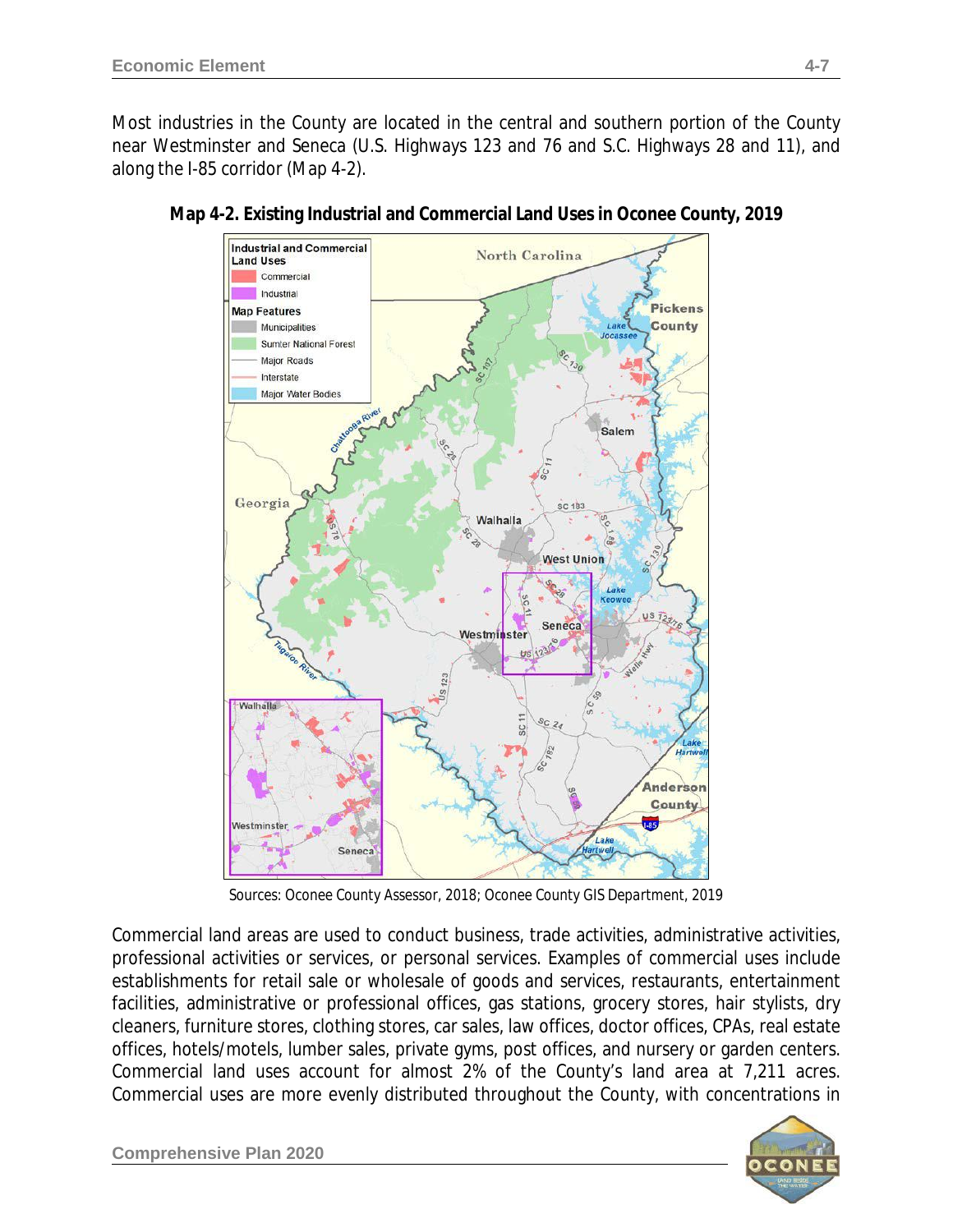and near the City of Seneca and along U.S. Highway 123 and S.C. Highways 28 and 11 leading to the cities of Walhalla, Westminster, and Clemson. Smaller concentrations of commercial uses are also found near Salem, Long Creek, and the lake areas.

### **4. Capital Investment**

Industrial capital investment in equipment, buildings, and land is an important contributor to the local economy, yielding more tax revenue per investment dollar to schools and local governments than residential and commercial development. The economic multiplier for manufacturing industries is typically much higher than for retail, health services, and personal business services.

Efforts to recruit new employers to the County have targeted industries in bioscience, energy, automotive, and advanced manufacturing. Oconee County has also experienced industrial employment growth through international investment. The County is now home to facilities of companies based in China, France, Germany, Italy, Japan, and Sweden.

From 2010 to 2018, new and expanded manufacturing capital investment in Oconee County surpassed \$613 million and yielded 2,278 new jobs (Table 4-5). The highest number of manufacturing jobs was created by BorgWarner in its 2018 expansion, adding 160 new jobs. The County's highest single capital investment to date was also the \$73 million expansion of the BorgWarner facility in Seneca.

|      |                                   |                                |             | Capital         |             |
|------|-----------------------------------|--------------------------------|-------------|-----------------|-------------|
| Year | Company                           | Product                        | <b>Type</b> | Investment      | <b>Jobs</b> |
| 2010 | JTEKT/Koyo Bearings USA           | Bearings/steering systems      | Expansion   | 5,000,000<br>\$ | 0           |
| 2010 | U.S. Engine Valve                 | Automotive engine valves       | Expansion   | 18,000,000      | 10          |
| 2010 | Schneider Electric                | Motor control centers/chargers | Expansion   | 5,000,000       | 5           |
| 2011 | <b>Collins Craft</b>              | Woven fiberglass               | Expansion   | 1,750,000       | 5           |
| 2011 | <b>BASF</b>                       | Precious metal catalyst        | Expansion   | 60,000,000      | 25          |
| 2011 | Altera Polymers                   | Polyolefin/engineered resins   | <b>New</b>  | 4,000,000       | 50          |
| 2012 | <b>RBC Aerostructures</b>         | Aerospace control rods         | <b>New</b>  | 7,000,000       | 75          |
| 2012 | BorgWarner                        | Transfer cases/wheel tech      | Expansion   | 25,000,000      | 30          |
| 2013 | <b>Ulbrich Precision Flatwire</b> | Specialty flat wire            | Expansion   | 5,000,000       | $\Omega$    |
| 2013 | BorgWarner                        | Transfer cases/wheel tech      | Expansion   | 24,600,000      | 105         |
| 2013 | Technology Solutions of SC        | Energy information technology  | <b>New</b>  | 1,500,000       |             |
| 2013 | <b>COE Optics</b>                 | Optoelectronics research       | <b>New</b>  | 1,000,000       | 5           |
| 2013 | Sandvik                           | Cutting tools                  | Expansion   | 12,000,000      | 0           |
| 2013 | <b>Greenfield Industries</b>      | Cutting tools                  | Expansion   | 5,000,000       | 0           |
| 2014 | HeliBasket                        | Helicopter external load equip | Expansion   | 500,000         | 8           |
| 2014 | <b>ACI Plastics</b>               | Thermoplastics processor       | <b>New</b>  | 4,110,000       | 25          |
| 2014 | <b>US Engine Valve</b>            | Automotive engine valves       | Expansion   | 29,500,000      | 125         |
| 2014 | <b>Plastic Products</b>           | Plastic injection molding      | <b>New</b>  | 3,200,000       | 68          |
| 2014 | BorgWarner                        | Transfer cases/wheel tech      | Expansion   | 0               | 45          |
| 2014 | <b>Greenfield Industries</b>      | Cutting tools                  | Expansion   | 8,200,000       | 38          |

**Table 4-5. Oconee County Economic Development Announcements, 2010 to Present**

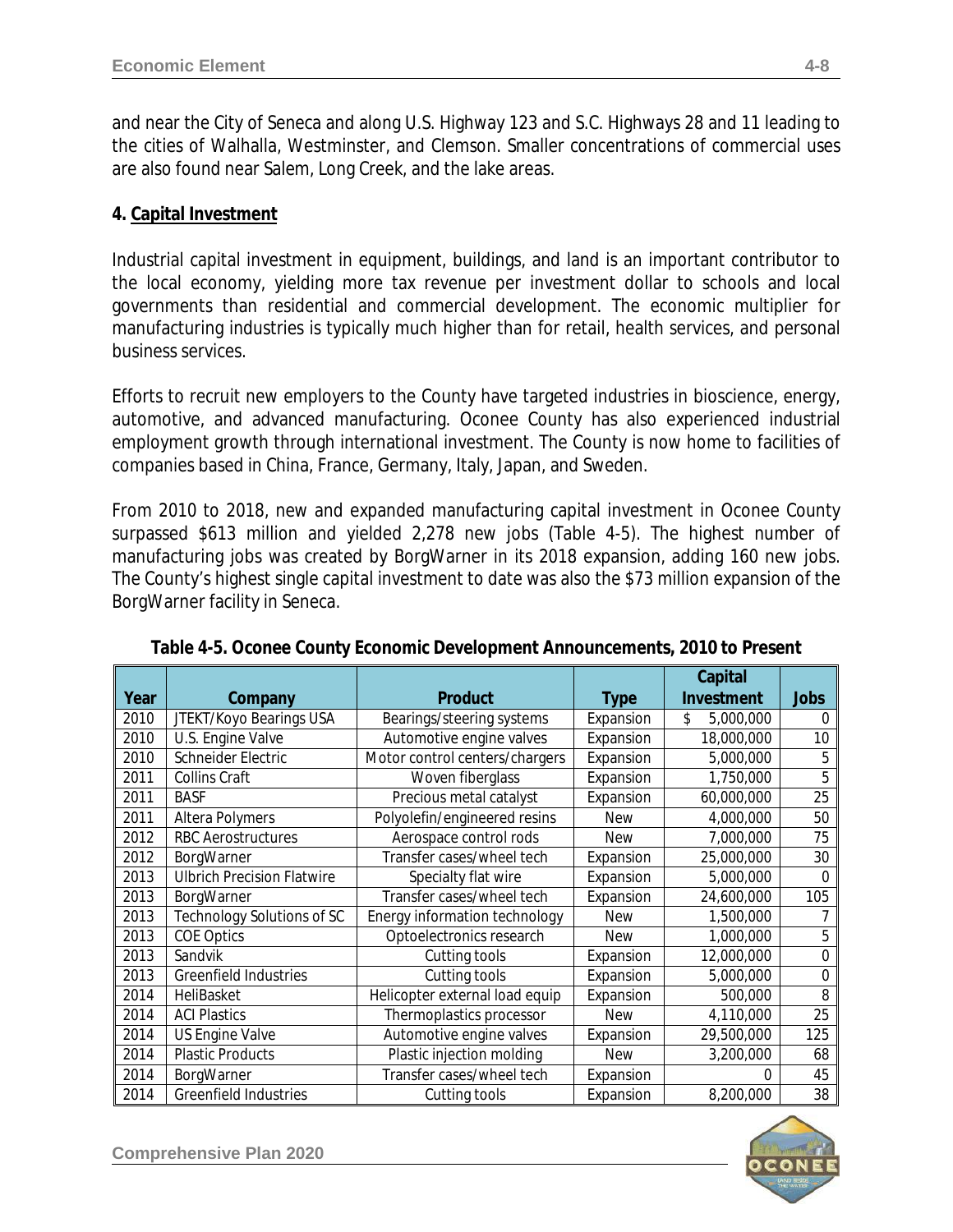| 2015 | <b>ITECH South</b>        | Custom injection molding       | Expansion  | 6,030,000  | 34             |
|------|---------------------------|--------------------------------|------------|------------|----------------|
| 2015 | <b>ITT Enidine</b>        | Hydraulic/pneumatic comp       | Expansion  | 2,500,000  | $\Omega$       |
| 2015 | <b>CRM Global</b>         | CNC machining components       | <b>New</b> | 500,000    | 10             |
| 2015 | BorgWarner                | Transfer cases/wheel tech      | Expansion  | 13,350,000 | 51             |
| 2015 | U.S. Building Innovations | Advanced coatings              | <b>New</b> | 1,020,000  | 31             |
| 2015 | Casto Development         | Commercial                     | <b>New</b> | 30,000,000 | 300            |
| 2016 | Nason Company             | Pneumatic/hydraulic cylinders  | Expansion  | 2,500,000  | 26             |
| 2016 | <b>Baxter Enterprises</b> | Plastic injection molding      | <b>New</b> | 20,700,000 | 87             |
| 2016 | Sealed Air                | Plastic packaging/film         | Expansion  | 6,800,000  | 0              |
| 2016 | <b>BASF</b>               | Precious metal catalyst        | Expansion  | 60,000,000 | 0              |
| 2017 | Jantzen (Perry Ellis)     | Sports apparel distribution    | Expansion  | 4,000,000  | 16             |
| 2017 | Schneider Electric        | Motor control centers/chargers | Expansion  | 7,329,800  | 56             |
| 2017 | Itron                     | Electronic metering/control    | Expansion  | 10,000,000 | 100            |
| 2017 | BorgWarner                | Transfer cases/wheel tech      | Expansion  | 71,900,000 | 163            |
| 2017 | PVS Sensors/Nacan         | Hydraulic/pneumatic sensors    | Expansion  | N/A        | N/A            |
| 2017 | Sharpe Manufacturing      | CNC machining                  | Expansion  | N/A        | N/A            |
| 2017 | Vermon NDT                | Ultrasound equipment           | <b>New</b> | N/A        | 3              |
| 2017 | Clemson EPOCH             | Academic village commercial    | <b>New</b> | 60,000,000 | 30             |
| 2018 | <b>RBC Aerostructures</b> | Aerospace control rods         | Expansion  | 3,800,000  | 22             |
| 2018 | JTEKT/Koyo Bearings USA   | Bearings/steering systems      | Expansion  | 19,400,000 | 56             |
| 2018 | Keowee Brewing            | Food & beverage manufacture    | <b>New</b> | 600,000    | 10             |
| 2018 | Jocassee Brewing          | Food & beverage manufacture    | <b>New</b> | 250,000    | 5              |
| 2018 | Lakeside Lodge            | Commercial                     | <b>New</b> | 45,000,000 | 30             |
| 2019 | Horton, Inc.              | Engine cooling solutions       | <b>New</b> | 22,000,000 | 125            |
| 2019 | Baxter                    | Plastic injection molding      | Expansion  | 5,700,000  | $\overline{2}$ |

#### *Source: Oconee Economic Alliance, 2019*

### **5. Employment Centers**

The County's list of top employers includes K-12 education, manufacturing, local government, and energy (Table 4-6). Although the County School District tops the list of major employers, manufacturers comprise two-thirds of the list that features producers of automotive products and metal products. These ten manufacturers contribute nearly 5,000 jobs to the local employment base. Six of these employers represent internationally headquartered firms.

|  |  | Table 4-6. Major Employers in Oconee County |  |  |
|--|--|---------------------------------------------|--|--|
|--|--|---------------------------------------------|--|--|

| Rank           | <b>Employer</b>               | <b>Employees</b> | Location    | Sector/Product                      |
|----------------|-------------------------------|------------------|-------------|-------------------------------------|
|                | Oconee County School District | 1,549            | Multiple    | Education                           |
| $\overline{2}$ | Duke Energy Corporation       | 1,314            | Seneca      | Energy                              |
| 3              | Oconee Memorial Hospital      | 1,300            | Seneca      | Healthcare                          |
| 4              | BorgWarner                    | 970              | Seneca      | <b>Automotive Transfer Cases</b>    |
| 5              | Itron, Inc.                   | 930              | West Union  | <b>Electronic Measuring Devices</b> |
| 6              | JTEKT/Koyo Bearings USA, LLC  | 580              | West Union  | <b>Automotive Bearings</b>          |
|                | Schneider Electric            | 550              | Seneca      | <b>Motor Control Centers</b>        |
| 8              | Oconee County Government      | 470              | Walhalla    | <b>Local Government</b>             |
| 9              | BASF Corp.                    | 400              | Seneca      | Precious Metal Catalyst & Refining  |
| 10             | U.S. Engine Valve Corp.       | 380              | Westminster | Automotive Engine Valves            |
| 11             | <b>Greenfield Industries</b>  | 350              | Seneca      | <b>Cutting Tools</b>                |

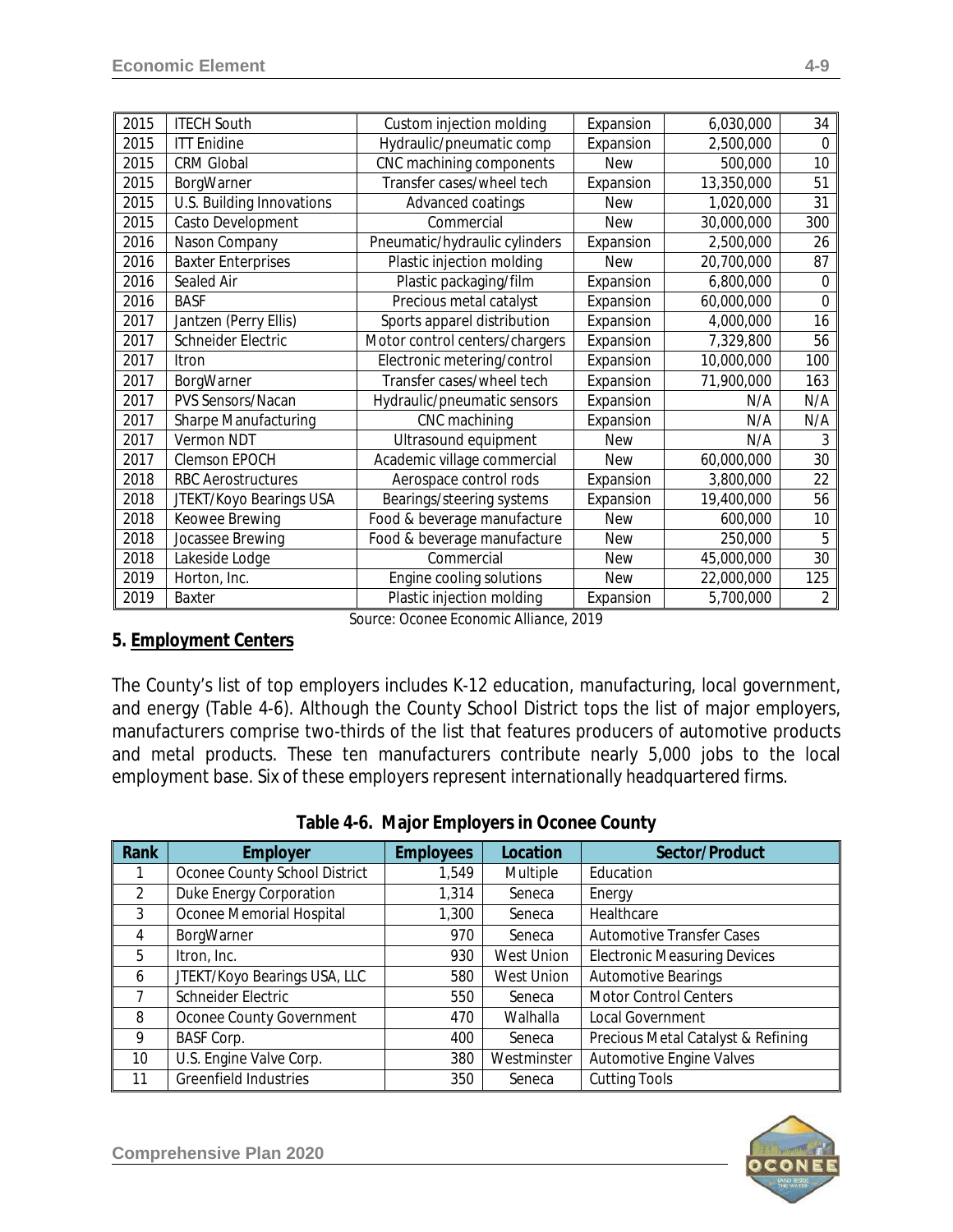| 12                                                                                               | Sandvik, Inc.             | 305 | Westminster   | Cutting Tools                   |
|--------------------------------------------------------------------------------------------------|---------------------------|-----|---------------|---------------------------------|
| 13                                                                                               | Johnson Controls          | 240 | West Union    | <b>Plastics</b>                 |
| 14                                                                                               | Perry Ellis International | 180 | Seneca        | Apparel Distribution            |
| 15                                                                                               | <b>Baxter Enterprises</b> | 180 | Westminster I | Automotive Interior Door Panels |
| $C_{21}$ , $C_{32}$ , $C_{43}$ , $C_{54}$ , $C_{64}$ , $C_{74}$ , $C_{84}$ , $C_{10}$ , $C_{11}$ |                           |     |               |                                 |

*Source: Oconee Economic Alliance, 2019* 

Map 4-3 depicts the location of the County's major employers by numbered rank as listed in Table 4-6, as well as the three county-owned industrial parks. The parks offer more than 700 buildable acres for new industry. All three have attained certification by the S.C. Department of Commerce.

The 322-acre *Golden Corner Commerce Park* (GCCP) is located just north of Interstate 85 on S.C. Highway 59. The certified park is designed to accommodate manufacturing, warehouse, and distribution facilities. Wastewater service has been completed.

The *Oconee Industry and Technology Park* (OITP) is a certified site located on S.C. Highway 11 in the triangle between Walhalla, Westminster, and Seneca. The 422-acre park is the site of the new Tri-County Technical College (TCTC) campus. In addition to college and school district training facilities of the new *Center for Workforce Development*, current employers include Baxter Manufacturing and Horton, Inc.

Located on the east side of Seneca, the certified *Seneca Rail Park* (SRP) is a rail-served manufacturing park on 111 acres near U.S. Highway 123. In addition to its close proximity to Clemson University, this site has been designated as a *certified fiber ready* industrial park, the first industrial park in Upstate South Carolina to receive this designation. The Park is also within a *New Market Tax Credit Zone* and a designated *Qualified Opportunity Zone* with federal incentives.

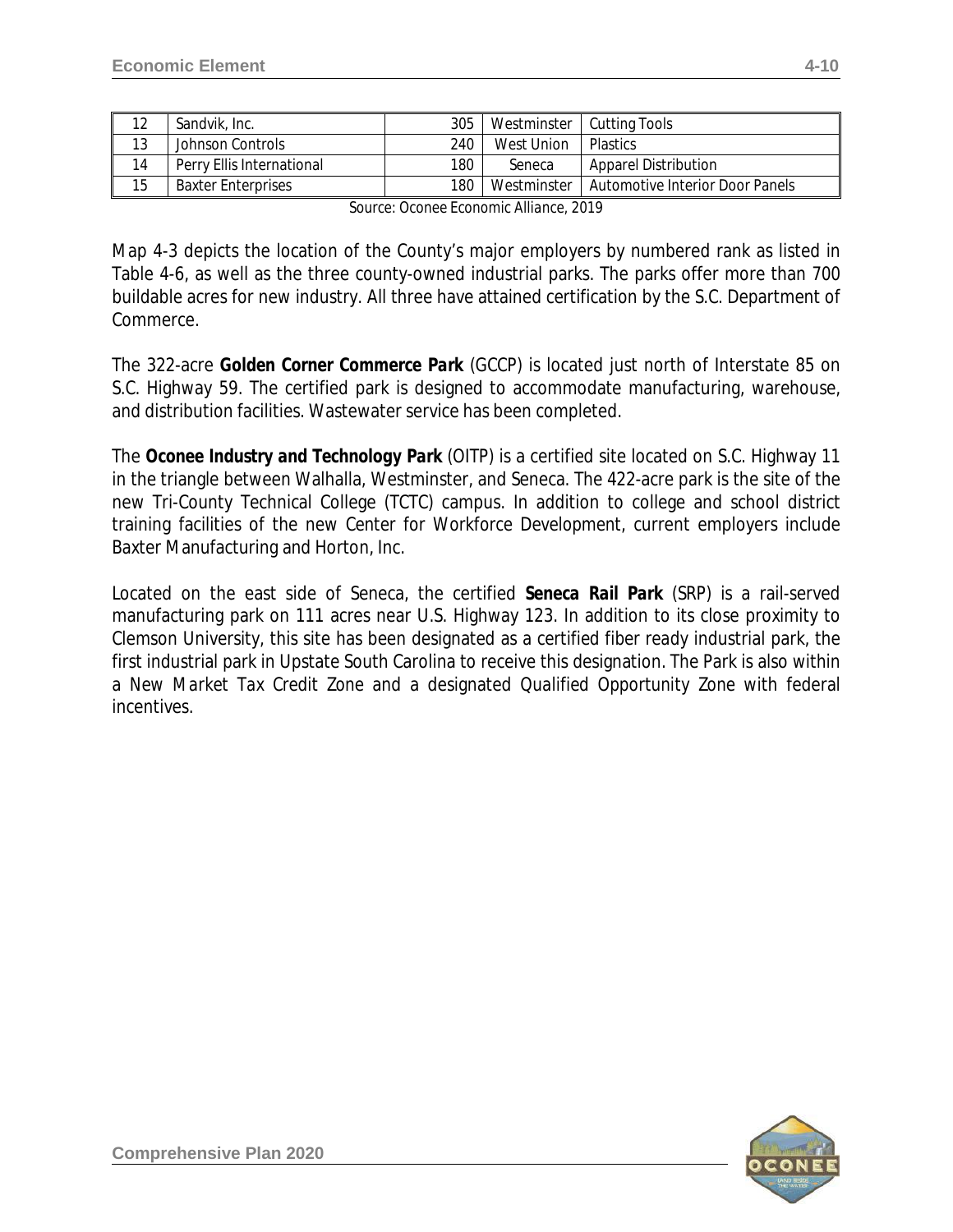

**Map 4-3. Major Employers and Industrial Parks in Oconee County**

*Source: Oconee Economic Alliance, 2019*

### **6. Income**

Income can be assessed through a variety of indicators that include per capita income, total personal income, poverty levels, living wage indicators, and earnings. *Per capita income* is an income average computed for each individual in the population. Per capita income for Oconee County residents at \$25,944 is slightly higher than that of South Carolina at \$25,521, but trails the national income of \$29,829.

*Poverty level* data is based on thresholds established by the Federal government that are linked to changes in the cost of living and the Consumer Price Index (CPI). Poverty is defined as having

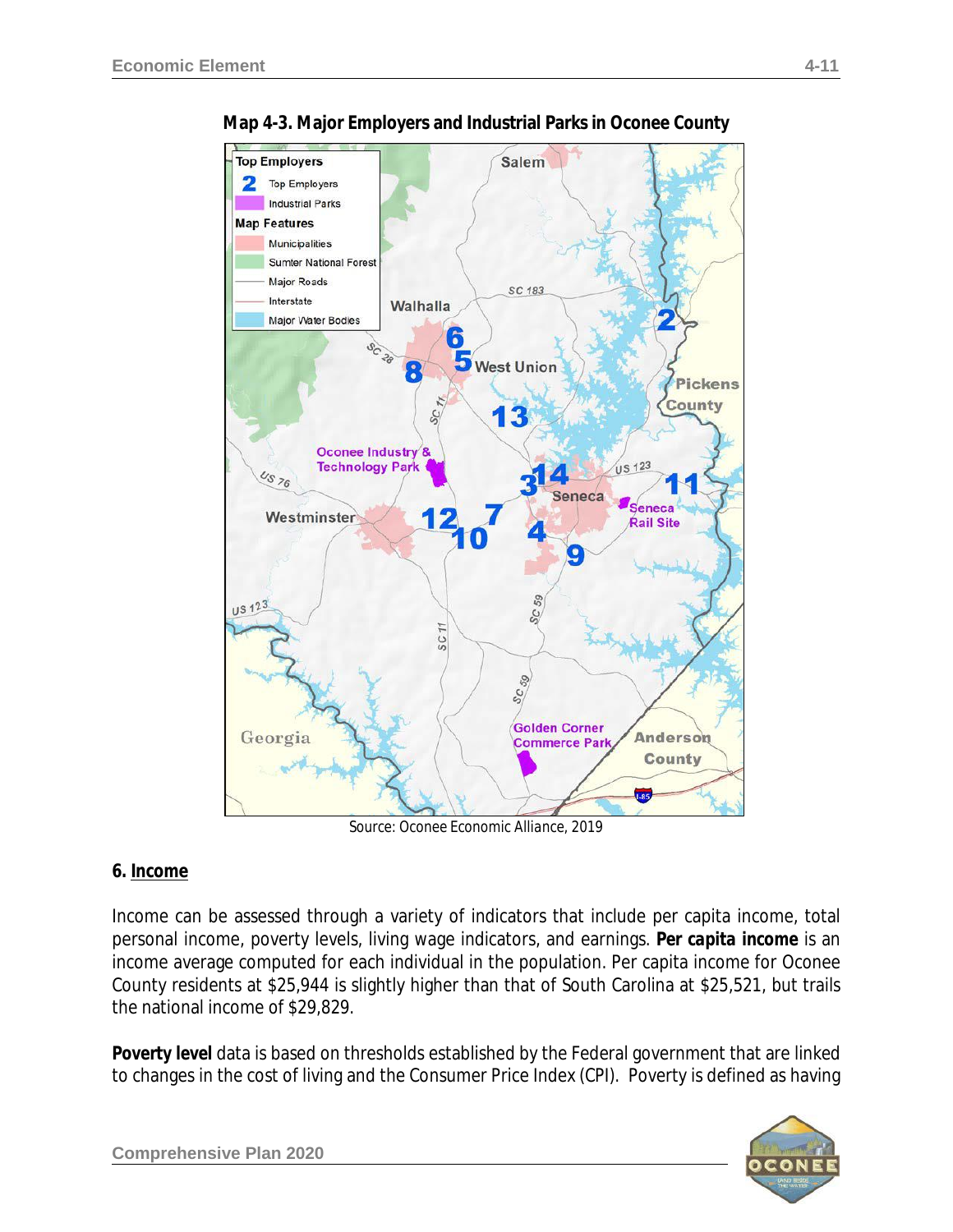insufficient resources to meet basic living expenses, including the costs of food, shelter, clothing, transportation and medical expenses. The percentage of Oconee County residents living in poverty is 19%, above the percentage of impoverished State residents at 17.2% and the national poverty rate of 15.1%. Among Oconee County households, 16.4% (5,076 households) live in poverty. The highest percentage of County residents living in poverty includes working age adults between 18 and 44 years of age at 42.1%. *Low and moderate income (LMI) households* are those households with incomes below 80% of median family income. As detailed in the *Housing* and *Population Elements*, 40% of Oconee County households are considered to be LMI.

The *Basic Family Budget Calculator* developed by the Economic Policy Institute estimates the minimum income needed to cover basic living expenses to provide a secure, yet modest standard of living. Under the EPI model, a family of four with two adults and two children living in Oconee County would need an annual income of \$65,570 – or a monthly income of \$5,464 – to adequately provide for basic housing, food, transportation, child care, taxes, and health care costs (*Economic Policy Institute, 2018*).

*Living wage indicators* have been developed by MIT researchers to determine the marketbased cost of living within communities in each state. The living wage estimate for families living and working in Oconee County estimates the full-time hourly rate that a resident (employed full-time at 2,080 hours annually) must earn to support a family for expenses such as food, child care, transportation, medical, and housing costs. Using this formula, the working head of household for a typical family of four in the County would have to make approximately \$23.75 an hour to support the family's basic needs for housing, medical, child care, transportation, and food.

The *average annual wage* is computed by dividing total annual wages by annual average employment. The average weekly and annual wage in Oconee County ranks 5<sup>th</sup> highest in the State at an hourly rate of \$24.25 per hour and annual earnings of \$50,440 (Table 4-7).

| Location               | Average<br><b>Annual Wage</b> | <b>State</b><br><b>Rank</b> |
|------------------------|-------------------------------|-----------------------------|
| <b>Anderson County</b> | \$41,652                      | 22                          |
| Cherokee County        | 35,620                        | 42                          |
| Greenville County      | 49,972                        |                             |
| Oconee County          | 50,440                        | 5                           |
| <b>Pickens County</b>  | 41,652                        | 23                          |
| Spartanburg County     | 47,060                        | 12                          |
| South Carolina         | 46,488                        | N/A                         |

#### **Table 4-7. Comparison of Average Annual Wage for Oconee and Adjacent Counties**

*Source: S.C. Department of Employment & Workforce, Q4 2018*

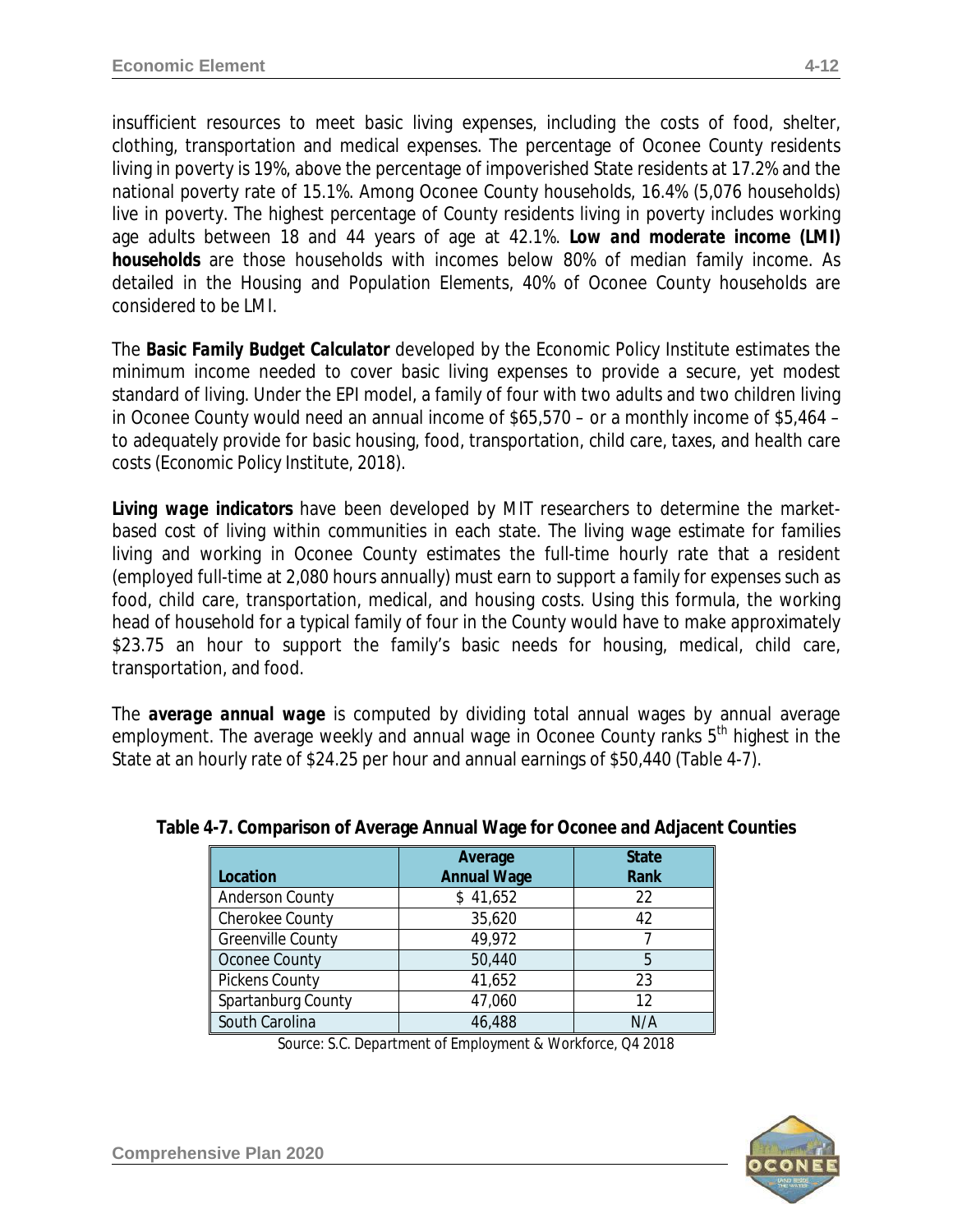As detailed in Figure 4-8, the highest average annual wages in Oconee County are generated in Wholesale Trade, Administrative & Waste Management Services, and Manufacturing. The Accommodation and Food Services industry yielded the lowest average annual wages in the County at \$15,340. At more than \$57,000, the average Manufacturing sector job in Oconee County offers more than three times the average annual wage of an Accommodation and Food Services sector job.

|                                               | Oconee   | <b>Worklink</b><br><b>Workforce</b> | South    |
|-----------------------------------------------|----------|-------------------------------------|----------|
| <b>Industry</b>                               | County   | Region                              | Carolina |
| <b>Accommodation and Food Services</b>        | \$15,340 | \$15,392                            | \$18,096 |
| Administrative & Waste Management Service     | 67,860   | 40,300                              | 35,672   |
| Agriculture, Forestry, Fishing and Hunting    | 26,468   | 28,392                              | 39,000   |
| Arts, Entertainment, and Recreation           | 20,020   | 15,704                              | 21,996   |
| Construction                                  | 40,456   | 45,916                              | 57,304   |
| Finance and Insurance                         | 55,692   | 52,572                              | 67,236   |
| <b>Health Care and Social Assistance</b>      | 52,312   | 47,736                              | 52,416   |
| Information                                   | 50,232   | 51,584                              | 60,580   |
| Management of Companies and Enterprises       | 44,668   | 84,448                              | 82,576   |
| Manufacturing                                 | 57,096   | 56,940                              | 60,788   |
| Other Services (except Public Administration) | 31,876   | 31,824                              | 34,996   |
| Professional, Scientific & Technical Services | 55,172   | 55,952                              | 77,376   |
| Public Administration                         | 38,896   | 38,428                              | 48,048   |
| Real Estate and Rental and Leasing            | 44,668   | 45,760                              | 49,348   |
| <b>Retail Trade</b>                           | 26,936   | 26,260                              | 28,288   |
| <b>Transportation and Warehousing</b>         | 49,296   | 48,724                              | 46,540   |
| <b>Utilities</b>                              | 52,624   | 99,164                              | 83,616   |
| Wholesale Trade                               | 176,800  | 74,932                              | 72,592   |

**Table 4-8. Average Annual Salary by Industry for Oconee County, Region and State, 2016**

*Source: S.C. Department of Employment & Workforce (Q4 2018), 2019*

Local average wages by sector are particularly relevant when considering the minimum living wage estimates previously provided in Table 4-7. County economic development strategies should consider the need to provide a balanced sector mix to ensure adequate earnings opportunity for Oconee County residents. Although the services sector represents a growing segment of the national and local economy, these jobs often offer lower pay and fewer benefits than many other sector employment opportunities.

### **7. Retirees**

An influx of retirees to a community, coupled with higher numbers of current residents who are aging-in-place, can influence the local economy by spurring growth to meet the demands of a growing and older population. The benefits of growing the retirement base of a community generally include higher incomes and educational levels, economic stability and vibrancy, and a

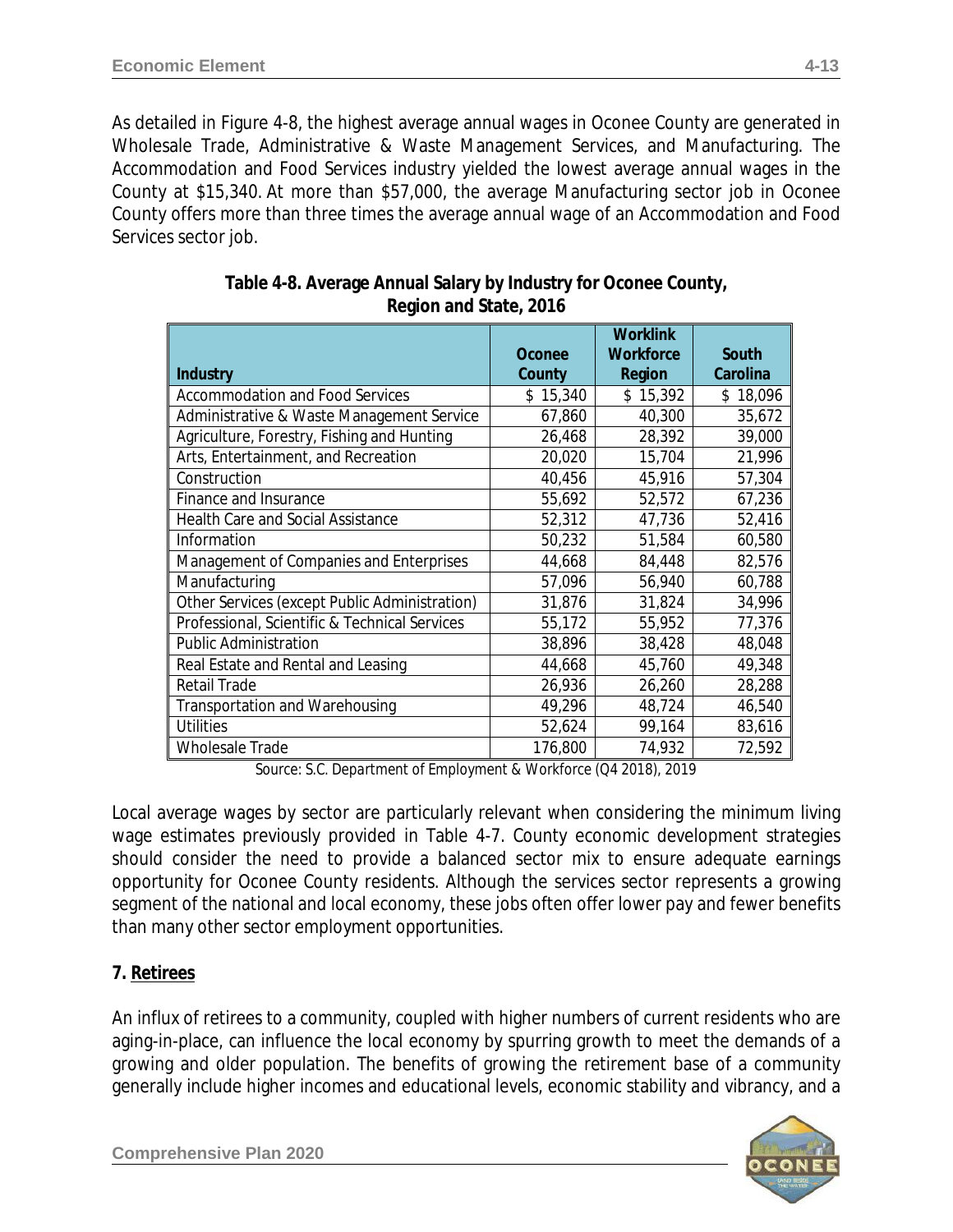neutral fiscal impact on service delivery (*Golden Rules, University of Georgia, 2013*). It is estimated that one new job is generated by every two new retirees to a community. As a result, retiree recruitment has become part of the overall economic development strategy for many communities.

Retirees relocating to a community generally seek certain non-work-related amenities and quality of life factors that include mild climate, lower cost of living, low crime rates, quality housing options, medical services, cultural and recreational opportunities, and services for seniors. More recent studies show that retirees are placing an increasing emphasis on cultural, educational, and wellness opportunities as well as technology access in their new communities (*Attracting Retirees to South Carolina, 2016*). Research shows that most retirement relocation decisions are not made in a few months, but are made over a period of years leading up to actual retirement. Opportunities to attract retirees often occur when they first visit a community as tourists much earlier, closely linking tourism and retiree recruitment strategies. As a result, many states including neighboring North Carolina, have launched *Certified Retirement Community* programs similar to initiatives geared toward industrial development. These program assess communities in terms of access to health care, volunteer and part-time employment opportunities, recreation and wellness, climate, tax structure, safety, and lifelong education and entertainment.

South Carolina ranks well in common retirement metrics such as quality of life, climate, health care, and affordability. Approximately two-thirds of the nearly 110,000 people who made South Carolina their new home in 2017 were over the age of 50 (*The Center for Carolina Living*). The State consistently ranks within the top ten retirement destination lists of national publications such as Kiplinger's, Southern Living, Forbes, Conde Nast, and U.S. News & World Report. A retirement preference survey conducted by the University of South Carolina found that most potential retirees to the State prefer to retire in small towns, coastal regions, mountains, rural, and urban areas.

Armed with potentially significant purchasing power, retirees impact the local economy particularly in the areas of health care, retail, and housing. Current retirees in South Carolina generate an annual economic impact of nearly \$30 billion (*Attracting Retirees to South Carolina, 2016*). The annual rate of in-migration of retirees is close to 54,000. The Upstate has emerged as a favorable destination for many of the State's retirees. Oconee County is particularly poised to attract retirees seeking convenient access to the Greenville metro area, Interstate access, the more relaxed climate of smaller cities and towns, the cultural and sports venues of nearby Clemson University, lower traffic congestion, and abundant natural lake and mountain amenities. The City of Seneca was named among the top fifteen retirement cities (*SmartAssets*) and Oconee County was named among the top 10 in the nation for living and boating (*Boating Magazine*).

Communities attracting large numbers of retirees should also plan for the impacts of an aging population. The future needs of the retiree population should be evaluated to determine the

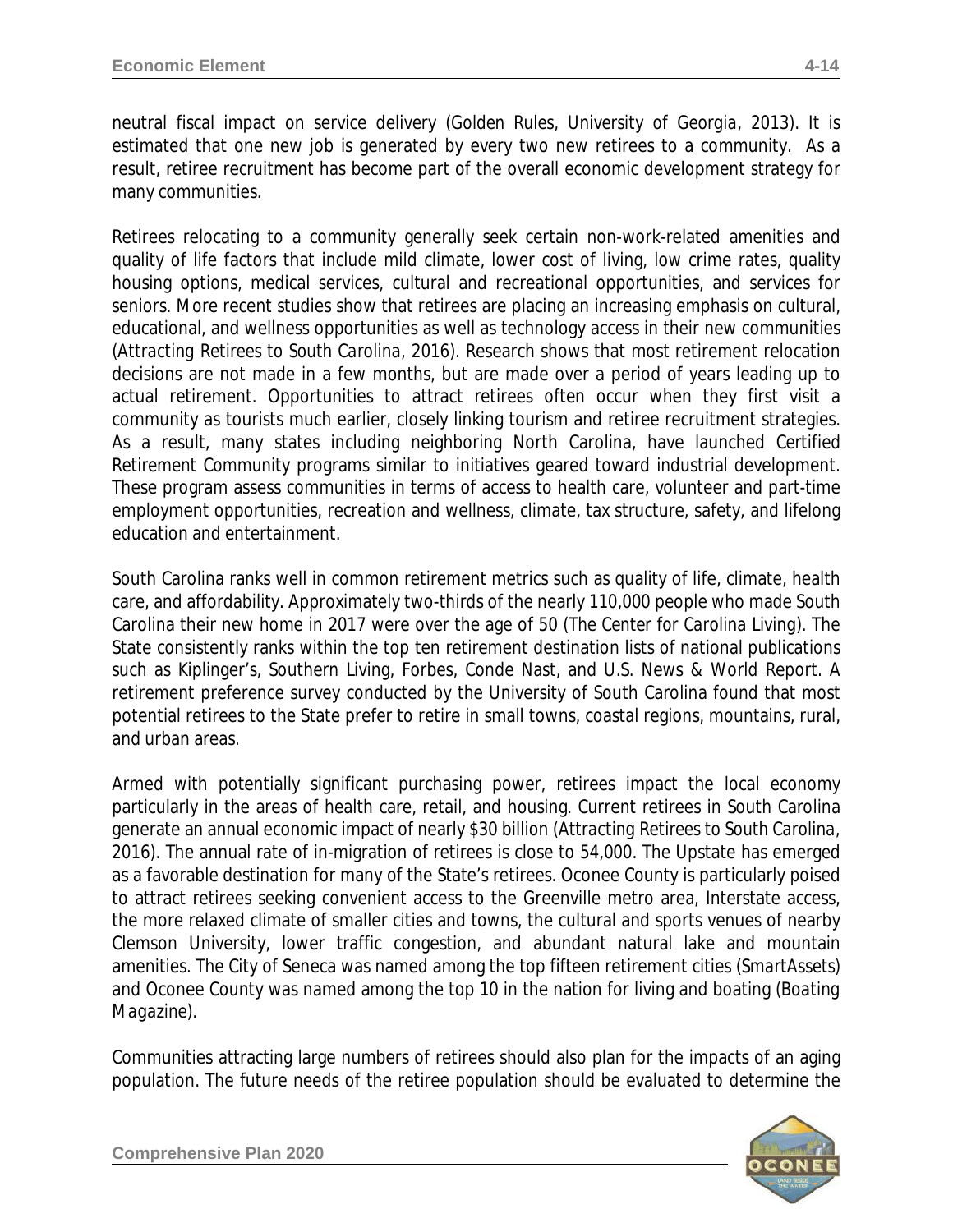types of cultural activities, amenities, facilities and services needed to serve current and recruit additional retirees to the County. An older population typically has a greater need for specialized health care providers and facilities, aging services, transportation, and housing options. The influences of an older population on the types and focus of community services and programming can also affect the appeal of a community to younger families and young professionals whose interests may differ.

### **C. WORKFORCE**

Employers require access to a qualified workforce to survive and grow, making the composition and size of a community's labor force one of the most critical factors in employer location and for building and maintaining a successful and strong economy. The labor force is the number of residents employed and those seeking employment and available for work. This number represents the combined pool of workers potentially available to employers.

Information on the population base and labor force characteristics can provide insight into the ability of Oconee County and its municipalities to attract and retain sound employers, as well as adapt to changing global economic trends. An understanding of the County's labor base requires an examination of underemployment and unemployment, education and skill levels of the incumbent and entering workforce, population growth, and commuting patterns.

A healthy economy requires a stable and growing population. Population growth is fueled by multiple factors including job creation and capital investment, residential housing supply, fuel prices, rate of natural increase, and migration. The Oconee County population grew from 74,273 residents in 2010 to 75,375 by 2016. Projections indicate that the County population will reach 80,260 by 2023 and 83,459 residents by 2028.

### **1. Unemployment and Underemployment**

The unemployment rate reflects the number of individuals who are without work and are actively seeking employment. Unemployment rates for Oconee County are consistently lower than statewide unemployment for each of the last ten years. Reported job losses due to mass layoffs in the County totaled 357 from 2008 through 2018. This mass layoff occurred in 2012 at the Itron plant in West Union.

The economic recession prompted a sharp rise in the County's unemployment to a high of 13.3% in 2009 that has been followed by a steady decrease over the last nine years to a low of 3.3% by the end of 2018. The County's 2018 annual unemployment rate was lower than both state and national rates.

The most recent data published by the S.C. Department of Employment and Workforce reveals that among Oconee County workers filing unemployment claims, more than half had attended,

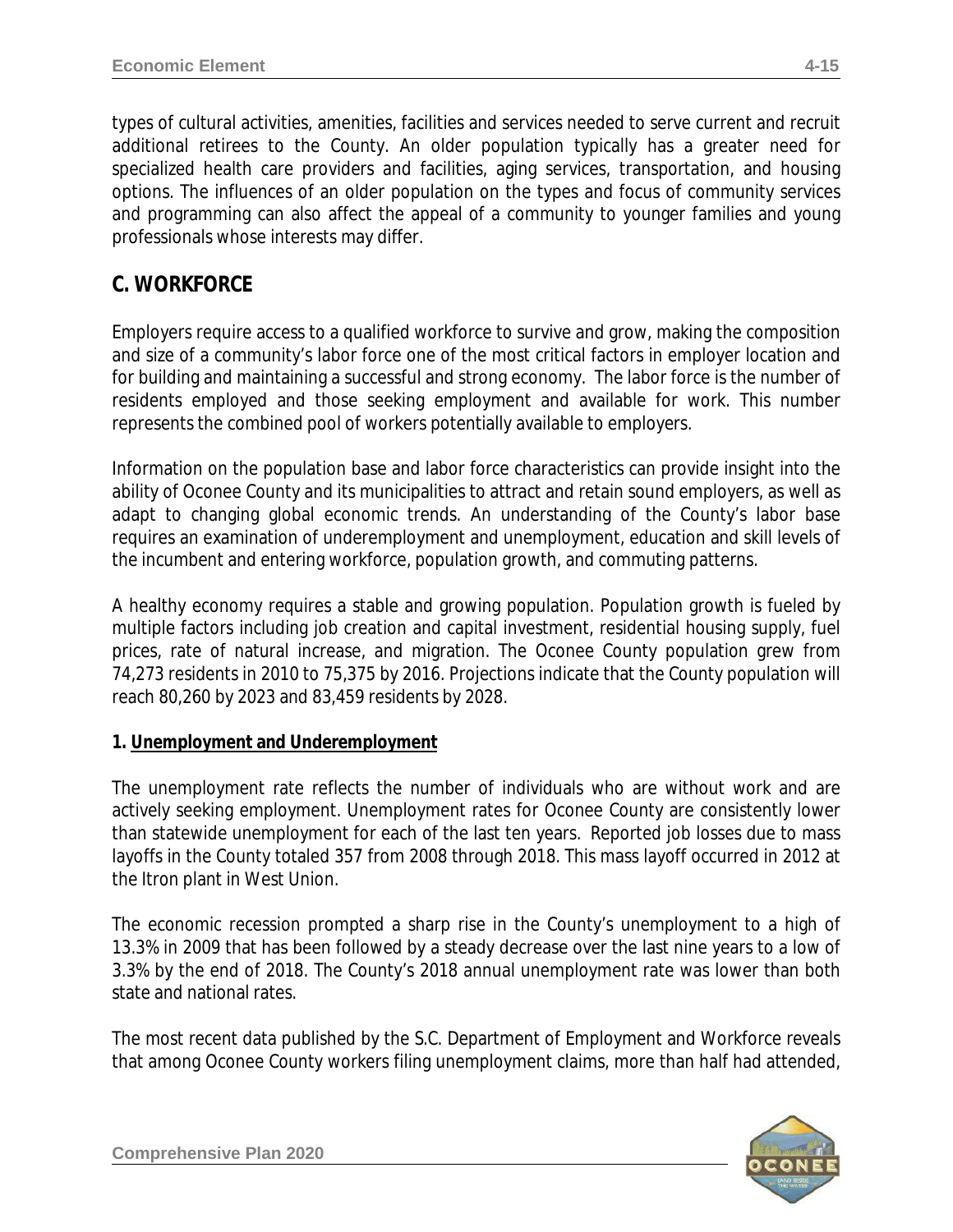but not completed, college. Over a third (36%) of jobless residents were between 41 and 55 years old, while another third (33%) were between the ages of 25 and 40 years.

Another key workforce concern is *underemployment*. An underemployed worker is generally one who is overqualified in a current job and interested in other employment. Many underemployed residents are in part-time or temporary jobs that may lack key benefits such as health insurance. Oconee County and the surrounding region has a higher level of underemployment at 16.3% that the State as a whole at 16.2% (*Comprehensive Regional Workforce Analysis, 2018*).

On a positive note, unemployment and underemployment are two contributing factors to the potential pool of qualified labor for new businesses looking to locate in the County. Underemployed workers are often the first to respond to new job opportunities with new and expanding industries, and often have more skills than their jobs require.

### **2. Education and Skills**

An educated and skilled workforce is integral to building a strong local economy. Local educational attainment levels provide an important indicator of the long-term economic competitiveness of Oconee County and its municipalities. County efforts to increase the educational attainment and encourage postsecondary training is yielding results with new and rewarding job opportunities that strengthen quality of life and community prosperity.

Educational attainment is a significant indicator of current and future earnings potential. U.S. Department of Labor data reveals that the national median weekly earnings in 2018 were \$553 for a person without a high school diploma, compared to \$730 for a worker with a high school diploma and \$862 for an associate degree holder (Figure 4-2). Individuals with a bachelor's degree or higher had median earnings ranging from \$1,198 to \$1,884 per week. Unemployment is also generally lower for individuals with higher educational attainment. At the national level, residents with no high school diploma experienced an unemployment rate of 5.6%, compared to the rate for adults with a bachelor's degree at only 2.2%. Individuals with a high school diploma, but no college, had an unemployment rate of 4.1%.

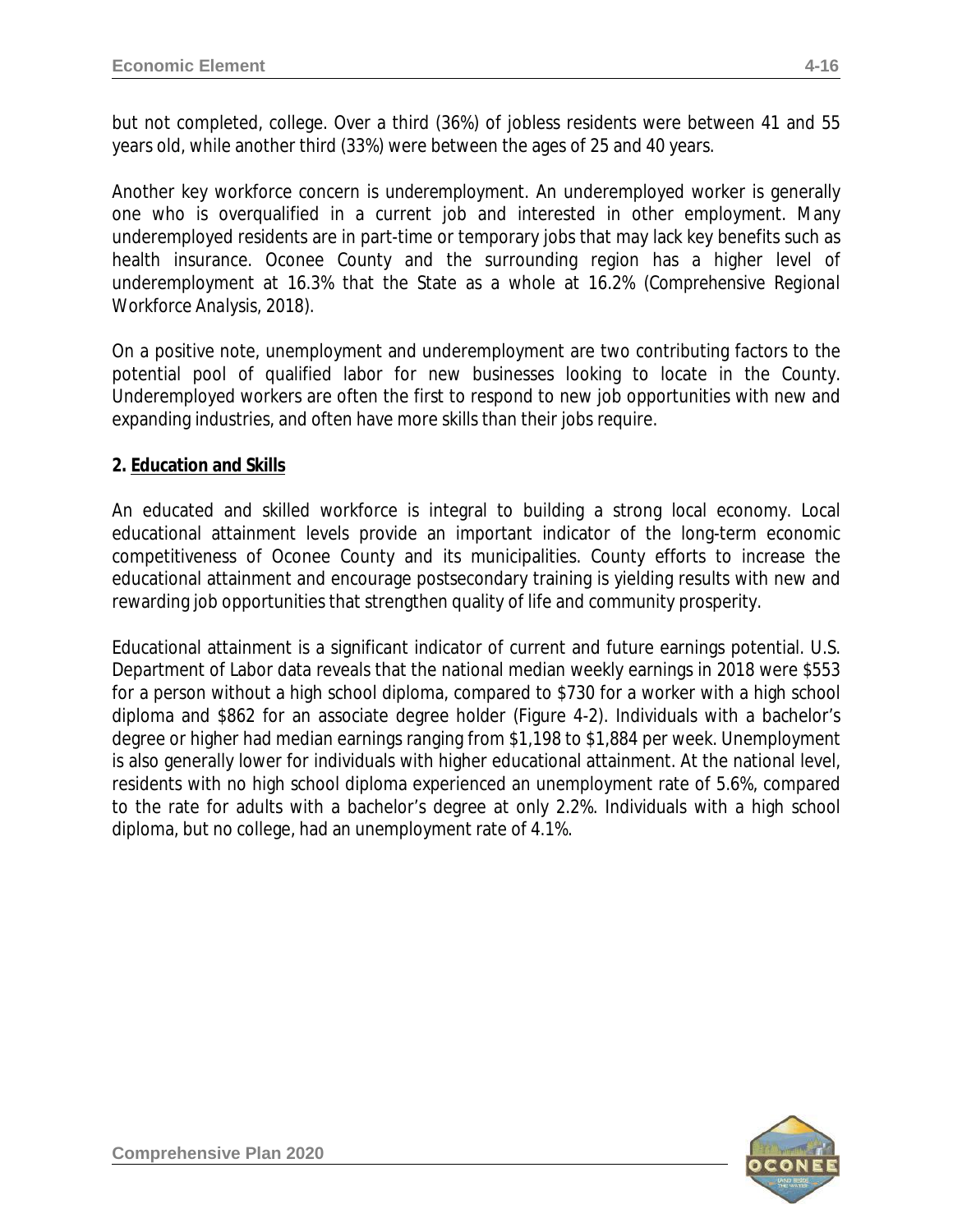



*Source: U.S. Bureau of Labor Statistics, 2018*

In South Carolina, a worker with less than a high school diploma makes an average annual wage of \$19,864, compared to a high school graduate or GED holder who earns \$26,702 *(American Community Survey, 2013-2017*). In Oconee County, the annual earnings gap between a high school dropout (\$16,131) and a high school graduate (\$24,879) is even higher at \$8,748. A South Carolinian with some college or an associate degree earns an average of \$32,022, while income with a bachelor's degree averages \$45,757. Oconee County residents with an associate degree or some college earn an annual average of \$31,207, while those with a four-year degree average \$42,496. A State resident with a graduate or professional degree has an annual average income of \$55,414. County residents with post-graduate degrees average \$62,345.

Nearly 84% of County residents aged 25 and older have completed high school. This percentage is slightly under the state average of 86%. The percentage of County residents with a Bachelor's degree or higher rose from 18.2% to 23.5%. Likewise, the percentage of residents with some college, including those with an associate degree, increased from 22.5% to 28.8%. The percentage of County residents who lack a high school education has steadily declined.

Oconee County is similar to the State in the percentage of residents with postsecondary degrees, with 8.9% of County residents holding an associate degree, 13.9% a baccalaureate degree, and 9.6% a graduate or professional degree. Statewide, 9.1% of South Carolinians have earned an associate degree, 16.9% a baccalaureate degree, and 9.6% a graduate or professional degree.

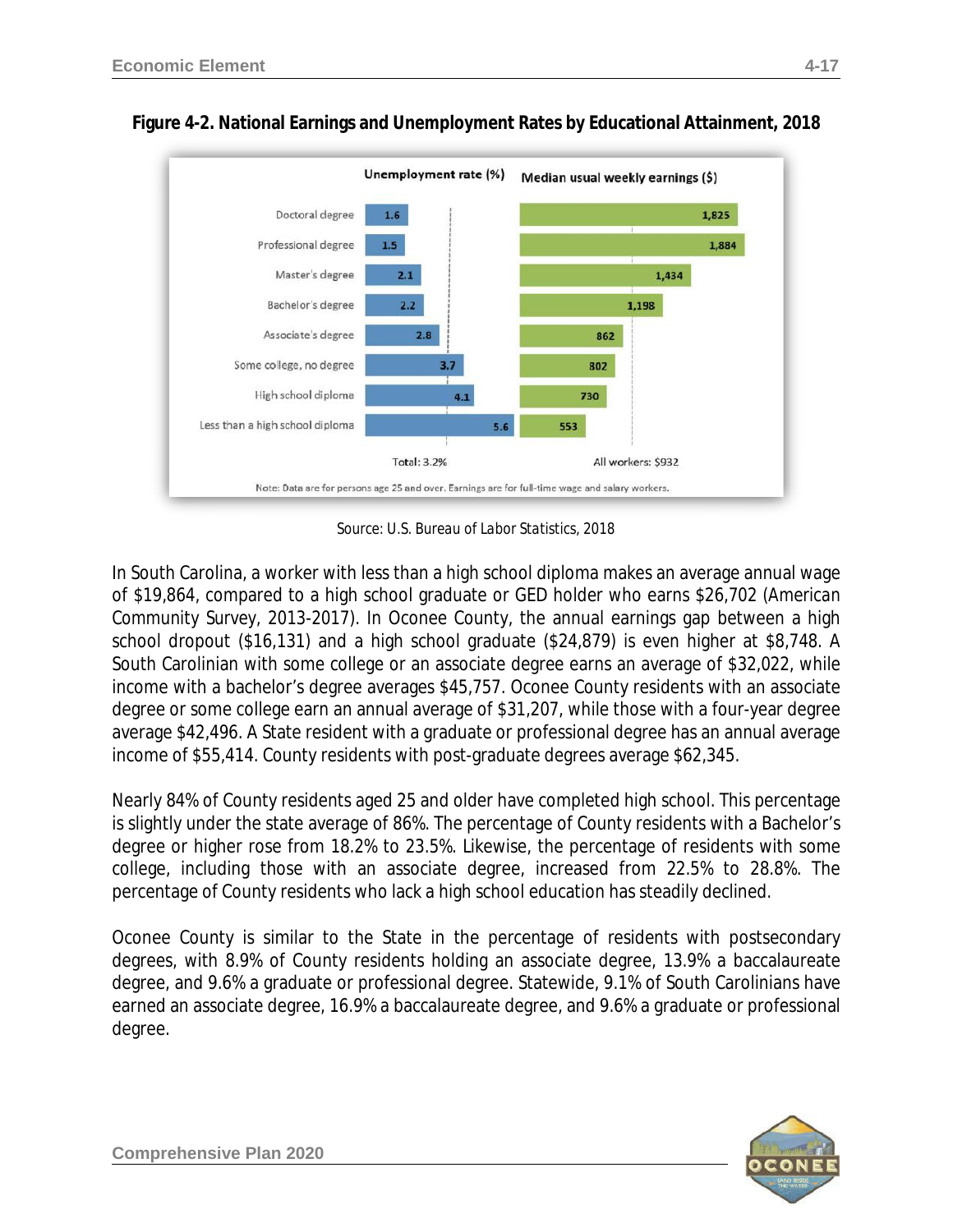Educational achievement and skill proficiency levels among the local workforce strongly influence employer interest in locating to the area, as well as productivity and satisfaction with the workforce for existing employers. The path to educational achievement and job readiness starts in the K through 12 school system. Public schools are a vital community resource in attracting new employers and in preparing residents for a knowledge-based, global economy.

Strengthening the college and career readiness of high school graduates is an emerging factor in state and local economic competitiveness. Readiness is demonstrated by additional measures of student achievement such as college entrance scores, Advanced Placement (AP) or dual enrollment course participation and pass rates, and postsecondary enrollment.

The School District of Oconee County (SDOC) operates a total of 16 schools with a combined enrollment of approximately 10,500 students. In addition to 10 elementary schools, three middle schools and three high schools, the District operates an alternative school for academic and discipline referrals, a career center, and an adult education center. The Hamilton Career Center provides career training for high school students in support of area workforce needs. In partnership with local business and industry, Tri-County Technical College (TCTC), and Oconee County, the School District will open a new state-of-the-art, 100,000  $\text{ft}^2$  facility scheduled for completion by fall 2020.

The school system offers advanced and extended learning opportunities including Advanced Placement courses that offer college-level instruction and credit, career and technology education, virtual classes, and work-based learning. The District also maintains articulation agreements with the technical college to offer dual enrollment opportunities for high school students to gain both high school and college credit before graduation. Dual enrollment courses transfer to any state technical college or public university in South Carolina and can be taken at no cost for students meeting the minimum credit hours per semester. These credits give many local students a head start on postsecondary education and help reduce the total costs associated with college.

Table 4-9 details selected college and career performance data for the School District relative to high school SAT/ACT exam scores, state-mandated *End of Course Test* (EOCT) pass rates, graduation rate, and percentage of high school seniors eligible for the merit-based *Legislative Incentive for Future Excellence* (LIFE) scholarships for students attending postsecondary institutions within the State. The 2018 on-time graduation rate for Oconee County high school students was above the State average. LIFE eligibility for County graduates is almost 75%, with a postsecondary participation rate of nearly 71%. Composite ACT exam scores for County students were on par with the State average, at 18.9 and 19, respectively. Approximately onethird of Oconee County public high school students took the SAT in 2018, posting a composite SAT score average of 1091. This average was 27 points above the State score average.

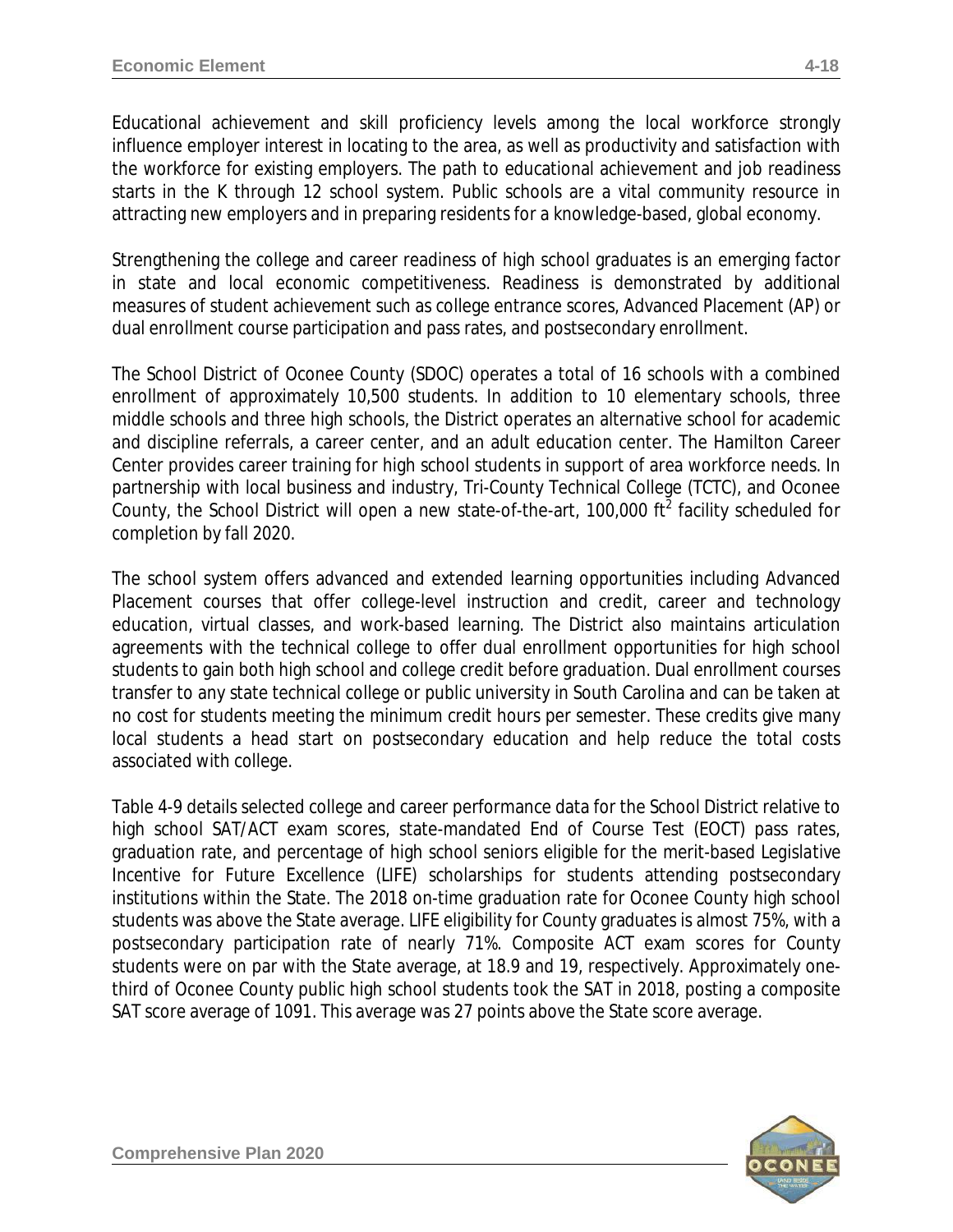| School District        | SAT <sup>1</sup> | ACT <sup>1</sup> | % College<br>Readv <sup>2</sup> | 4-Year<br><b>Grad Rate</b> | % LIFE<br>Eligible | Postsecondary<br>Enroll Rate <sup>3</sup> |
|------------------------|------------------|------------------|---------------------------------|----------------------------|--------------------|-------------------------------------------|
| Oconee School District | 1091             | 18.9             | 14.5%                           | 84.1%                      | 74.4%              | 70.8%                                     |
| South Carolina         | 1064             | 19.0             | 14.0%                           | 81.0%                      | N/A                | N/A                                       |

<sup>1</sup>Composite score for public school students; <sup>2</sup>All 4 subjects; <sup>3</sup>Enrolled in a 4 or 2-yr college by fall after graduation *Source: 2018 School Report Cards, S.C. Department of Education*

Figure 4-3 compares the college readiness of County seniors with graduates in the State and nation using the ACT College Readiness benchmarks.



**Figure 4-3. Comparison of ACT College Readiness Benchmark Attainment** 

*Source: ACT Score Reports, 2018*

In addition to the ACT and SAT college readiness testing options, South Carolina high school students may take the *Ready to Work* (R<sub>2</sub>W) career readiness assessment. The new test is administered to all eleventh grade students to determine student achievement in Applied Mathematics, Reading for Information, and Locating Information. Soft skills are also assessed in areas such as problem solving, goal setting, decision-making, and self-direction. Of the 704 Oconee County high school students who tested in 2018, nearly 85% received a certificate of job readiness for a broad range of jobs (*S.C. Department of Education, 2019*).

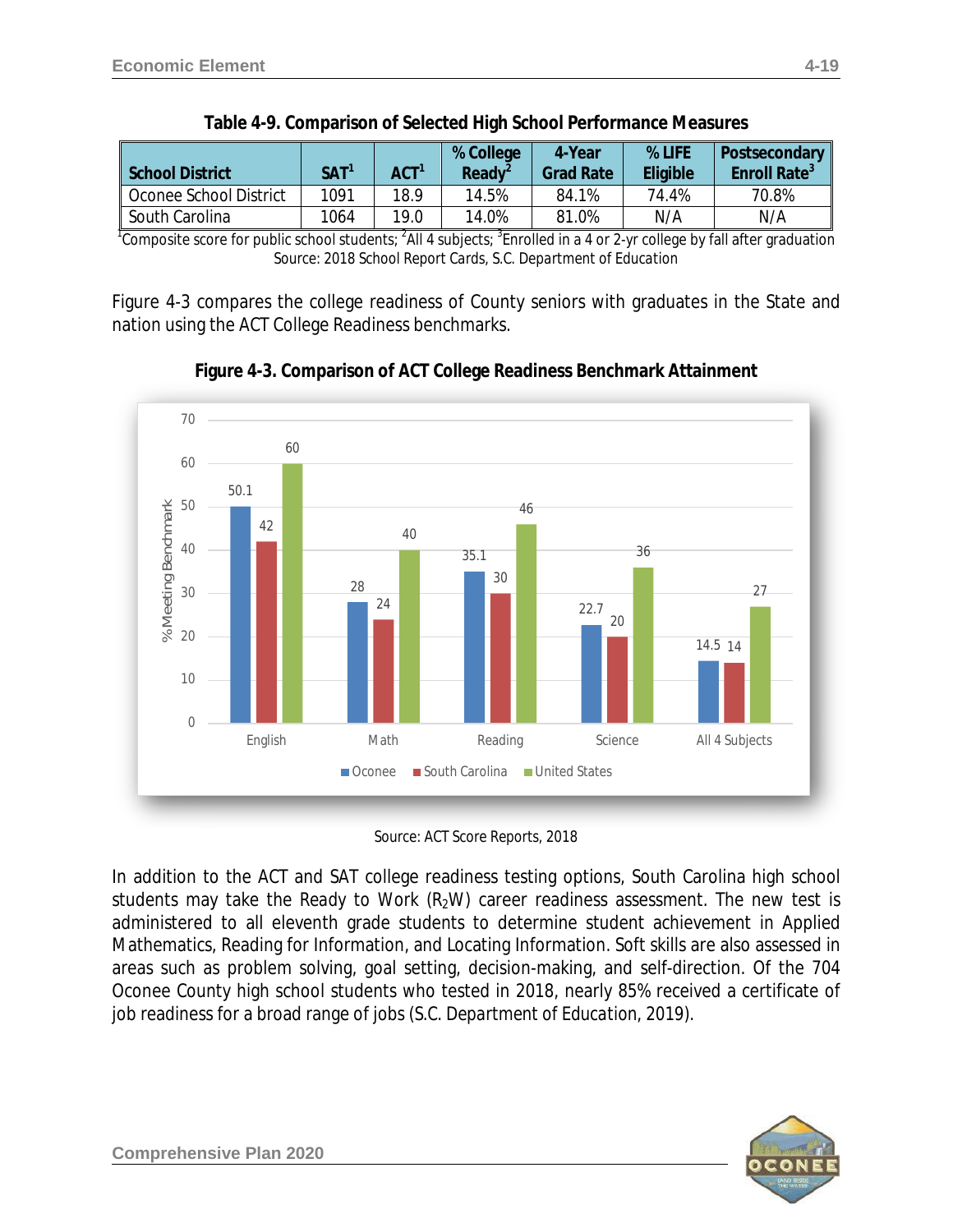### **3. Existing and Projected Employment by Sector**

The occupation of employed residents provides an overview of the local and regional economy and insight into individual earnings potential. Approximately 54% of the County's population aged 16 and older are participating in the labor force. Of the Oconee County residents currently in the civilian workforce, 78.5% are private wage and salary workers, 15.2% work in federal, state, and local government, and 6.2% are self-employed (*ACS, 2013-2017*).

State data on current employment by industry group reveals that Manufacturing is the leading employment sector in Oconee County, employing nearly 20% of the workforce (6,067) in 2018. Retail Trade ranks second highest with a workforce of more than 3,300. Health Care and Social Services ranks third highest at 2,871, followed by the Accommodation and Food Services sector that employs 1,775 Oconee workers. The lowest sector employment is found in Management of Companies, Real Estate and Rental, Transportation and Warehousing, and Agriculture, Fishing and Hunting, each with fewer than 200 jobs. The latest available statewide industry employment projections cover the ten-year period from 2014 to 2024 (Table 4-10).

| Industry                                        | % Increase<br>2014-2024 |
|-------------------------------------------------|-------------------------|
| <b>Health Care and Social Assistance</b>        | 20.15%                  |
| Construction                                    | 21.48%                  |
| <b>Educational Services</b>                     | 15.43%                  |
| Administrative and Support and Waste Management | 26.25%                  |
| <b>Retail Trade</b>                             | 6.14%                   |
| <b>Accommodations and Food Services</b>         | 10.67%                  |
| Manufacturing                                   | 3.61%                   |
| Professional, Scientific and Technical Services | 25.66%                  |
| <b>Other Services (Except Government)</b>       | 6.63%                   |
| Finance and Insurance                           | 8.57%                   |
| Wholesale Trade                                 | 15.57%                  |
| Transportation and Warehousing                  | 14.88%                  |
| Arts, Entertainment and Recreation              | 8.16%                   |
| Real Estate and Rental and Leasing              | 9.63%                   |
| Management of Companies and Enterprises         | 8.36%                   |
| Information                                     | 7.07%                   |
| Utilities                                       | 0.42%                   |
| Mining, Quarrying, Oil and Gas Extraction       | Confidential            |
| Agriculture, Forestry, Fishing and Hunting      | Confidential            |
| <b>All Jobs</b>                                 | 8.97                    |

**Table 4-10. WorkLink WIA Comparison of Labor Market Outlook by Industry to 2024\***

*Source: S.C. Department of Employment and Workforce, Industry Projections, 2019*

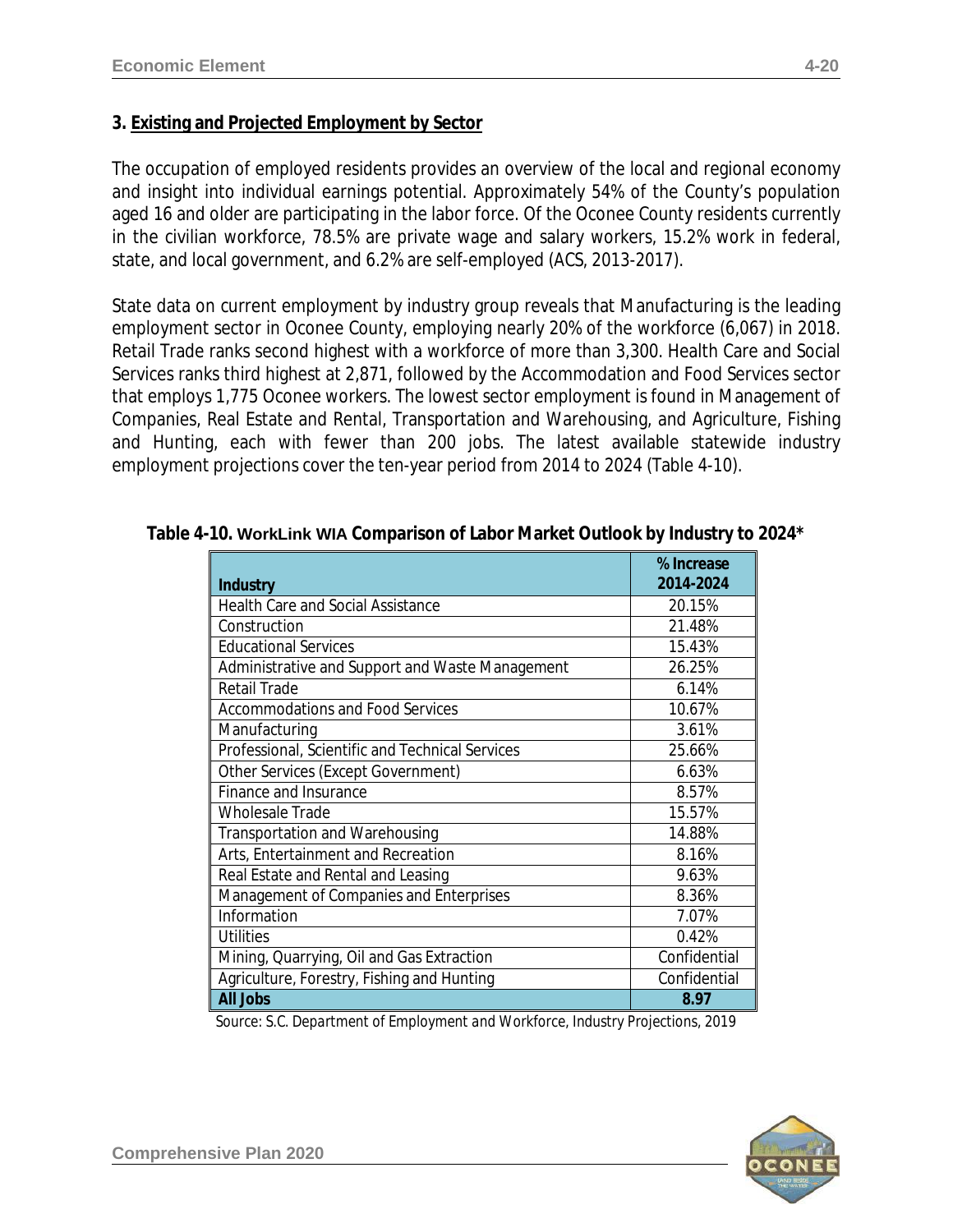### **4. Commuting Patterns**

Travel time to work, or commute time, can affect a worker's productivity and quality of life. The mean travel time to the workplace for Oconee County residents is 24.7 minutes, slightly above the 24.1-minute commute average for residents statewide. Nearly one-third (31.1%) of Oconee County workers have a commute time of less than 15 minutes to work. Eight percent of County workers drive an hour or more to work.

Personal vehicles are the primary travel mode to work for most Oconee County residents. Only 1.5% of County workers bike, walk, or travel to work on public transportation. Among workers living in Oconee County, 84.2% drive solo to work, while 10% participate in carpools. Only 3.3% of the County workforce works at home, which is slightly lower than the statewide percentage of 3.6% and the national rate of 4.6%.

Worker commuting patterns indicate 71% of the County's workforce live and work in the County, slightly above the statewide average of 70.6% (Table 4-11). Nearly one-in-four residents commute outside of the County to work, and 4.4% commute to jobs outside the state.

|                                           | Oconee | South    | <b>United</b> |
|-------------------------------------------|--------|----------|---------------|
| <b>Workers 16 and Older</b>               | County | Carolina | <b>States</b> |
| <b>Place of Work</b>                      |        |          |               |
| Worked in Town or City of Residence       | 4.1%   | 16.2%    | 31.5%         |
| Worked in County of Residence             | 71.1%  | 70.6%    | 72.4%         |
| Worked Outside County of Residence        | 24.5%  | 24.1%    | 23.9%         |
| Worked Outside State of Residence         | 4.4%   | 5.3%     | 3.7%          |
| <b>Means of Transport to Work</b>         |        |          |               |
| Car, Truck or Van - Drove Alone           | 84.2%  | 82.8%    | 76.4%         |
| Car, Truck or Van - Carpooled             | 10.0%  | 9.3%     | 9.3%          |
| <b>Public Transportation</b>              | 0.7%   | 0.6%     | 5.1%          |
| Walked                                    | 0.8%   | 2.2%     | 2.8%          |
| <b>Bicycle</b>                            | 0.0%   | 0.3%     | 0.6%          |
| Other Means - Taxi, Motorcycle, etc.      | 1.0%   | 1.2%     | 1.2%          |
| Worked at Home                            | 3.3%   | 3.6%     | 4.6%          |
| <b>Travel Time to Work</b>                |        |          |               |
| 14 minutes or less                        | 31.1%  | 27.3%    | 26.7%         |
| 15 - 29 minutes                           | 39.0%  | 39.5%    | 36.3%         |
| 30 to 59 minutes                          | 21.6%  | 27.5%    | 28.4%         |
| 60 or more minutes                        | 8.1%   | 5.6%     | 8.7%          |
| <b>Mean Travel Time to Work (minutes)</b> | 24.7   | 24.1     | 26.1          |

### **Table 4-11. Journey to Work, 2016**

*Source: U.S. Census Bureau, 2012-2016 American Community Survey*

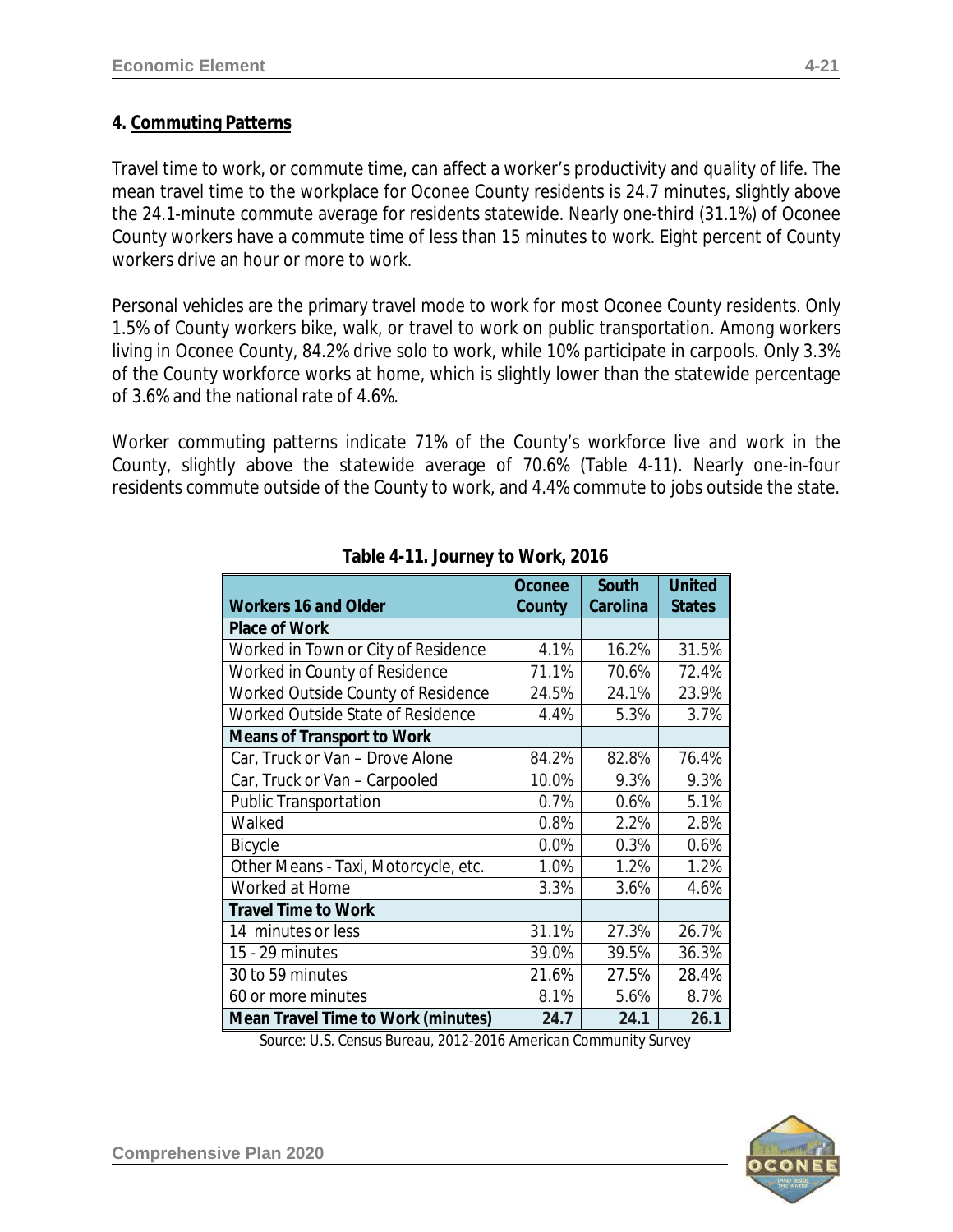Geographic data on worker commuting patterns is detailed in Table 4-12. Of the 7,870 Oconee County residents who travel outside the County for work, more than 45% commute to Pickens County employers, followed by workers commuting to Anderson (22.9%) and Greenville Counties (13.1%). These outgoing commuters offer a potential labor pool for new and expanding industries and businesses as more job opportunities are created closer to home.

| <b>Commuters into County</b> |                  | <b>Commuters out of County</b> |                  |  |
|------------------------------|------------------|--------------------------------|------------------|--|
| <b>County of Residence</b>   | <b>Commuters</b> | <b>County of Employment</b>    | <b>Commuters</b> |  |
| Pickens County, SC           | 2,786            | Pickens County, SC             | 3,553            |  |
| Anderson County, SC          | 2,061            | Anderson County, SC            | 1,802            |  |
| Greenville County, SC        | 491              | Greenville County, SC          | 1,034            |  |
| Stephens County, GA          | 183              | Stephens County, GA            | 213              |  |
| Spartanburg County, SC       | 101              | Jackson County, NC             | 168              |  |
| Franklin County, GA          | 84               | Spartanburg County, SC         | 137              |  |
| Jasper County, SC            | 74               | Fulton County, GA              | 77               |  |
| Abbeville County, SC         | 73               | Rutherford County, NC          | 67               |  |

**Table 4-12. Oconee County Commuter Workforce - Leading Counties**

*Source: U.S. Census Bureau, 2011-2015 American Community Survey*

Nearly 6,580 workers from surrounding counties and nearby states travel to employers in Oconee County.

### **D. ECONOMIC DEVELOPMENT**

Bolstered by a workforce development emphasis, direct Interstate access, expanded access to higher education, and strong tourism and natural resource assets, Oconee County is wellpositioned for continued economic development growth. The County offers a comparably low cost of doing business that includes factors such as low taxes and utility rates, as well as a generally lower cost of living. As a right-to-work state, South Carolina ranks among the nation's least unionized states at a rate of only 1.6%.

State and local jurisdictions have the option of further creating a positive business climate by offering tax incentives that help employers reduce operating costs and boost return-oninvestment, the provision of infrastructure, and the availability of low to no-cost specialized workforce development and training programs. Local governments can also streamline development review and permitting processes to facilitate clear communication of expectations and regulations and ensure the consistent enforcement of codes, ordinances, and regulations. The County can also promote the protection of existing and future business operations through sound planning for infrastructure and compatible land use.

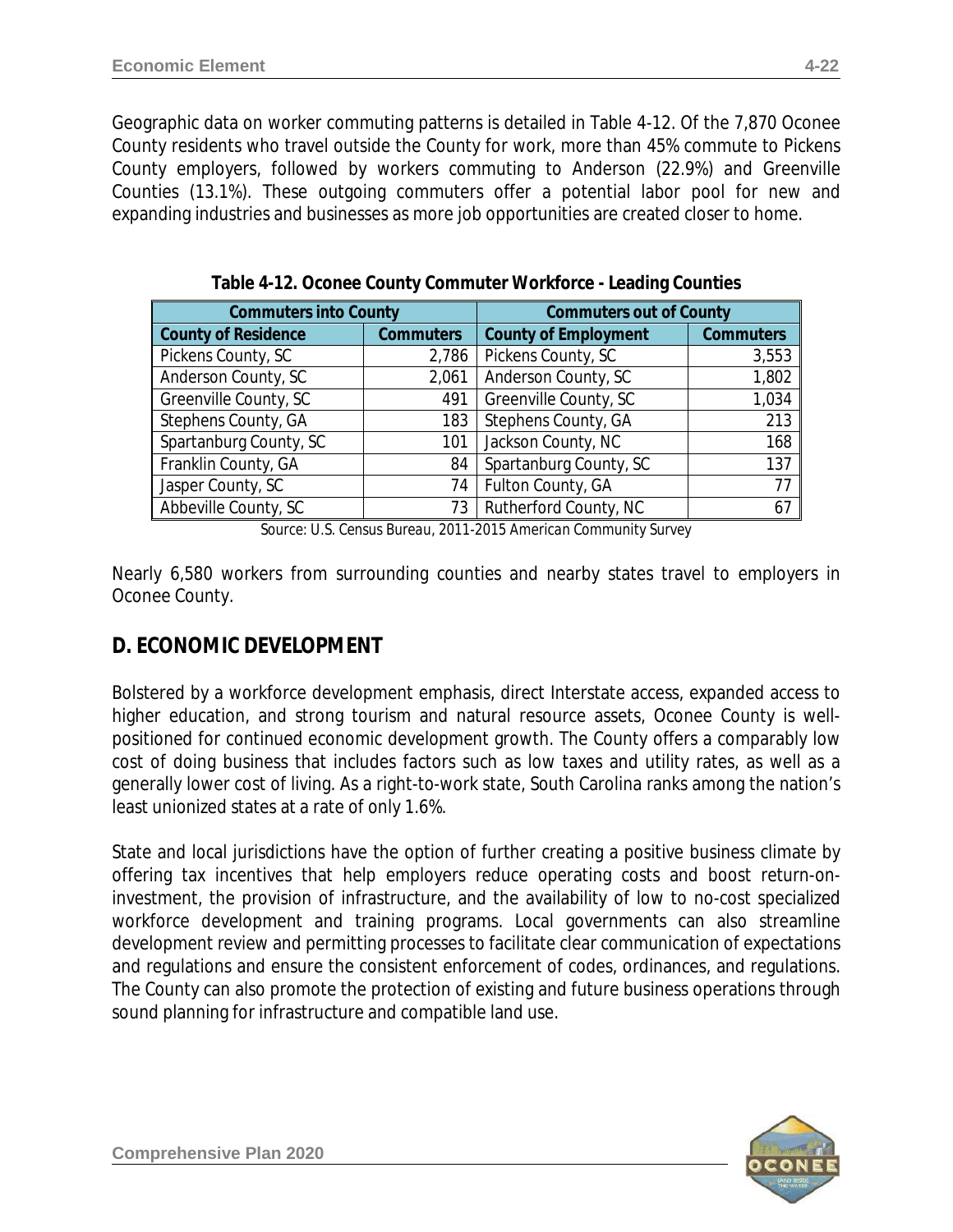### **1. Incentives**

Public investments and incentives, when part of a well-planned development strategy, can provide an attractive business climate and increase private investment. The State and County can provide multiple tax incentives to existing and new businesses to encourage economic growth and investment. Among the strongest incentives available to State and local economic developers are the jobs tax credit, the fee-in-lieu of property taxes, and job development and retraining credits. Because the State does not tax real or personal property, property tax incentives must be implemented in conjunction with each county.

The State's 46 counties are ranked by the S.C. Department of Revenue each year in one of four tiers, with Tier I including the highest ranked counties and Tier IV including the lowest. Rankings are based on employment rates and per capita income. Oconee County is currently ranked among twelve counties in the second tier. This ranking is used by the State to determine the amount of jobs tax credits allocated to eligible employers in each county, with the larger credit amounts going to counties with the greatest economic need. The 2019 jobs tax credit amount for Oconee County is \$2,750.

The ability to offer many of these incentives depends on the formal approval of the S.C. Department of Revenue and local city and county councils. In addition to the incentives listed in Table 4-13, the wide range of tax credits available to employers includes credits for hiring displaced workers, conservation and habitat management, child care, textile mill and abandoned sites revitalization, and minority businesses. Green incentives are available to promote recycling facilities and energy conservation and renewable energy improvements with recycling, solar, biomass, and renewable fuels.

| Authority                                  |              |       |
|--------------------------------------------|--------------|-------|
| <b>Available Incentives by Type</b>        | <b>State</b> | Local |
| <b>Corporate Income Tax and Incentives</b> |              |       |
| <b>Job Tax Credits</b>                     |              |       |
| <b>Investment Tax Credit</b>               |              |       |
| Corporate Headquarters Credit              |              |       |
| Research & Development Tax Credit          |              |       |
| Sales Tax Exemption                        |              |       |
| Port Volume Increase Tax Credit            |              |       |
| Agricultural Products Purchases Credit     |              |       |
| Corporate Income Tax Moratorium            |              |       |
| <b>State Discretionary Incentives</b>      |              |       |
| Job Development Credit                     |              |       |
| Job Retraining Credit                      |              |       |
| Economic Development Set-aside Program     |              |       |
| Rural Infrastructure Fund                  |              |       |
| Enterprise Zone Retraining Credit Program  |              |       |

### **Table 4-13. State and Local Business Incentives**

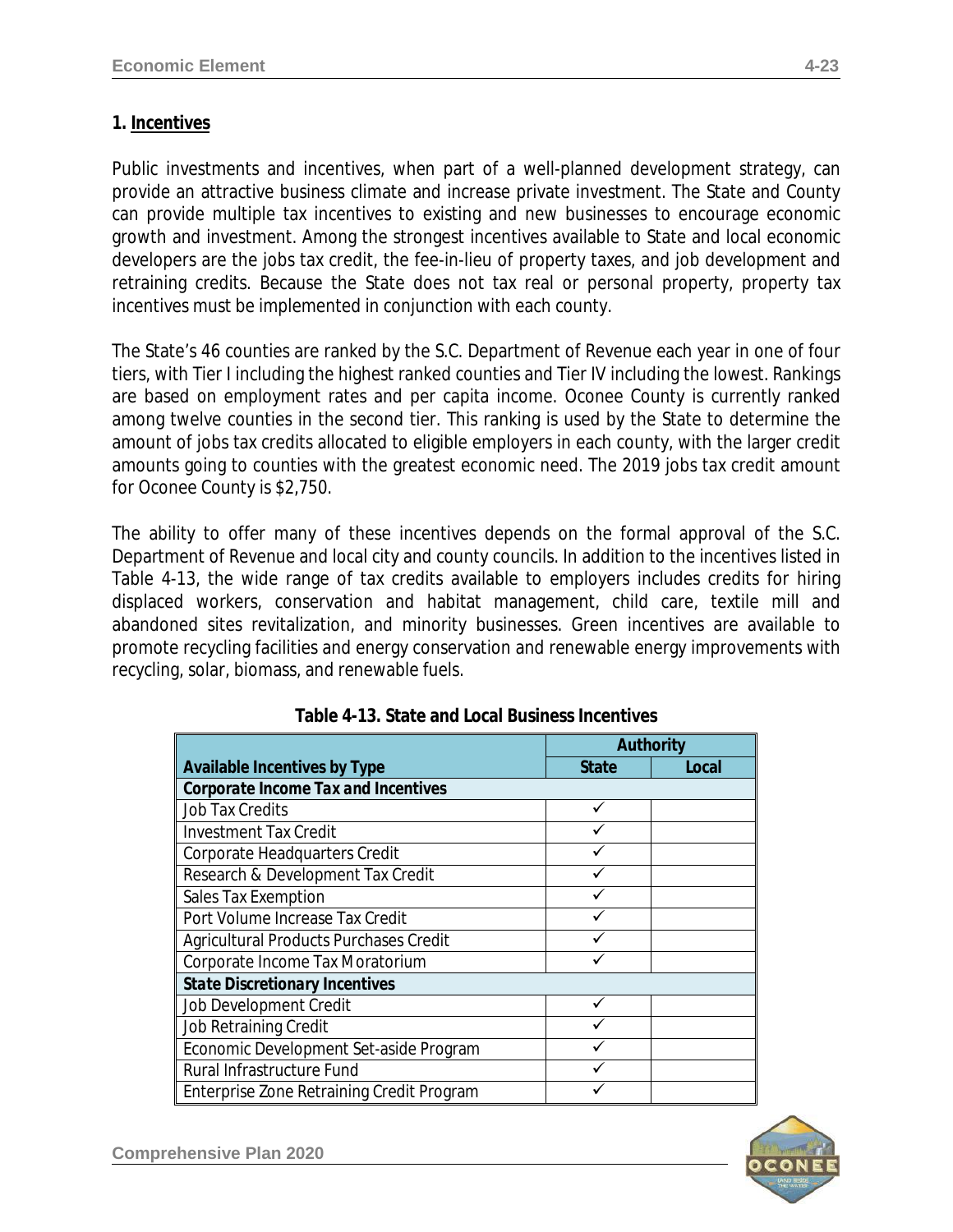| <b>Local Property Tax Incentives</b>        |  |
|---------------------------------------------|--|
| Fee-In-Lieu of Taxes (FILOT)                |  |
| Five-Year Property Tax Abatement            |  |
| <b>Property Tax Exemptions</b>              |  |
| <b>Textile Revitalization Credit</b>        |  |
| Revitalization of Abandoned Building Credit |  |

*Source: 2019 S.C. Business Incentives Guide, S.C. Department of Commerce*

#### **2. Workforce Development**

Workforce development is a leading challenge in economic development efforts. The availability of a trained and highly skilled workforce is a major consideration in business location decisions for most employers. Workforce quality is also important. The emphasis of state, regional, and county recruitment efforts on attracting higher-wage, higher-tech employers requires a better-educated and more technologically proficient workforce.

Employment and training resources are offered by State and local providers in Oconee County through the K-12 school system, the technical college system, adult education, and specialized workforce training and job placement programs. Expanded access to training resources has contributed to the rising educational attainment and employability of Oconee County residents. The *School District of Oconee County (SDOC)* offers diverse academic and elective programs in its middle and high schools. The District's *Hamilton Career Center* is the center for high school technology education in Oconee County. The Center currently enrolls 1,000 students from the three district high schools. The District offers technical electives that support 13 career clusters that range from health science and culinary arts to welding and computer science. Students can explore career interests, train for a specific career, gain employability skills, earn state and national certification, and prepare for postsecondary education. County students can also learn about careers, specific job skills and other workplace expectations by participating in workbased opportunities such as job shadowing and internships. Oconee County conducts a *Youth Apprenticeship Program* in partnership with the School District and Apprenticeship Carolina. Students acquire hands-on experience in various business settings and gain a deeper understanding of today's global business environment.

The SDOC also operates the *Oconee County Adult Education* program to prepare residents to obtain the High School Equivalency (GED) diploma. Housed at the Code Learning Center in Seneca, SDOC programs include adult and family literacy, career ready certification, and workplace skills.

To help future Oconee County graduates prepare for productive futures, the SDOC and the Oconee Economic Alliance created NOW (Nurturing Oconee's Workforce) as a manufacturing focused workforce development initiative launched in the fall of 2016. Thirty students, ten from each local high school, are selected each year as NOW Scholars. Participants attend monthly advanced employment skills and career awareness workshops, industry exposure and networking, and tours and internships with Oconee County's top manufacturing employers. The

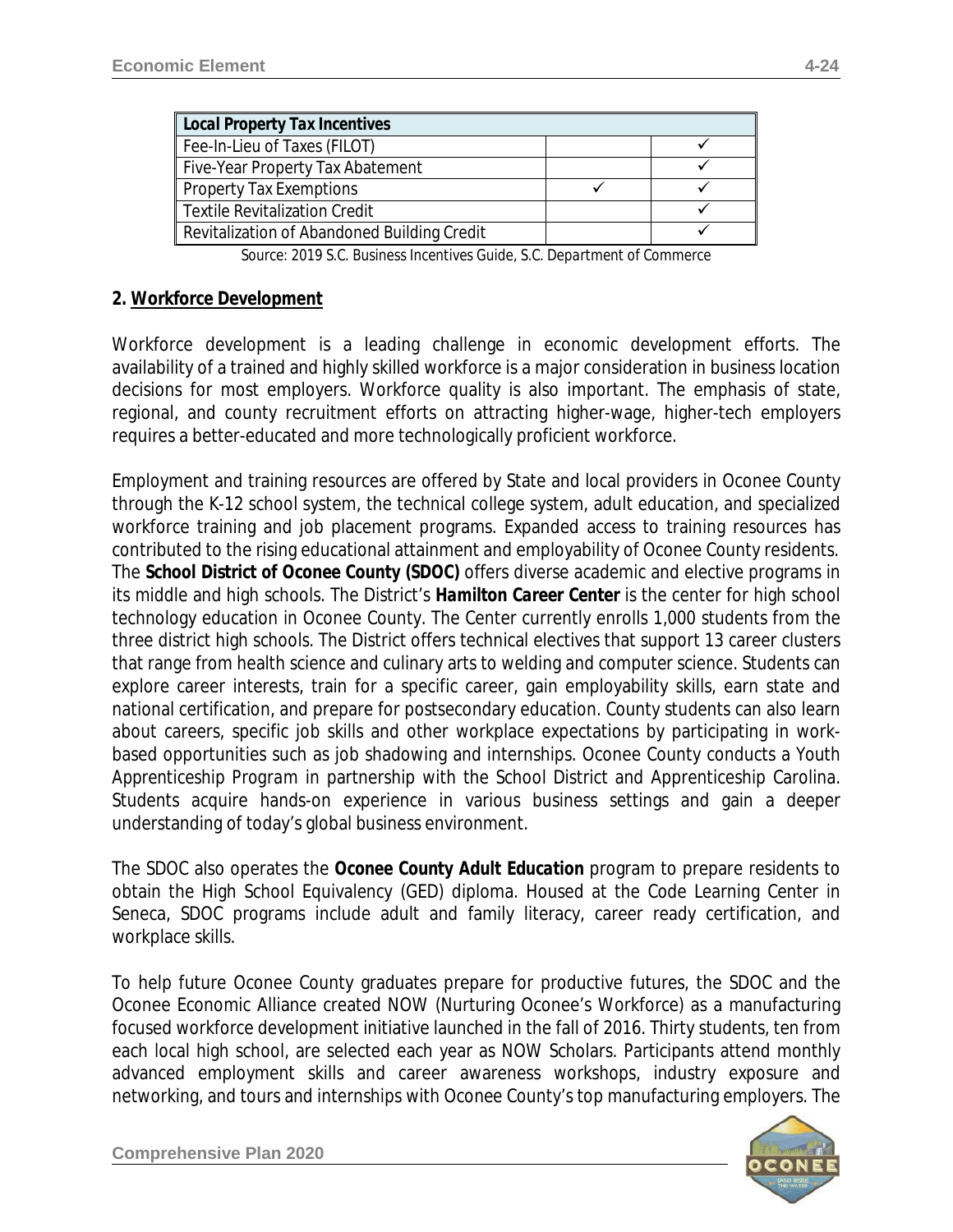inaugural class graduated in 2018 to pursue specializations in diverse, high demand fields including mechatronics, machine tool technology, welding, mechanical engineering, and agricultural mechanization.

Oconee County is served by *Tri-County Technical College* (TCTC), one of 16 public, two-year colleges that comprise the S.C. Technical Education System. The College serves a combined enrollment of 6,082 in its three-county service area from its main campus in Pendleton, as well as through satellite campuses in each of the three counties. The new Oconee County campus opened in the fall of 2018 and is located at the Oconee Industry and Technology Park on S.C. Highway 11 in Westminster. The campus is designed to support regional manufacturing with programs that include CNC Programming and Operations, Manufacturing Management and Leadership, Business Administration and Operations Management, Industrial Electronics Technology, and Mechatronics. The campus also offers dual enrollment for area high school students, university transfer courses, and S.C. Manufacturing Certification. By 2020, the campus will also house the new School District of Oconee County Career Center. The TCTC campus colocation with the SDOC career center and local industry will form an innovative center for technical education, work-based learning, and economic development.

In addition to formal K-12 and postsecondary learning opportunities, the State also offers targeted training programs specifically tailored to the workforce development needs of businesses and industries. Oconee County residents and employers have access to proven workforce development programs that play a critical role in economic development. These job training and re-training programs help attract and retain employers by providing a pool of highly-skilled labor.

| Partner              | <b>Workforce Development Role</b>                                                     |
|----------------------|---------------------------------------------------------------------------------------|
| <b>Worklinks</b>     | Leverages Workforce Investment Act funds and other resources as part of the 10-       |
| Workforce            | region workforce development system. Partners include the S.C. Department of          |
| Development          | Employment and Workforce, Tri-County Technical College, and the S.C. Vocational       |
| Area (SCWorks)       | Rehabilitation Department. Centers provide multiple services to help employers find   |
|                      | qualified workers, while job seekers and incumbent workers can access employment      |
|                      | and training services. Services include internet access, labor market information,    |
|                      | resume writing assistance, job search workshops and placement services, adult         |
|                      | education and literacy programs, senior employment assistance, veteran                |
|                      | employment and training programs, community-based agency assistance,                  |
|                      | unemployment insurance, and skills assessment.                                        |
| readySC <sup>™</sup> | Statewide training resource administered by the S.C. Board for Technical and          |
|                      | Comprehensive Education for new and expanding companies in South Carolina, with       |
|                      | an estimated value per employee of up to \$9,500. Short-term training is customized   |
|                      | to meet the specific needs of employers and conducted on-site as needed. Includes     |
|                      | tailored employee recruitment, screening, and training for businesses at little or no |
|                      | cost. The program has trained 298,000 South Carolinians to date.                      |
| Apprenticeship       | The S.C. Technical College System and the S.C. Department of Commerce launched        |
| Carolina™            | the program as a statewide, coordinated approach to the promotion and support of      |

### **Table 4-14. Oconee County Workforce Development Resources**

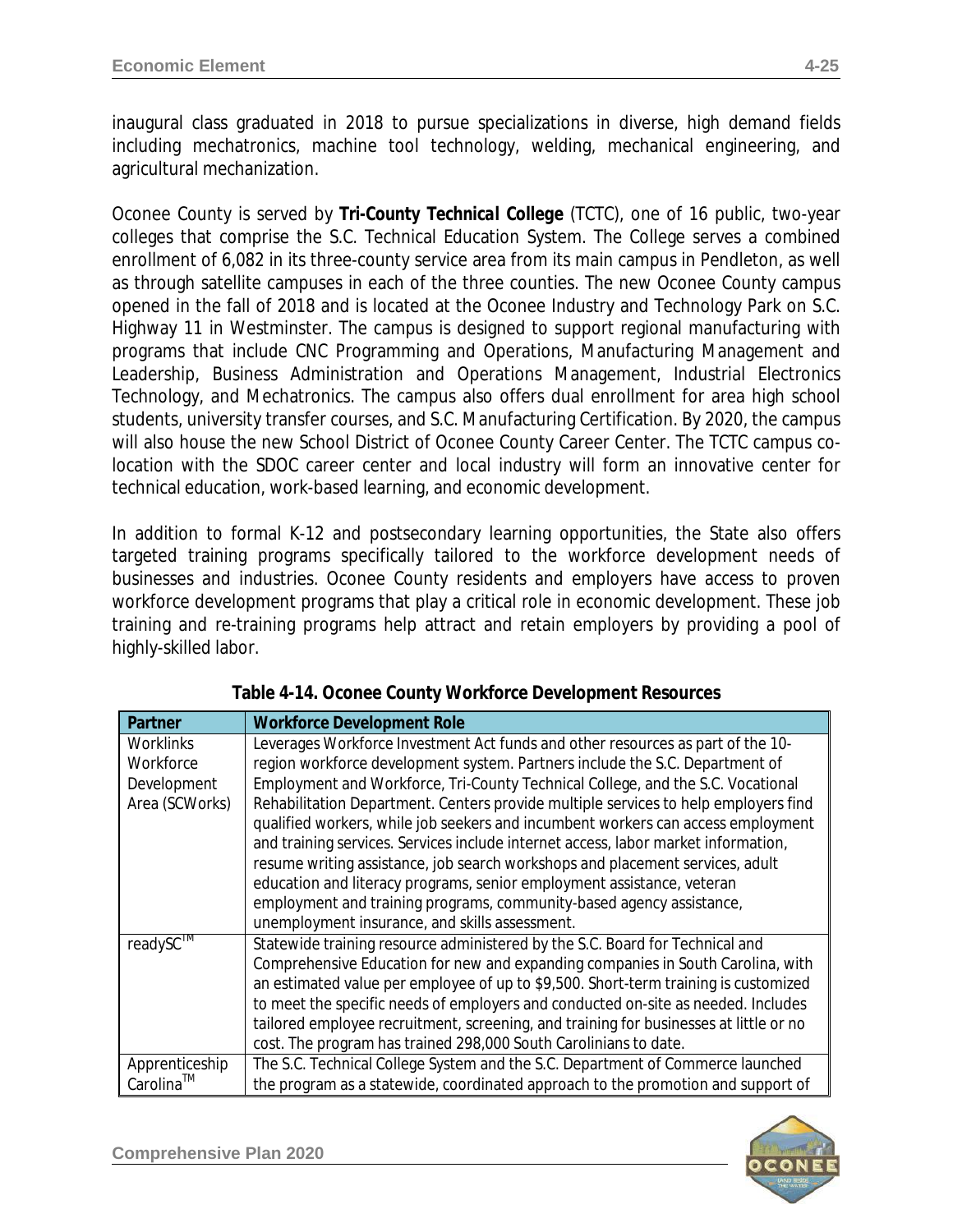| registered occupational apprenticeships. The program provides supervised on-the-         |
|------------------------------------------------------------------------------------------|
| job training and related technical instruction (RTI) through registered apprenticeships  |
| in nearly 1,000 occupations. Regional workforce investment funds can be leveraged        |
| for eligible expenditures including instruction, training, and wages, while trainees can |
| also use lottery tuition assistance for apprenticeship programs. Participating           |
| employers qualify for income tax credits.                                                |

### **3. Utilities**

The development and expansion of infrastructure is one of the most significant challenges to future economic growth in Oconee County. The location, timing, and pace of new infrastructure impacts the ability of Oconee County to service new and existing employers. To maximize the economic benefit of costly investments in infrastructure, the County and its municipalities must maintain a coordinated process for planning and prioritization of capital facilities and infrastructure needs. Industrial recruitment efforts generally center on sites and communities where water and sewer are either already available or can be extended at reasonable expense. The County's infrastructure resources are described in greater detail in the *Community Facilities, Transportation,* and *Priority Investment Elements*.

### **4. Transportation**

Commercial transportation is critical for business and industrial development in today's global economy. Although size and space needs for new businesses and industries can vary widely among employer types and sectors, an accessible transportation infrastructure that provides easy access to materials, supplies, and markets is a common requirement. Convenient connectivity to areas nationwide and overseas is an attractive incentive for businesses and industries, making freight mobility a high priority when considering transportation infrastructure investments. Depending on industry-specific needs, this infrastructure network can include interstates and highways, aviation facilities, rail service, and ports.

The County has nearly nine miles of direct frontage on Interstate 85, with four interchanges. U.S. Highways 123 and 76 traverse the County, as well as South Carolina Highways 28, 183, 130, 59, and 11. Of the 1,700 miles of roads in the County, more than 1,000 are federal and state highways maintained by the State of South Carolina. These transportation corridors open employment, shopping, and recreation opportunities to residents and provide workers with access to employers.

Rail service offers a cost-effective option for manufacturers that require bulk raw materials and shipment of finished products. Oconee County is bisected by the main Norfolk Southern rail line that links Charlotte, North Carolina with Atlanta, Georgia. The line provides direct access to the County's Seneca Rail Park.

Located between Seneca and Clemson, the *Oconee County Airport* offers a 5,000-foot runway, GPS navigation systems, and general aviation support services and amenities that can

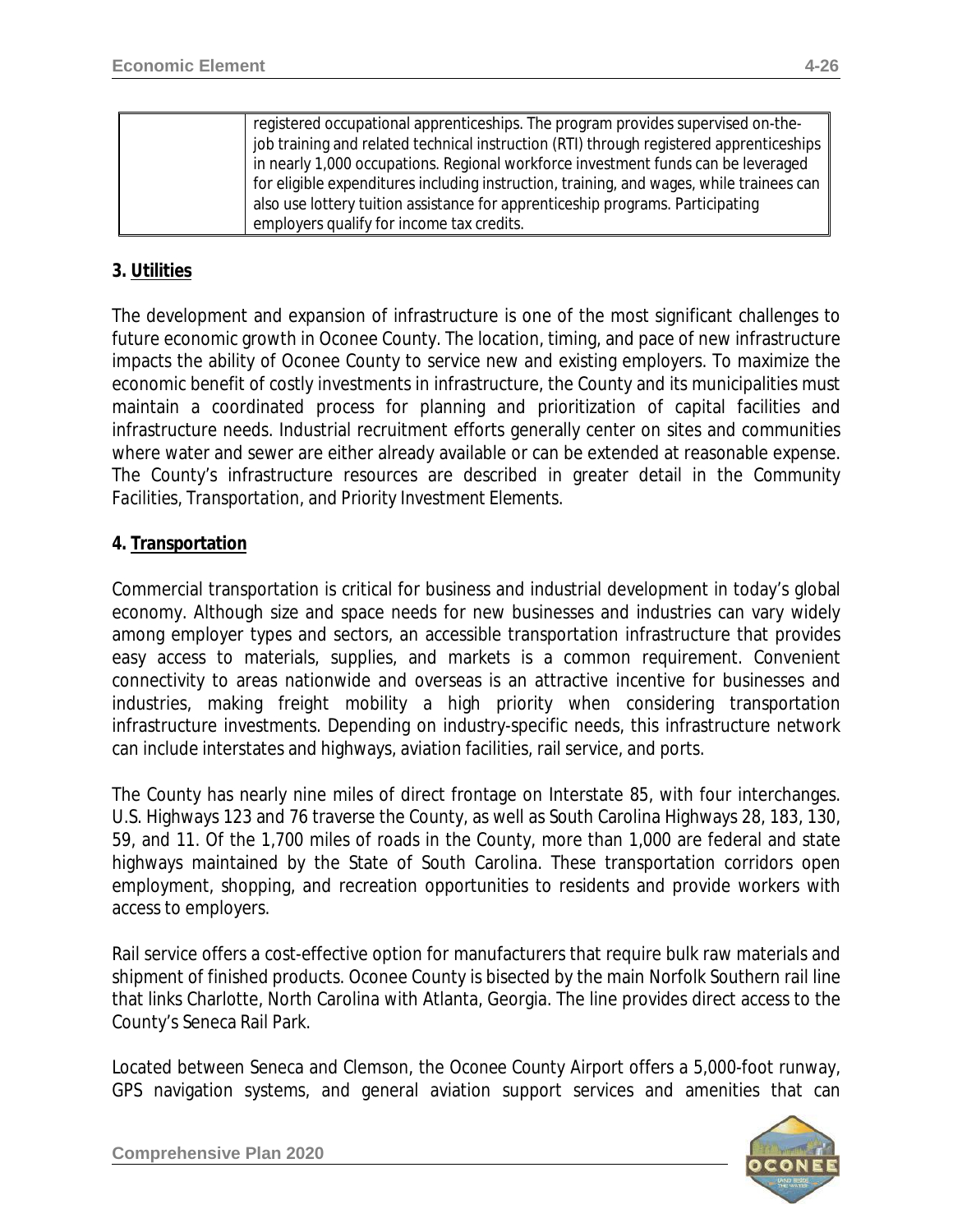accommodate the needs of smaller recreational aircraft as well as larger turboprops and business jets. Commercial passenger service for domestic and international flight connections is accessible at the *Greenville-Spartanburg International Jetport* (GSP) within an hour drive. Six major airlines serve more than 2.3 million passengers through an average of 50 non-stop flights to 19 major airports daily. GSP handles 60,000 tons of cargo annually and is the site of a 120,000 ft2 FedEx cargo facility. The *Hartsfield-Jackson Atlanta International Airport* (ATL) is a two-hour drive to the west. As the world's busiest airport, ATL provides international and domestic flights to more than 100 million passengers each year to 150 domestic and 75 international destinations. Both airports offer significant air freight capacity that includes large shipping distribution facilities.

Traditional port service for Oconee County businesses is available through South Carolina seaports at terminals in Charleston and Georgetown. The *Port of Charleston* ranks as one of the busiest container ports on the East coast and provides the primary port service for State businesses. The facility handles 2.2 million twenty-foot equivalent units (TEUs) annually, while moving 760,500 tons of breakbulk cargo. A deepening project now underway will make Charleston the deepest harbor on the east Coast by 2020. The first *South Carolina Inland Port* opened in Greer in 2013, extending the Port of Charleston's reach more than 200 miles inland to the Upstate. The inland port provides access to more than 95 million consumers a day and boosts intermodal efficiency for international freight movements between the Port of Charleston and companies located across the Southeast.

Additional details on Oconee County's transportation resources are presented in the *Priority Investment and Transportation Elements*.

### **5. Environmental Considerations**

The preservation of natural and environmental assets is an aspect of sound economic development. Clean air and water are essential to a desirable quality of life and public health in Oconee County. Air quality problems that trigger non-attainment measures can ultimately impede the recruitment of new industries and businesses to the area, resulting in reduced investment and employment opportunities. All South Carolina counties currently have attainment status with the national ambient air quality standards of the U.S. Environmental Protection Agency. Given the County's location adjacent to the high-growth Greenville-Anderson-Mauldin metropolitan area, it is important that local leaders continue to analyze and monitor the factors related to air quality as they influence the County's long-range economic health and potential.

Oconee County has abundant surface water resources that include Lakes Hartwell, Jocassee, and Keowee, and numerous rivers, creeks, and streams. Detailed data on water quality in the County is provided in the *Natural Resources Element*.

Agriculture and forestry are important components of the landscape and the economy of Oconee County. As noted in the *Agriculture Element*, more than half of the County's land area is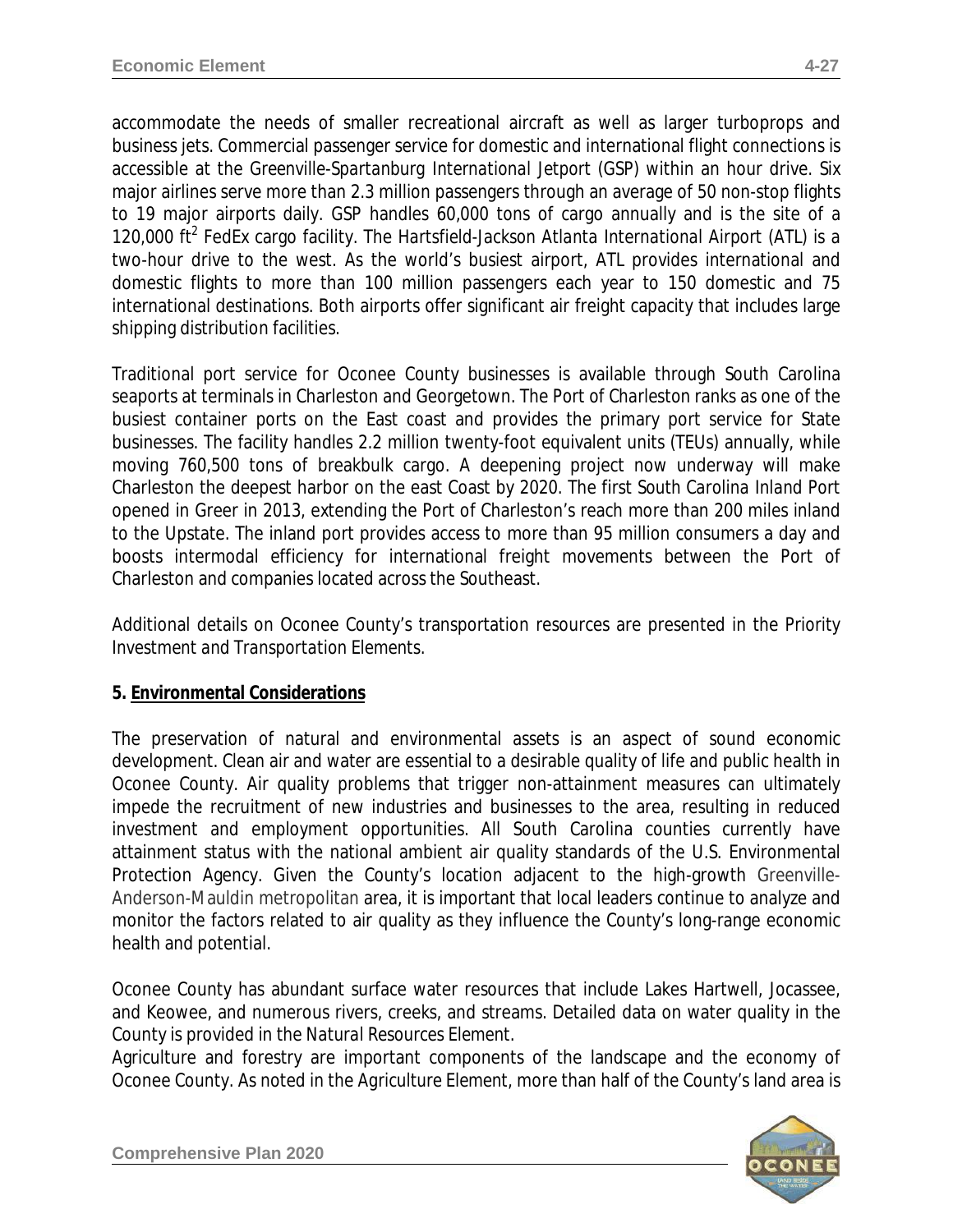currently in use for agriculture or forestry. Such lands are critical natural resources that provide valuable wildlife habitat, windbreaks, enhanced water quality, groundwater recharge areas, decreased ambient temperatures, stormwater and erosion mitigation, and open space. Preserving important farmland and forests requires economic strategies that focus on areas suitable for growth and discourages intensive development in the County's environmentally sensitive areas.

### **6. Energy Conservation**

Energy conservation influences all aspects of the local economy. A balanced discussion of energy use and conservation must include industrial and commercial interests, as well as largescale institutional uses. Industrial and commercial uses combined account for well over half (58%) of all energy consumption in South Carolina (*S.C. Energy Office, 2019*). The industrial sector is the State's largest energy user at 45% of all energy consumed. The transportation sector consumes the second largest amount of energy at 28%, while commercial users consume 13%.

Table 4-15 provides a listing of federal and state incentive programs for commercial and industrial businesses to encourage energy efficiency. Nearby Clemson University also operates an Industrial Assessment Center that provides energy assessments to small and medium-sized industrial facilities statewide at no cost.

|                                                        | Source  |              |
|--------------------------------------------------------|---------|--------------|
| <b>Available Incentives</b>                            | Federal | <b>State</b> |
| Business Energy Investment Tax Credit (ITC)            |         |              |
| Energy-Efficient Commercial Buildings Tax Deduction    |         |              |
| Renewable Electricity Production Tax Credit (PTC)      |         |              |
| <b>Energy Efficiency Revolving Loan</b>                |         |              |
| Alternative Fuel Vehicle (AFV) Revolving Loan Program  |         |              |
| Alternative Fuel Vehicle and Infrastructure Financing  |         |              |
| <b>Alternative Fuel Project Grants</b>                 |         |              |
| Alternative Fueling Infrastructure Tax Credit          |         |              |
| <b>Battery Manufacturing Tax Incentive</b>             |         |              |
| <b>Biofuels Production Facility Tax Credit</b>         |         |              |
| <b>Biofuels Distribution Infrastructure Tax Credit</b> |         |              |
| <b>Biomass Resource Tax Credit</b>                     |         |              |
| <b>Biomass Energy Production Credit</b>                |         |              |
| Hydrogen and Fuel Cell Tax Exemption                   |         |              |
| <b>Idle Reduction Weight Exemption</b>                 |         |              |
| Natural Gas Vehicle (NGV) Weight Exemption             |         |              |
| Solar Energy System Tax Credit                         |         |              |

**Table 4-15. Federal and State Energy Conservation Incentives for Businesses**

*Source: S.C. Energy Office, 2019*

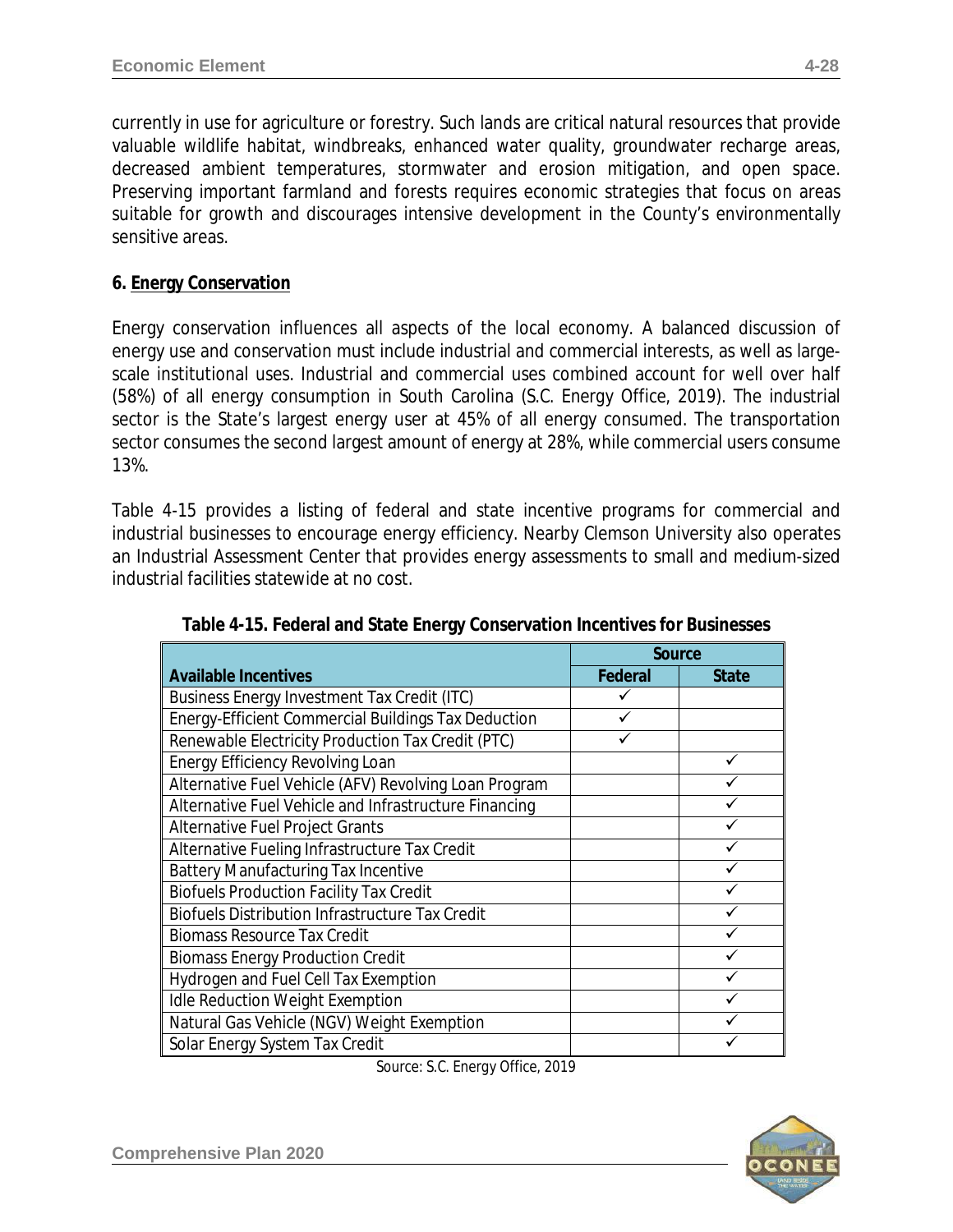### **7. Industrial Development Sites**

Adequate land area and suitable sites are necessary to provide space to accommodate new and expanding business and industry. Planning is needed to ensure the long-term availability of sites that minimize development constraints and potential conflict with surrounding uses. Land targeted for industrial development should be provided with the necessary infrastructure in advance to attract new employers.

Oconee County has four interchanges along an 8.6-mile segment of the Interstate 85 corridor that runs through the southern tip of the County. Economic development strategies emphasize the potential of an industrial corridor in this southern portion of the County. The Golden Corner Commerce Park and four of the eight industrial sites are located in this area (Tables 4-16 and 4- 17).

| Park                               | Acres* | <b>Features</b>                       | Location    |
|------------------------------------|--------|---------------------------------------|-------------|
| Oconee Industry & Technology       | 180    | Site of new Oconee Workforce          | Westminster |
| Park                               |        | Development Campus that will include  |             |
|                                    |        | TCTC Campus and SDOC Career &         |             |
|                                    |        | <b>Technology Education Center</b>    |             |
| <b>Golden Corner Commerce Park</b> | 260    | Located on I-85; Closest S.C. park to | Fairplay    |
|                                    |        | Atlanta, GA                           |             |
| Seneca Rail Park                   | 83     | Offers direct rail access             | Seneca      |

### **Table 4-16. Oconee County Industrial Parks**

\*Available, developable acres remaining *Source: Oconee Economic Alliance, 2019*

Sensible growth strategies encourage the development of land closer to existing development, provide incentives for infill and the redevelopment of previously developed areas, and avoid encroachment of new development into areas that lack the necessary public facilities, services, and infrastructure. The use of vacant buildings to house new business and industry supports this strategy. These facilities can range from former strip commercial centers to big box retail and abandoned mills. Often referred to as *greyfields*, these properties generally consist of a large structure with significant land area. These sites represent infill opportunities that do not require the expansion of new infrastructure and are convenient to existing transportation networks and housing markets. Table 4-17 lists currently available industrial facilities and sites that take advantage of existing infrastructure and accessibility.

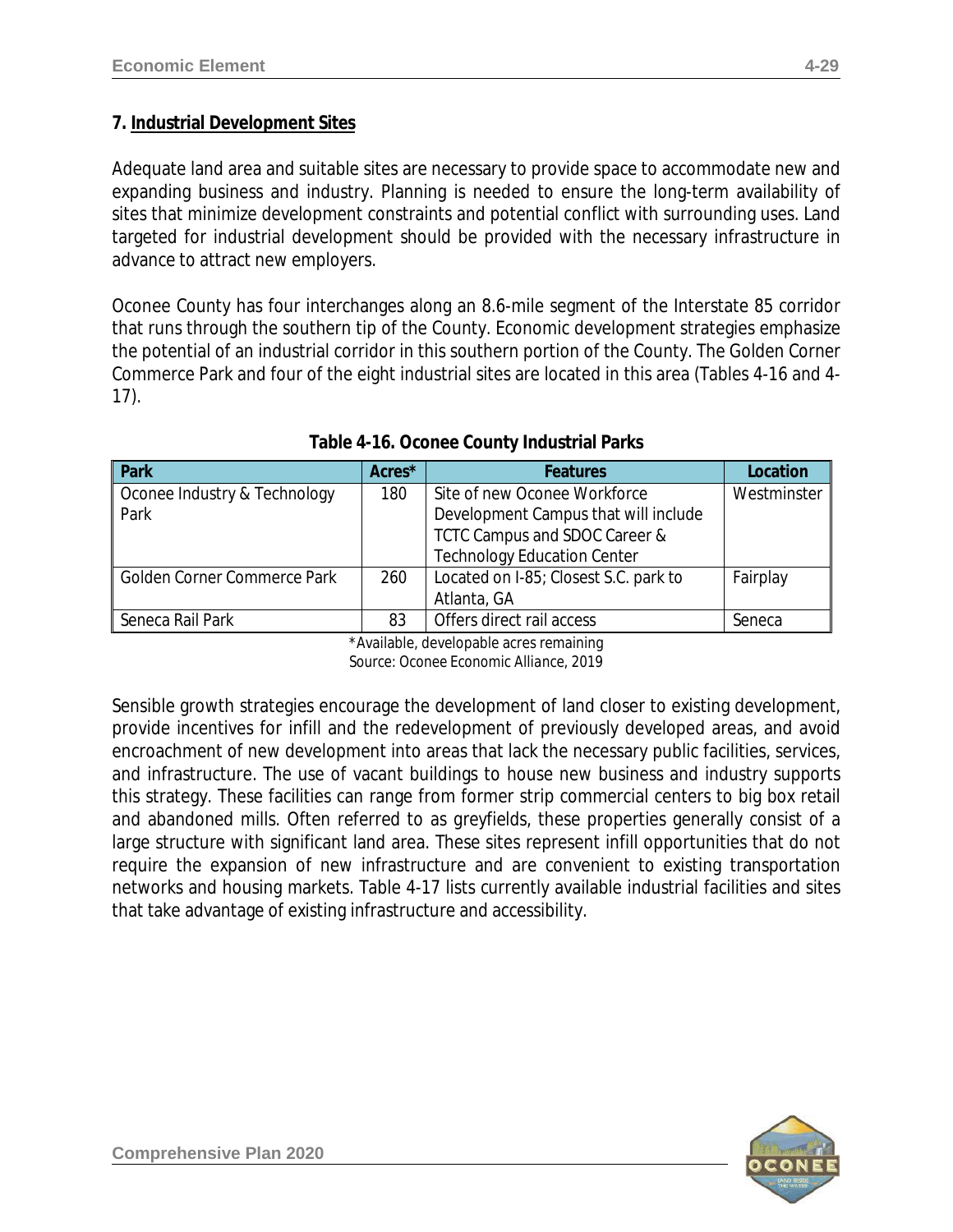| Site/Building      | <b>Size</b>             | Acreage  | Type        | Community   |
|--------------------|-------------------------|----------|-------------|-------------|
| Dunlop             | 200,000 $ft^2$          | 44 acres | Bldg        | Westminster |
| Jacobs Road        | 135,910 ft <sup>2</sup> | 14 acres | <b>Bldg</b> | Seneca      |
| Stamp Creek        | 30,000 $ft^2$           | 6 acres  | Bldg        | Salem       |
| Fairplay Boulevard | N/A                     | 46 acres | Site        | Fairplay    |
| I-85 Exit 2        | N/A                     | 46 acres | Site        | Fairplay    |
| Grubbs Road        | N/A                     | 18 acres | Site        | Fairplay    |
| Morgan Site        | N/A                     | 20 acres | Site        | Townville   |

| Table 4-17. Oconee County Industrial Buildings and Sites |  |  |
|----------------------------------------------------------|--|--|
|                                                          |  |  |

*Source: Oconee Economic Alliance, 2019*

### **8. Economic Development Strategies and Focus Areas**

Over the last decade, South Carolina has increasingly shaped its economic development strategy around target industries as part of a long-term economic strategy that aims to foster growth and raise the State's per capita income to the national average. Clusters, targets, and specialty sectors have been identified in multiple State and regional studies. These targets are used to identify areas for collaboration across jurisdictional boundaries that combine public and private investment to promote growth within each region.

Statewide economic growth potential is focused on the Advanced Manufacturing, Advanced Materials, Aerospace, Agribusiness, Automotive, Distribution & Logistics, Life Sciences, and the Office/Shared Services sectors. For the ten-county region that includes Oconee County, the Upstate SC Alliance has identified five targeted sectors in Aerospace, Automotive, Engineered Materials, Food Manufacturing, and Life Sciences (Table 4-18). At the County level, the Oconee Economic Alliance (OEA) seeks to build a vibrant economy by focusing on four related industry targets in Advanced Manufacturing, Automotive, Metal Fabrication, and Plastics Injection Molding.

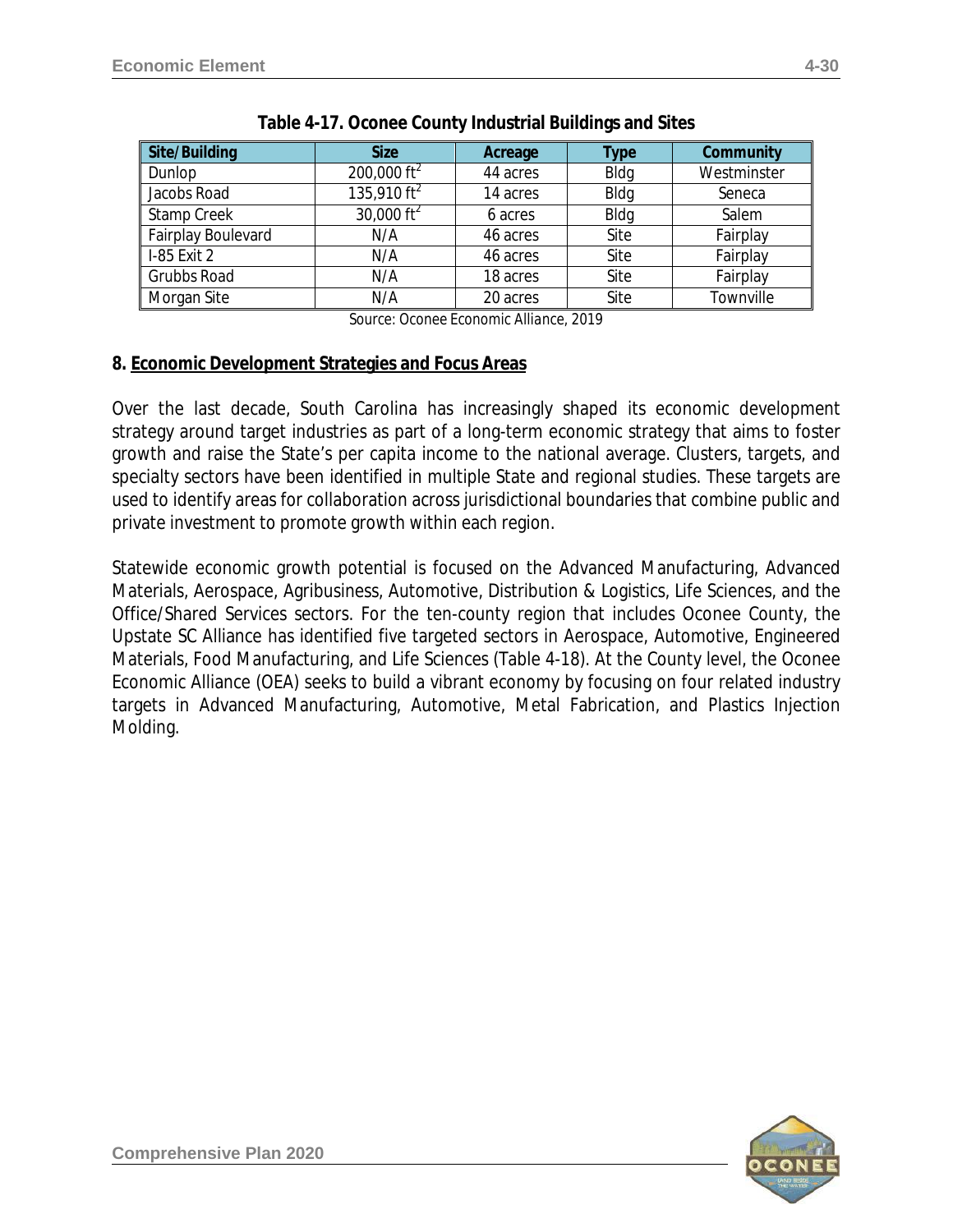| <b>Target Sector</b>                        | <b>Description</b>                                                                                                                                                                                                                                                                                                                                                                                                                                                                                                               | South<br>Carolina | <b>Upstate</b><br><b>Alliance</b> | <b>OEA</b> |
|---------------------------------------------|----------------------------------------------------------------------------------------------------------------------------------------------------------------------------------------------------------------------------------------------------------------------------------------------------------------------------------------------------------------------------------------------------------------------------------------------------------------------------------------------------------------------------------|-------------------|-----------------------------------|------------|
| Advanced<br>Manufacturing                   | Provides 11% of the State's non-farm employment<br>٠<br>Prevalent in Oconee County, with sector employers that<br>include BASF, Greenfield Industries, Sandvik, ACI Plastics,<br>Vermont NDT, and Lift Technologies                                                                                                                                                                                                                                                                                                              | ✓                 |                                   |            |
| Advanced/<br>Engineered<br><b>Materials</b> | Cluster includes metal working and fabrication, technical<br>٠<br>textiles, plastics, innovative polymer and advanced<br>composites, optics, metals, chemicals, and ceramics<br>Upstate cluster has 883 businesses with 40,384 employees<br>• Oconee employers in this sector include BASF, Baxter, U.S.<br>Building Innovations, CRM Global, Sealed Air, and<br>CollinsCraft                                                                                                                                                    | ✓                 |                                   |            |
| Aerospace                                   | Annual statewide economic impact of more than \$19 billion<br>٠<br>Upstate has 38% of State's aerospace employers<br>٠<br>• Oconee sector employers include RBC Aerostructures and<br>ITT                                                                                                                                                                                                                                                                                                                                        | ✓                 |                                   |            |
| Agribusiness/<br>Food<br>Manufacturing      | Encompasses traditional agriculture and forestry, food<br>$\blacksquare$<br>production, wood processing, and ancillary support<br>Statewide economic impact of \$41 billion and more than<br>68,000 direct jobs<br>• Annual output of \$26 billion (9% of the State total) with a<br>23% growth rate over the last decade<br>Recent Oconee additions include Keowee Brewing and<br>Jocassee Valley Brewing                                                                                                                       | ✓                 | ✓                                 |            |
| Automotive                                  | Includes all aspects of automotive manufacturing - parts<br>suppliers, assemblers, and raw material producers<br>Sector quadrupled in size over the last 2 decades to reach an<br>annual economic impact of \$27 billion<br>• S.C. is national export leader of completed passenger<br>vehicles and ranks 1 <sup>st</sup> in production and export of tires<br>Automotive manufacturing has a strong presence in Oconee<br>County that includes BorgWarner, U.S. Engine Value, Koyo<br>Bearings, Parkway, Baxter, and Horton.    | ✔                 |                                   |            |
| Bioscience/Life<br><b>Sciences</b>          | Biotechnology and pharmaceutical bulk manufacturers,<br>٠<br>healthcare, medical devices, chemical processors, generic<br>and proprietary pharmaceutical developers, hygiene<br>product producers and packagers, and related research and<br>development<br>Annual statewide economic impact of \$11.4 billion<br>٠<br>• County advantage with proximity to Clemson University and<br>cutting-edge research and innovation<br>• Local sector employers include Oconee Memorial Hospital<br>(Prisma Health) and Ulbrich Precision | ✓                 |                                   |            |

**4-18. Economic Development Target Industry Clusters**

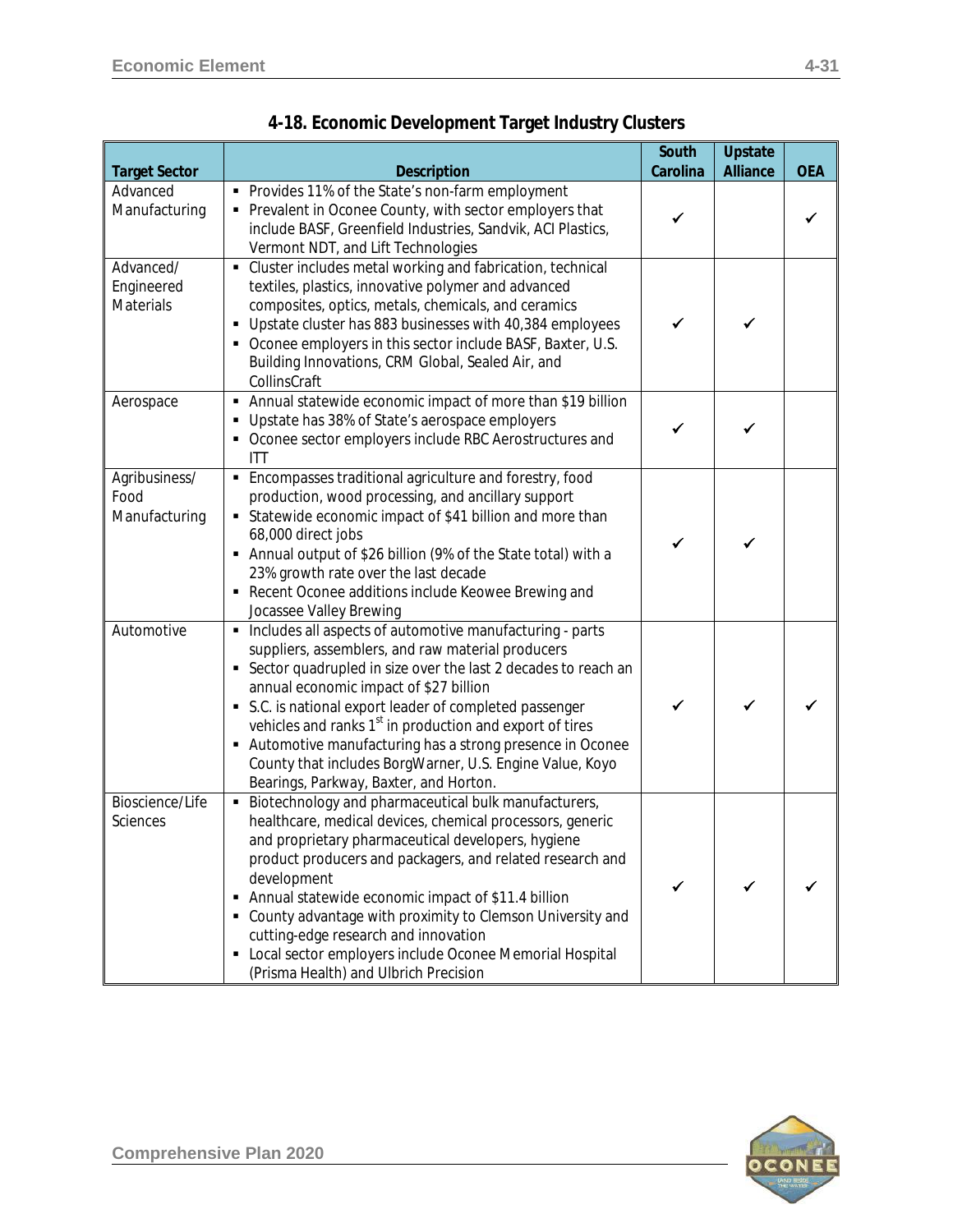|                      |                                                                                                                                                                                                                                                                                              | South    | <b>Upstate</b>  |            |
|----------------------|----------------------------------------------------------------------------------------------------------------------------------------------------------------------------------------------------------------------------------------------------------------------------------------------|----------|-----------------|------------|
| <b>Target Sector</b> | <b>Description</b>                                                                                                                                                                                                                                                                           | Carolina | <b>Alliance</b> | <b>OEA</b> |
| Distribution         | • Oconee County offers a convenient location with extensive<br>transportation infrastructure including rail, Interstate 85,<br>and Inland Port at Greer<br>• County distribution facilities include Perry Ellis, Clarios, and<br>International Kitchen Supply                                |          |                 |            |
| Energy               | • Focus on mechanical and electrical components for<br>renewable energy technologies, nuclear energy industry<br>components, and electrical distribution systems<br>• Oconee employers include Duke Energy, Blue Ridge Electric<br>Cooperative, Itron, Ulbrich, ITT, and Schneider Electric. |          |                 |            |

**4-18. Economic Development Target Industry Clusters,** *Continued*

*Sources: S.C. Department of Commerce, Upstate SC Alliance, and Oconee Economic Alliance, 2019*

In addition to these targeted manufacturing sectors, Oconee County can diversify its economic base with development of agribusiness and tourism, with support for small business development and downtown revitalization.

As described in the *Agriculture Element*, agriculture and forestry continue to be an integral part of the South Carolina and Oconee County economy. A 2013 joint study released by the South Carolina Departments of Agriculture and Commerce, *Making Small Farms into Big Business*, identified the development potential of *food nodes*. A *food production node* is a cluster of farms near each other, working in collaboration and using common food production infrastructure. Strengthening these clusters of independent farms presents an opportunity for South Carolina communities to maintain a sustainable agriculture system and build local efficiencies in food trade. Savings in fuel and energy costs make local producers more attractive as suppliers to regional markets. The continued growth in consumer interest and demand for organically grown produce and livestock also creates new markets for smaller farming operations.

The South Carolina Department of Agriculture, along with the Palmetto AgriBusiness Council and the Farm Bureau, implemented the *50 by 20 Plan* that calls for increasing the economic impact of the State's Agribusiness cluster to \$50 billion by the year 2020. As part of this effort, a growing number of South Carolina and Oconee County farmers are looking beyond traditional agricultural markets to find new opportunities and markets that diversify their operations through agritourism. These programs are outlined in the *Agriculture Element*.

Strategies that protect agricultural uses and productive agricultural and forest lands are necessary to maintain profitable farms. The agribusiness strategy strongly complements revitalization efforts to strengthen existing urban centers in the County and reduce encroachment into prime farmlands and forests. Recruitment efforts can also seek industries that use locally grown products or by-products for value-added production. The County has established an Agriculture Advisory Board with responsibility for representing the interests and needs of the agricultural sector. The Board advises the County on issues ranging from land use to the promotion of all sectors of agribusiness.

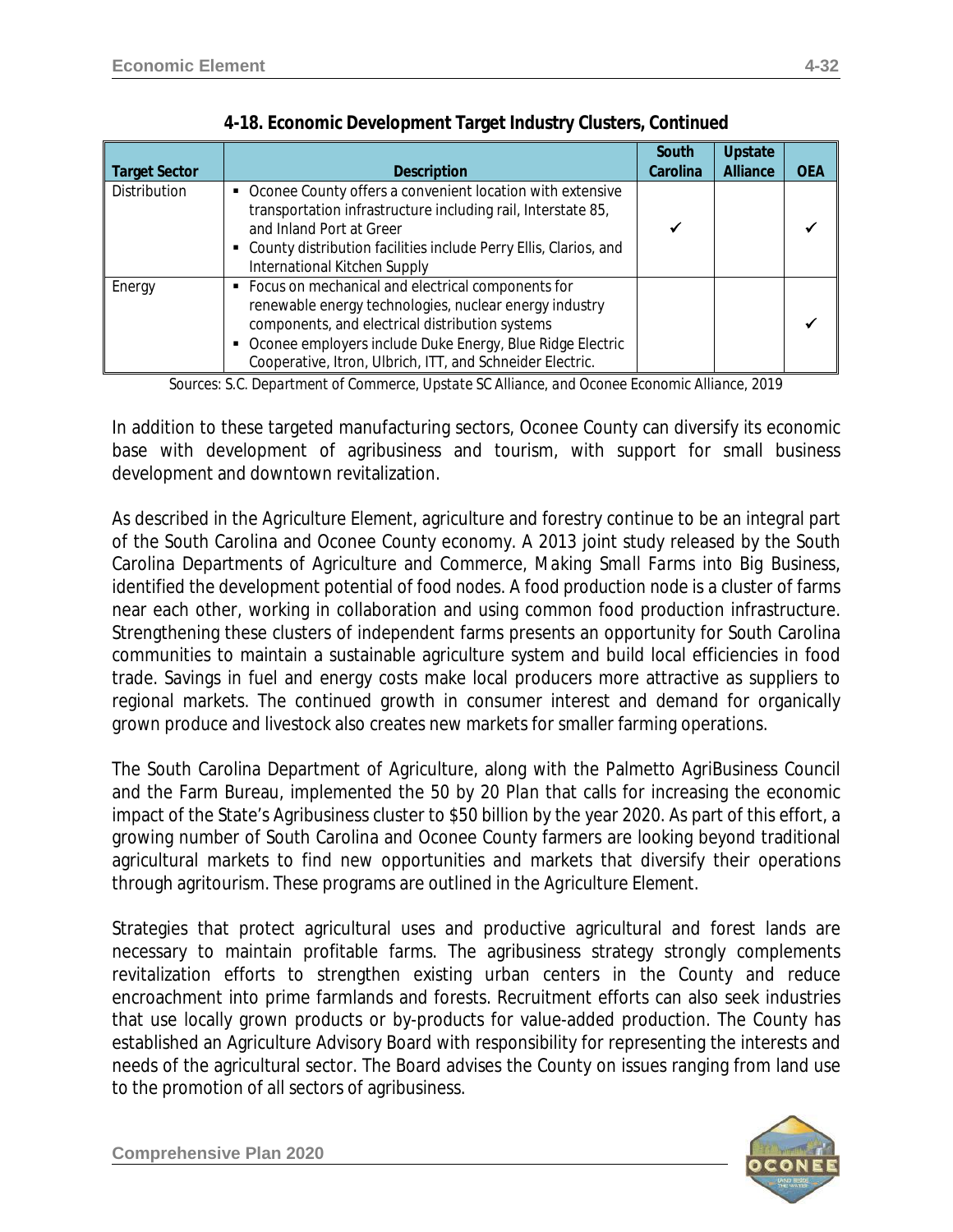The same abundant natural resources that support agriculture can also serve as a major tourist draw. The recreation and tourism sector also plays an important role as a provider of jobs and income in many South Carolina communities, both large and small. The economic impact of tourism in South Carolina is significant, supporting one in ten jobs statewide in a \$22.6 billion industry that now accounts for nearly three percent of the State GDP (*U.S. Travel Association, 2019*). Domestic travelers to the State spent more than \$12 billion on transportation, lodging, food, entertainment, recreation, and incidentals. Sector spending also generated \$1.7 billion in State and local tax revenue. This equates to a tax burden transfer from residents to tourists of \$895 per household.

Oconee County benefitted from more than \$64 million in travel and tourism related expenditures, with \$3.3 million in local tax revenues, in 2017. This activity ranked Oconee among the top half of South Carolina counties in total travel expenditures *(SCPRT, 2018).*  Tourism generated nearly \$10 million in local payroll. Tourism employment includes numerous sectors such as public and auto transportation, lodging, food service, entertainment and recreation, and general retail. Tourism-related jobs offer opportunities for residents with diverse skills and educational backgrounds, ranging from first-time job seekers to senior citizens and from part-time work to alternative work schedules.

A new tourism development plan for Oconee County was completed and adopted in 2015. The Plan, *Destination Oconee: Realizing the Future of Oconee County*, outlines recommendations for tourism, growth policies, branding, funding, and marketing for the County and its communities. The initial recommendations addressed a variety of needs that ranged from downtown street audits and design review ordinances, to overlay districts, coordinated signage, and ongoing support of tourism projects. These efforts will strongly complement the County's overall economic development goals by diversifying the local economic base, enhancing and preserving the County's rich cultural and natural resource base, strengthening existing downtowns, and providing increased job opportunities for area residents through the creation of locally-owned, small businesses.

As tourist activity increases, downtown development and revitalization initiatives continue to gain momentum in the Upstate. Rural communities with attractive cultural, scenic, and historical resources are among the fastest growing heritage tourism destinations. As identified in the *Cultural Element*, local governments, cultural and civic organizations, and the private sector can play a valuable role in providing recreational, cultural, and entertainment opportunities that enhance the sense of community for residents, attract tourists, and boost activity in traditional downtown districts. Economic development efforts in downtown districts typically focus on encouraging retention of existing businesses, facilitating the location of new businesses that strengthen the downtown, and promoting the revitalization and infill of commercial areas. Among the strategies to revitalize and strengthen these historic commercial centers are policies that preserve and promote the unique nature of the downtown area, along with its key buildings, streets, and public spaces. This includes the redevelopment of blighted structures and properties, streetscaping, and the installation of wayfinding signage that

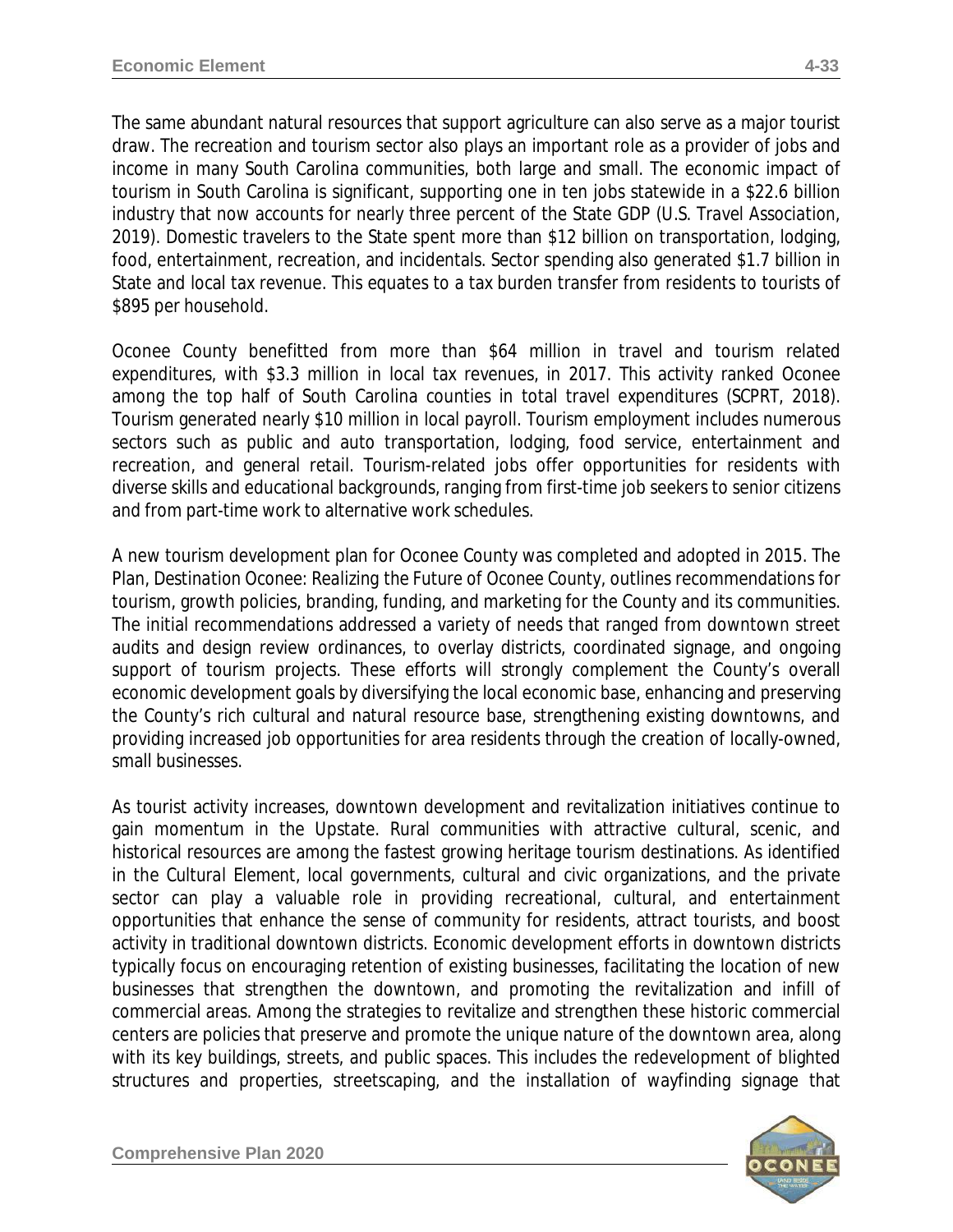facilitates identification and access to neighborhoods and businesses. These are among the key recommendations of the *Destination Oconee Plan* for the County and its municipalities.

The Plan defines a unified brand that promotes the County. This character is derived from the County's physical location at the base of the Blue Ridge Mountains and the distinct Appalachian heritage of the community. Each municipality has potentially unique commercial areas, such as Ram Cat Alley in the City of Seneca. As the County seat, the City of Walhalla provides a focal point for creating a vibrant arts and outdoor recreation destination that carefully weaves together business, cultural, and governmental uses. Neighboring Westminster also offers an emerging music and arts scene combined with welcoming small-town charm. Community festivals, museums, visual and performing arts venues, complemented by dining and lodging options, can strengthen the draw of these historic communities.

In addition to creating jobs and boosting downtown revitalization efforts, tourism provides new small business opportunities that enable County residents to capitalize on its natural, recreational, and historic assets. For example, the 2018-2022 *Comprehensive Economic Development Strategy* (CEDS) for the six-county Appalachian Region of South Carolina notes that smaller Upstate communities such as Westminster have limited lodging options for visitors. The plan calls for increased collaboration and incentives to establish options such as bed and breakfasts, short-term rentals, and RV parks.

Small business development strategies are an integral part of local economic development plans. More than half of the State's private sector employees work for small businesses. A distinct advantage of smaller firms is that they are locally-owned and typically employ residents within the local community, do business with other community-based firms, and reinvest profits within the community. Small business development can also provide alternative employment for residents impacted by downsizings and plant closures. Small businesses also tend to be more diverse with higher levels of minority, veteran, and women ownership. Smaller firms are well-positioned to serve the larger corporations recruited to the region, opening new opportunities for small business start-ups.

Local government support for downtown entrepreneurs can include financial incentives for qualifying businesses, physical site improvements, advertising, signage, and other marketing needs. Municipalities can also simplify permitting and remove barriers for new and existing businesses to obtain or renew business licenses to facilitate downtown economic activity. Rehabilitation and reuse of older buildings generally has a higher local economic multiplier than new construction, keeping more dollars in the community.

### **9. Organizations and Partnerships**

The involvement of public and private organizations as economic development allies supports a sound economic growth strategy that addresses community needs and advances the County's economic vision. Economic allies include municipal, state, and county organizations involved in planning, finance, education and training, construction, utilities, and engineering, as well as

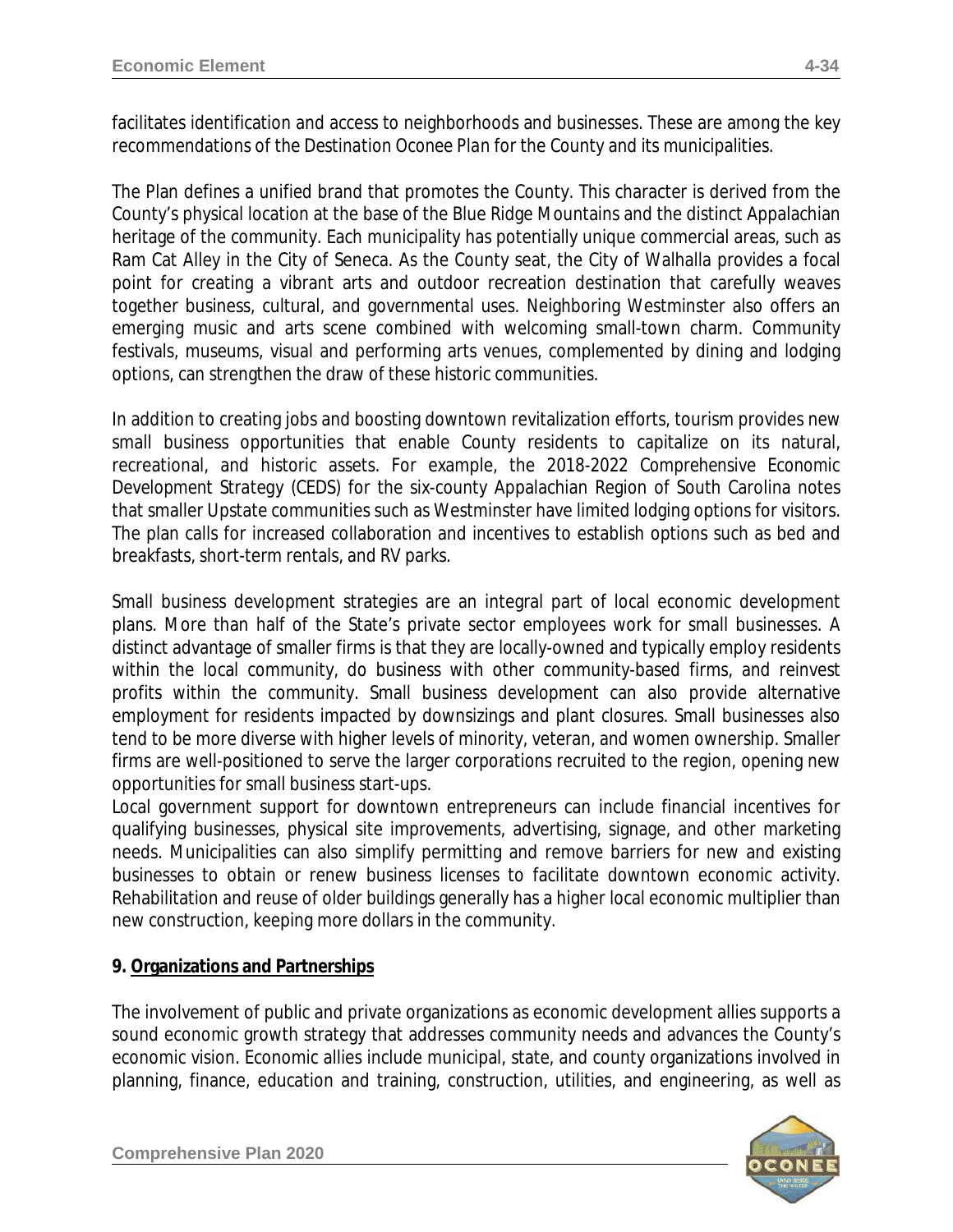related regional and state economic resources (Table 4-19). This continued partnership approach to economic development will fuel Oconee County's a diverse economic base, support economic and community development, and provide a quality living environment for residents.

| <b>Economic Partner</b> | <b>Role</b>                                                                          |  |  |
|-------------------------|--------------------------------------------------------------------------------------|--|--|
| Oconee Economic         | Public-private nonprofit tasked with accelerating job creation and capital           |  |  |
| Alliance (OEA)          | investment, increasing per capita income, diversifying the local tax base and        |  |  |
|                         | generating greater awareness of Oconee County as a business location.                |  |  |
| Oconee County           | Collaboration of industrial base representatives countywide with a focus on          |  |  |
| <b>Industrial Group</b> | information sharing, benchmarking, and support of workforce development              |  |  |
| (OCIG)                  | initiatives that will help the local economy prosper. Membership is limited to plant |  |  |
|                         | managers or their designees.                                                         |  |  |
| Tri-County              | Local volunteer non-profit emphasizing entrepreneur development by offering          |  |  |
| Entrepreneurial         | expert training and on-one-one mentorship to new and existing businesses.            |  |  |
| Development             | Certified SCORE (Service Corps of Retired Executives) Mentors work closely with      |  |  |
| Corporation (TCEDC)     | Tri-County Tech, Clemson SBDC, and the Oconee Economic Alliance to offer free        |  |  |
|                         | business counseling and a free monthly Business Start-Up Workshop. Operates the      |  |  |
|                         | Oconee Business Center (business incubator) in Walhalla.                             |  |  |
| Oconee County           | Private, non-profit that promotes a positive business climate in the market areas    |  |  |
| Chamber of              | of Fair Play, Long Creek, Mountain Rest, Salem, Seneca, Walhalla, West Union and     |  |  |
| Commerce                | Westminster. Partners with area business leaders and the School District to offer    |  |  |
|                         | Leadership Oconee, special events, and educational and networking opportunities.     |  |  |
|                         | Small Business Council offers mentoring programs to facilitate small business        |  |  |
|                         | startups and foster growth with existing businesses.                                 |  |  |
| Upstate SC Alliance     | Coordinates growth of domestic and international investment through market           |  |  |
|                         | research, economic impact and labor analysis, community profiles, project            |  |  |
|                         | administration, site identification, product development, domestic and               |  |  |
|                         | international marketing missions, incentive facilitation, new and existing industry  |  |  |
|                         | assistance, corporate relocation assistance, and event coordination for the ten-     |  |  |
|                         | county region that includes Oconee.                                                  |  |  |
| Appalachian Council     | Voluntary organization of local governments serving the six-county region of         |  |  |
| of Governments          | Anderson, Cherokee, Greenville, Oconee, Pickens, and Spartanburg counties, as        |  |  |
| (ACOG)                  | well as 42 municipalities. Coordinates the Comprehensive Economic Development        |  |  |
|                         | Strategy (CEDS) for the Appalachian Region that is used as the basis for federal     |  |  |
|                         | economic investment and workforce development funding.                               |  |  |
| Appalachian             | Organized to further economic development, job creation and retention and            |  |  |
| Development             | financially assist in the growth and development of business in six Upstate          |  |  |
| Corporation (ADC)       | counties. Provides technical assistance and funding through the Appalachian Loan     |  |  |
|                         | Fund to businesses located in Anderson, Cherokee, Greenville, Oconee, Pickens        |  |  |
|                         | and Spartanburg and other Upstate counties in conjunction with the U.S. Small        |  |  |
|                         | Business Administration and the U.S. Department of Agriculture.                      |  |  |

**Table 4-19. Oconee County Economic Development Allies**

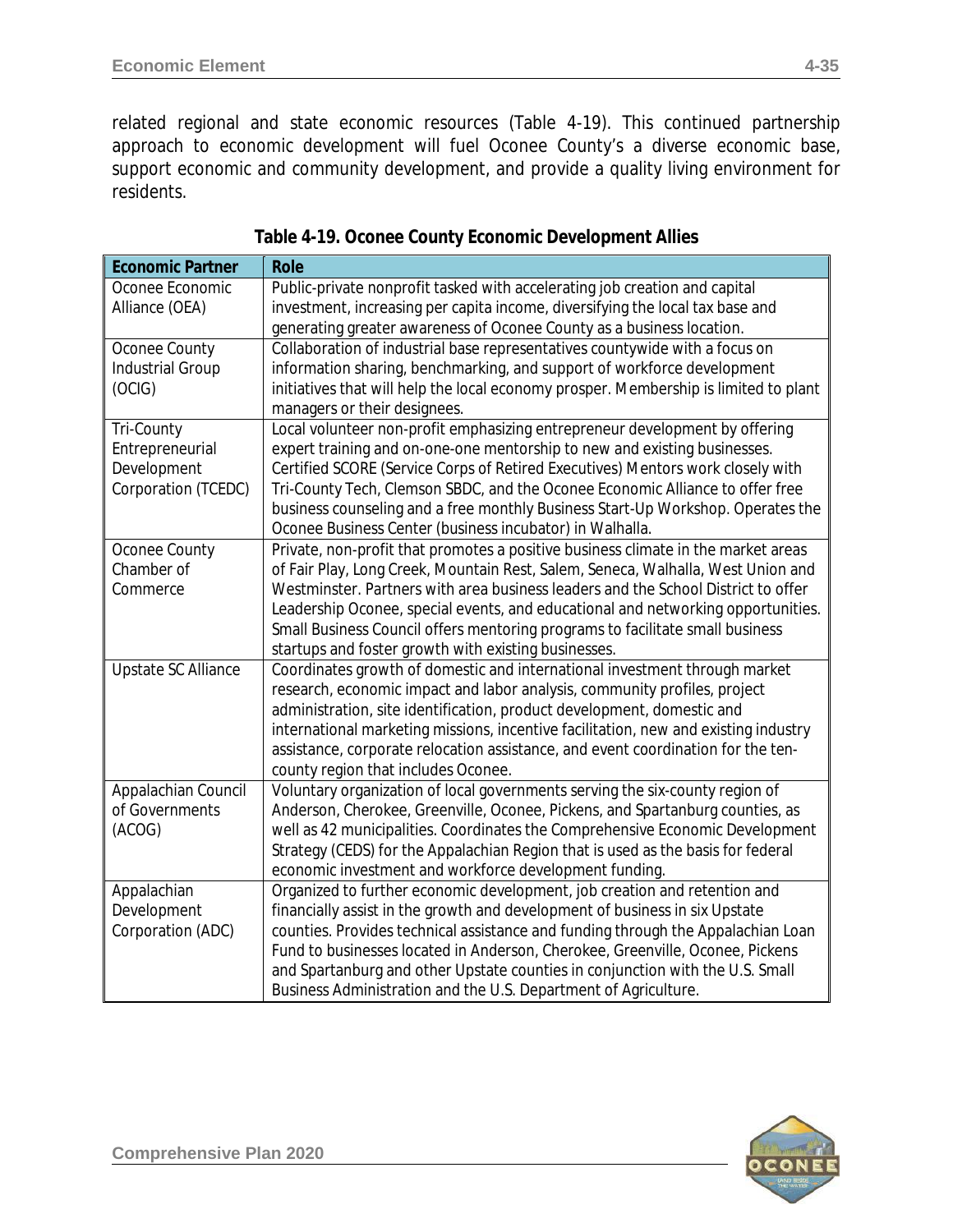| <b>Economic Partner</b>     | <b>Role</b>                                                                                                                                                  |
|-----------------------------|--------------------------------------------------------------------------------------------------------------------------------------------------------------|
| Appalachian Regional        | Federal-state partnership that builds community capacity and strengthens                                                                                     |
| Commission (ARC)            | economic growth in 420 counties across the 13 Appalachian states. Strategic plan                                                                             |
|                             | identifies five goals to advance this mission: creating economic opportunity;                                                                                |
|                             | preparing a ready workforce; building critical infrastructure; leveraging natural                                                                            |
|                             | and cultural assets; and cultivating leadership and community capacity. Oconee is                                                                            |
|                             | designated as a transitional county by the ARC for economic development.                                                                                     |
| South Carolina              | Public, non-profit that supports the innovation economy by accelerating                                                                                      |
| Research                    | technology-enabled growth in research, academia, entrepreneurship and industry.                                                                              |
| Authority/SC Launch         | Supports start-ups with early-stage funding through SC Launch, an independent,                                                                               |
|                             | non-profit corporation providing grants, loans, investments and mentoring                                                                                    |
|                             | support to participating state-based companies aligned with Information                                                                                      |
|                             | Technology, Life Sciences or Advanced Manufacturing and Materials sectors. Two                                                                               |
|                             | participating industries in Oconee County.                                                                                                                   |
| S.C. Division of Small      | Links minority and women-owned small businesses to State contracting and                                                                                     |
| and Minority                | procurement opportunities. Services include one-on-one consultation, training,                                                                               |
| <b>Business Contracting</b> | potential vendor lists, participation reports, and dispute resolution. Sponsors the                                                                          |
| and Certification           | SC Launch program with acceleration assistance for fledgling companies.                                                                                      |
| South Carolina              | Online tool that provides individual entrepreneurs and businesses within the                                                                                 |
| Innovation Hub              | technology sector a platform to access and connect with resources.                                                                                           |
| S.C. Manufacturing          | Private, non-profit resource for small to mid-size South Carolina businesses to                                                                              |
| Extension                   | improve their competitiveness through hands-on consulting and training services                                                                              |
| Partnership (SCMEP)         | and competitiveness reviews.                                                                                                                                 |
| Clemson Regional            | Statewide network of business training and counseling centers for prospective and                                                                            |
| <b>Small Business</b>       | existing businesses. Entrepreneurial services include marketing analysis,                                                                                    |
| Development Center          | managerial and technical assistance, business plan preparation, feasibility studies,                                                                         |
| (SBDC)                      | and seminars at little to no cost. Specialized programs are offered to veterans,                                                                             |
|                             | women, and young entrepreneurs, along with government contracting, export<br>assistance, and manufacturing ventures technology commercialization. Clemson is |
|                             | the closest SBDC location for Oconee County residents and businesses.                                                                                        |
| Upstate Carolina            | Group of Upstate accredited investors who invest in start-up and early-stage, high                                                                           |
| <b>Angel Network</b>        | growth businesses in the Southeast. UCAN has invested more than \$5.6 million in                                                                             |
| (UCAN)                      | 22 companies since 2008.                                                                                                                                     |
| <b>Worklinks Workforce</b>  | State office providing employer assistance in hiring qualified workers, labor                                                                                |
| Development Area            | market information, job skills assessment and placement, and employment                                                                                      |
| (SCWorks)                   | training programs for youth, seniors, veterans and other special populations.                                                                                |
|                             |                                                                                                                                                              |

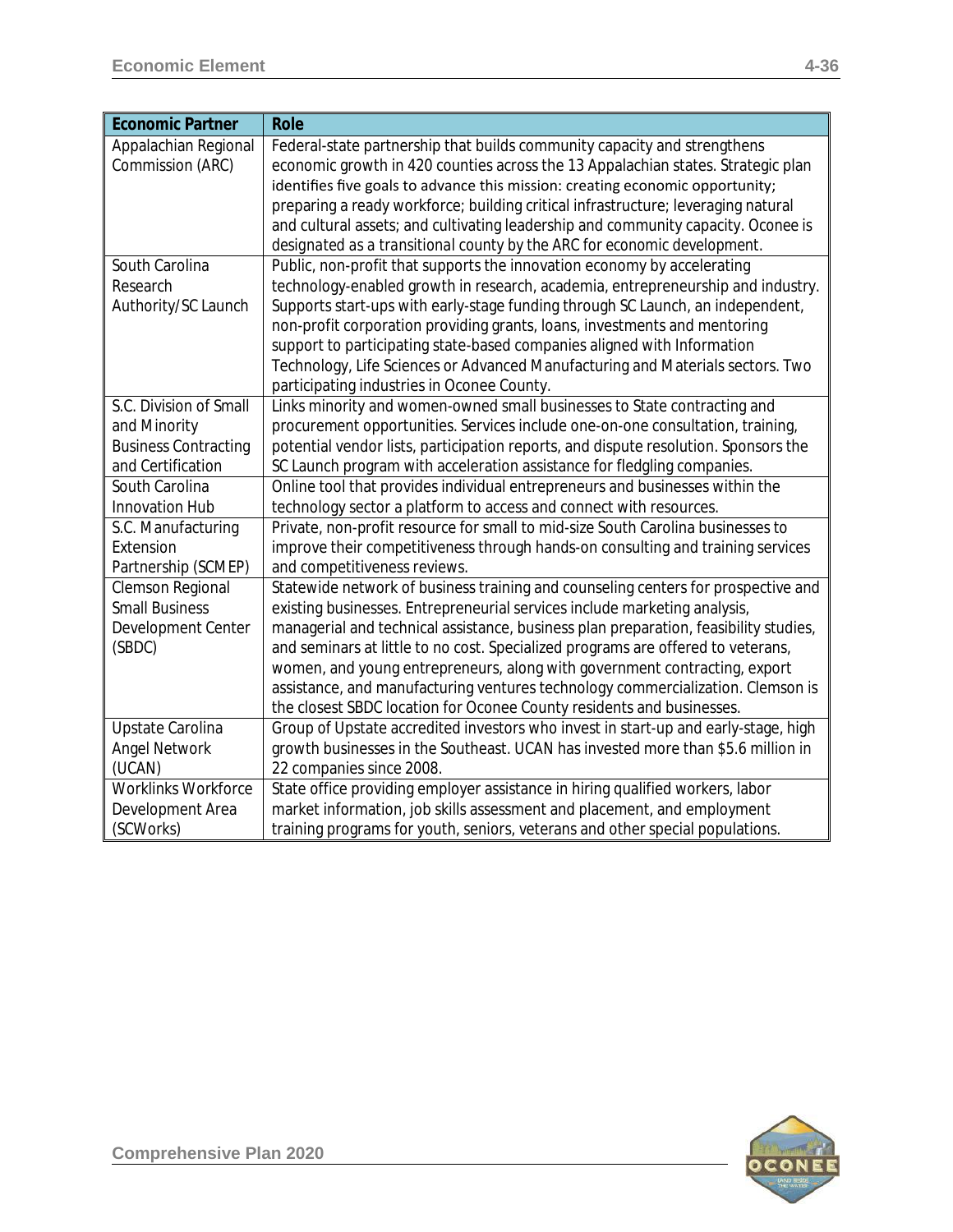# **E. GOALS, OBJECTIVES AND STRATEGIES FOR IMPLEMENTATION**

The table of goals, objectives and implementation strategies (GOIS) summarizes the actions that will be undertaken in the coming decade to achieve the goals and objectives identified in the Economic Element.

|                                                                                                                                |                             | <b>Time Frame</b> |  |
|--------------------------------------------------------------------------------------------------------------------------------|-----------------------------|-------------------|--|
| Goals/Objectives/Strategies                                                                                                    | <b>Accountable Agencies</b> | for<br>Evaluation |  |
| Goal 4.1. Increase the County's tax base through a thriving and diversified economy.                                           |                             |                   |  |
| Objective 4.1.1. Strengthen Oconee County as an employment center.                                                             |                             |                   |  |
| Strategy 4.1.1.1. Maintain economic incentives for new and                                                                     | • Oconee County             | 2021              |  |
| expanding industry.                                                                                                            | • Upstate SC Alliance       |                   |  |
|                                                                                                                                | • SC Dept. of Commerce      |                   |  |
| Strategy 4.1.1.2. Maintain communication with existing                                                                         | • Oconee County             | On-Going          |  |
| business and industry to assess the local business climate,                                                                    | • Oconee County             |                   |  |
| public services, workforce quality, and potential areas for                                                                    | <b>Industrial Group</b>     |                   |  |
| improvement.                                                                                                                   | (OCIG)                      |                   |  |
|                                                                                                                                | • Oconee County             |                   |  |
|                                                                                                                                | <b>Chamber of Commerce</b>  |                   |  |
| Strategy 4.1.1.3. Continue to develop the I-85 industrial                                                                      | • Oconee County             | On-Going          |  |
| corridor with associated infrastructure to support fully utilized                                                              | • Utility Providers         |                   |  |
| industrial parks.                                                                                                              | Upstate SC Alliance         |                   |  |
|                                                                                                                                | • SC Dept. of Commerce      |                   |  |
| Strategy 4.1.1.4. Promote the inventory of industrial sites and                                                                | • Oconee County             | 2025              |  |
| buildings in Oconee County with an emphasis on vacant and                                                                      | • Upstate SC Alliance       |                   |  |
| certified industrial sites and parks.                                                                                          | • SC Dept. of Commerce      |                   |  |
|                                                                                                                                | $\bullet$ ACOG              |                   |  |
| Strategy 4.1.1.5. Recruit new industry to the County and assist<br>in expansion of existing employers in the target sectors of | • Oconee County             | On-Going          |  |
| advanced manufacturing, biosciences, automotive, and energy.                                                                   | • Upstate SC Alliance       |                   |  |
| Strategy 4.1.1.6. Continue to support the Oconee Economic                                                                      | • SC Dept. of Commerce      |                   |  |
| Alliance as the primary entity to represent the County and                                                                     | • Oconee County             | On-Going          |  |
| pursue industrial development with broad-based public and                                                                      | • Upstate SC Alliance       |                   |  |
| private representation.                                                                                                        | • SC Dept. of Commerce      |                   |  |
| Objective 4.1.2. Balance support for retention, expansion and recruitment of businesses.                                       |                             |                   |  |
| Strategy 4.1.2.1. Strengthen relationships and partnerships                                                                    | • Oconee County             | On-Going          |  |
| among the County, civic organizations, municipalities,                                                                         | • Chamber of Commerce       |                   |  |
| educational institutions, service agencies, and the private                                                                    | $\bullet$ OCIG              |                   |  |
| sector to support economic development.                                                                                        | • School District of        |                   |  |
|                                                                                                                                | Oconee County (SDOC)        |                   |  |
|                                                                                                                                | • Tri-County Technical      |                   |  |
|                                                                                                                                | College (TCTC)              |                   |  |

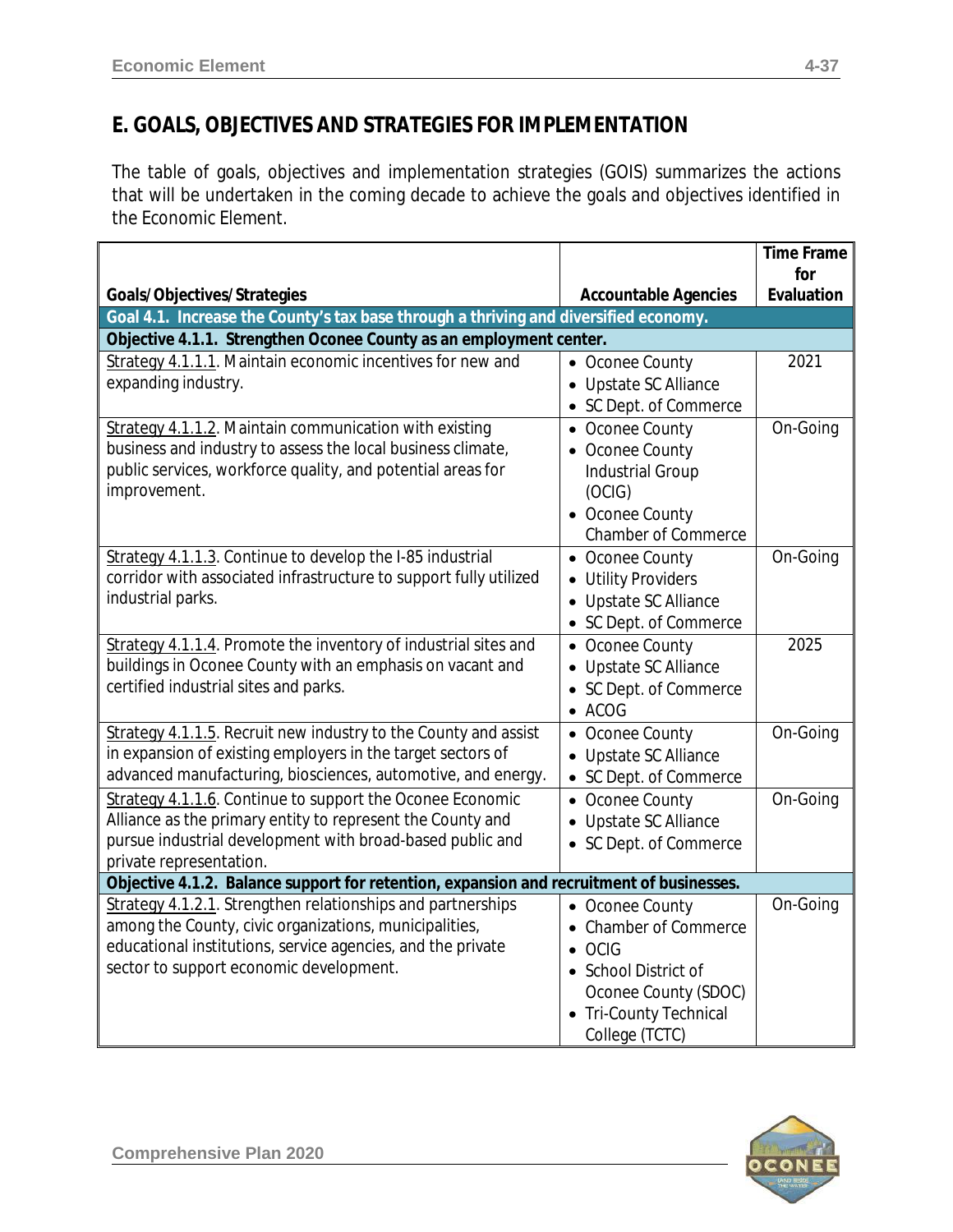|                                                                                                                                                                                                                                                                                                           |                                                                                                                             | <b>Time Frame</b><br>for |
|-----------------------------------------------------------------------------------------------------------------------------------------------------------------------------------------------------------------------------------------------------------------------------------------------------------|-----------------------------------------------------------------------------------------------------------------------------|--------------------------|
| Goals/Objectives/Strategies                                                                                                                                                                                                                                                                               | <b>Accountable Agencies</b>                                                                                                 | Evaluation               |
| Strategy 4.1.2.2. Maintain a formalized business and retention<br>program (BRE) dedicated to existing employers in Oconee<br>County.                                                                                                                                                                      | • Oconee County<br>$\bullet$ OCIG<br>Municipalities                                                                         | 2025                     |
| Strategy 4.1.2.3. Conduct annual visits and tours of County<br>industrial facilities to establish and maintain rapport and<br>working relationships with existing businesses.                                                                                                                             | • Oconee County<br><b>OCIG</b><br>• Workforce<br><b>Development Partners</b>                                                | Annually                 |
| Strategy 4.1.2.4. Develop and coordinate positive economic and<br>business messages and case studies and marketing for local,<br>regional, and national media outlets.                                                                                                                                    | • Oconee County<br>• Upstate SC Alliance<br>$\bullet$ OCIG<br>Employers<br>• Media                                          | 2025                     |
| Goal 4.2. Improve the skills, productivity, and economic competitiveness of the Oconee County<br>workforce.                                                                                                                                                                                               |                                                                                                                             |                          |
| Objective 4.2.1. Increase employer satisfaction with workforce readiness.                                                                                                                                                                                                                                 |                                                                                                                             |                          |
| Strategy 4.2.1.1. Align workforce development and training<br>programs with economic development efforts to include<br>targeted industries, current and projected workforce needs and<br>provide robust apprentice and internship opportunities in a<br>wide variety of County businesses and industries. | • Oconee County<br>$\bullet$ SDOC<br>$\bullet$ TCTC<br>• WorkLinks<br>ApprenticeshipSC<br>Employers<br>• Clemson University | 2023                     |
| Strategy 4.2.1.2. Work to improve the completion rate<br>including alternative credit sources.                                                                                                                                                                                                            | $\bullet$ SDOC                                                                                                              | On-Going                 |
| Objective 4.2.2. Raise incomes and earnings potential of the County workforce.                                                                                                                                                                                                                            |                                                                                                                             |                          |
| Strategy 4.2.2.1. Increase the number of jobs with higher than<br>average County wages and demand outlook.                                                                                                                                                                                                | • Oconee County<br>Upstate SC Alliance<br>• SC Dept. of Commerce                                                            | On-Going                 |
| Strategy 4.2.2.2. Prepare Oconee County graduates and<br>residents for high demand, higher wage careers and<br>occupations, equipping them with the training and education to<br>apply their skills in a broad and diverse economy.                                                                       | Oconee County<br>$\bullet$ SDOC<br>$\bullet$ TCTC                                                                           | 2021                     |
| Strategy 4.2.2.3. Increase access to local employment<br>opportunities that can reduce overall commuting distance and<br>costs for residents.                                                                                                                                                             | • Oconee County<br>• Upstate SC Alliance<br>• SC Dept. of Commerce                                                          | 2021                     |
| Strategy 4.2.2.4. Support and promote the continued expansion<br>of the consolidated Oconee County Workforce Development<br>Center Campus at the Oconee Industrial and Technology Park<br>to include Tri-County Technical College and the new School<br>District Career Center.                           | • Oconee County<br><b>SDOC</b><br>$\bullet$ TCTC<br>• Business/Industry                                                     | 2023                     |

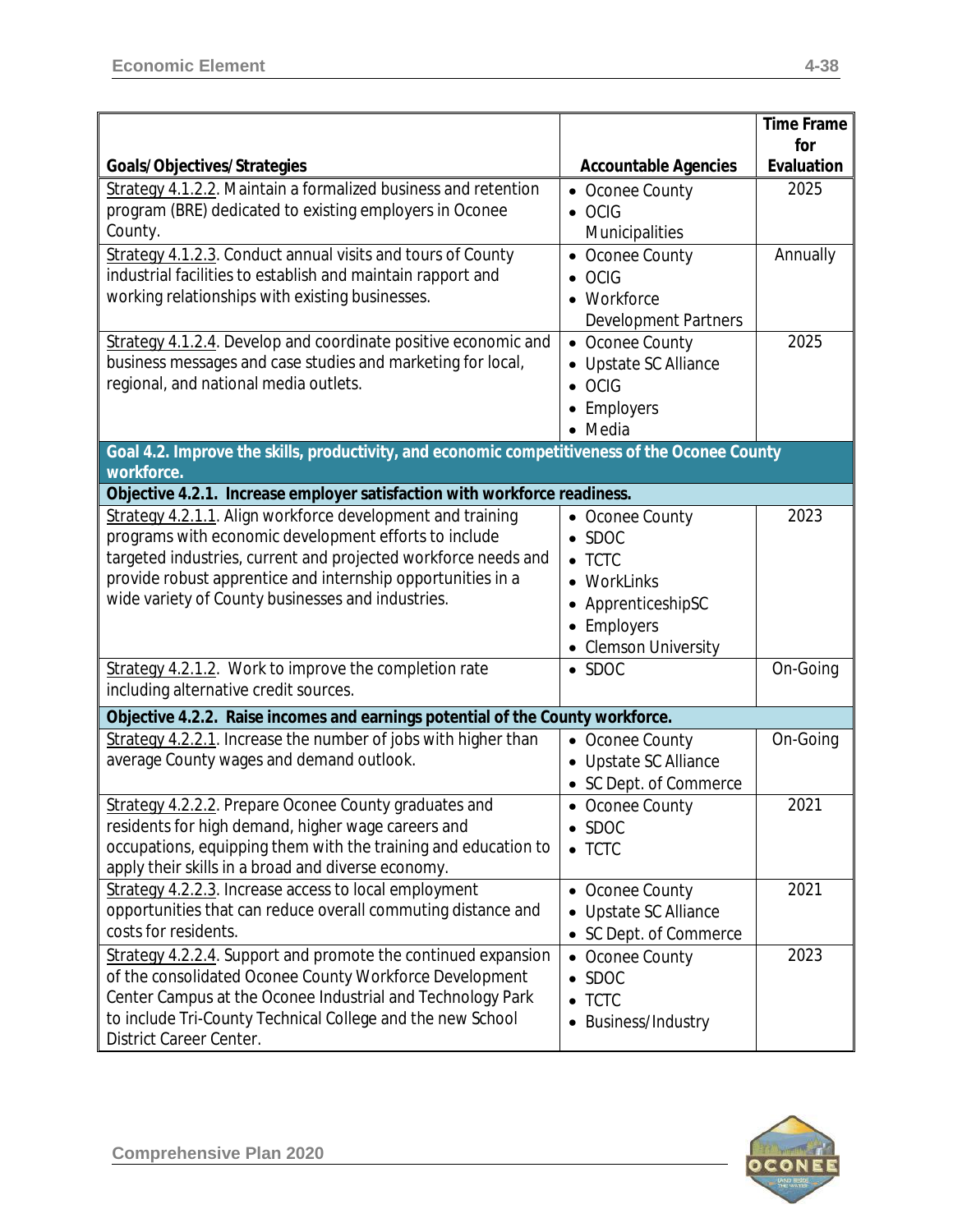|                                                                                                                                                                                                                                                     |                                                                                                                                                                       | <b>Time Frame</b> |
|-----------------------------------------------------------------------------------------------------------------------------------------------------------------------------------------------------------------------------------------------------|-----------------------------------------------------------------------------------------------------------------------------------------------------------------------|-------------------|
| Goals/Objectives/Strategies                                                                                                                                                                                                                         | <b>Accountable Agencies</b>                                                                                                                                           | for<br>Evaluation |
| Strategy 4.2.2.5. Add defined career pathways for existing and<br>projected opportunities in sectors including advanced<br>manufacturing, automotive, healthcare, entrepreneurship,<br>retail, hospitality, and biosciences.                        | $\bullet$ SDOC<br><b>TCTC</b><br>• Workforce<br><b>Development Partners</b>                                                                                           | 2025              |
| Strategy 4.2.2.6. Leverage corporate giving by employers for<br>academic, career, and cultural enrichment programs that raise<br>college and work readiness of County students.                                                                     | • Corporate and<br>Community<br>Foundations<br>$\bullet$ SDOC<br>$\bullet$ TCTC                                                                                       | 2025              |
| Goal 4.3. Increase business and commercial activity in priority areas.                                                                                                                                                                              |                                                                                                                                                                       |                   |
| Objective 4.3.1. Strengthen downtown commercial districts.                                                                                                                                                                                          |                                                                                                                                                                       |                   |
| Strategy 4.3.1.1. Promote the development of downtown retail<br>and commercial niche markets in Seneca, Walhalla, West<br>Union, Westminster, and Salem.                                                                                            | • Municipalities<br>Oconee County<br>$\bullet$<br><b>Chamber of Commerce</b>                                                                                          | 2025              |
| Strategy 4.3.1.2. Promote policies that preserve and promote<br>the unique nature of downtowns, key buildings, streets, and<br>public spaces.                                                                                                       | • Municipalities<br>• Oconee County                                                                                                                                   | Annually          |
| Strategy 4.3.1.3. Identify and inventory commercial and<br>industrial infill and greyfield sites throughout the County and<br>prioritize for reuse and redevelopment.                                                                               | • Municipalities<br>• Oconee County                                                                                                                                   | 2023              |
| Strategy 4.3.1.4. Explore local incentives for location of<br>businesses and industries in existing properties and the use of<br>infill properties such as tax or fee reductions or zoning<br>incentives.                                           | • Municipalities<br>• Oconee County                                                                                                                                   | 2025              |
| Strategy 4.3.1.5. Establish a county-wide loan pool, in<br>partnership with area banks, focused on downtown<br>revitalization.                                                                                                                      | • Municipalities<br>Oconee County<br>$\bullet$<br>• Chamber of Commerce                                                                                               | 2023              |
| Objective 4.3.2. Foster a climate of entrepreneurial activity and small business success.                                                                                                                                                           |                                                                                                                                                                       |                   |
| Strategy 4.3.2.1. Support small business start-up and expansion<br>and assist in clearing key steps in the development and start-up<br>process to include permitting and inspections, licensing, and<br>eligibility for State and local incentives. | • Oconee County<br>• Small Business<br>Development Center<br>(SBDC)<br>• Chamber of Commerce<br>• Tri-County<br>Entrepreneurial<br>Development<br>Corporation (TCEDC) | Annually          |
| Strategy 4.3.2.2. Establish and maintain local business<br>incubation capabilities.                                                                                                                                                                 | Oconee County<br>$\bullet$ SBDC<br>• Clemson University<br><b>Chamber of Commerce</b><br>$\bullet$ TCEDC                                                              | On-Going          |